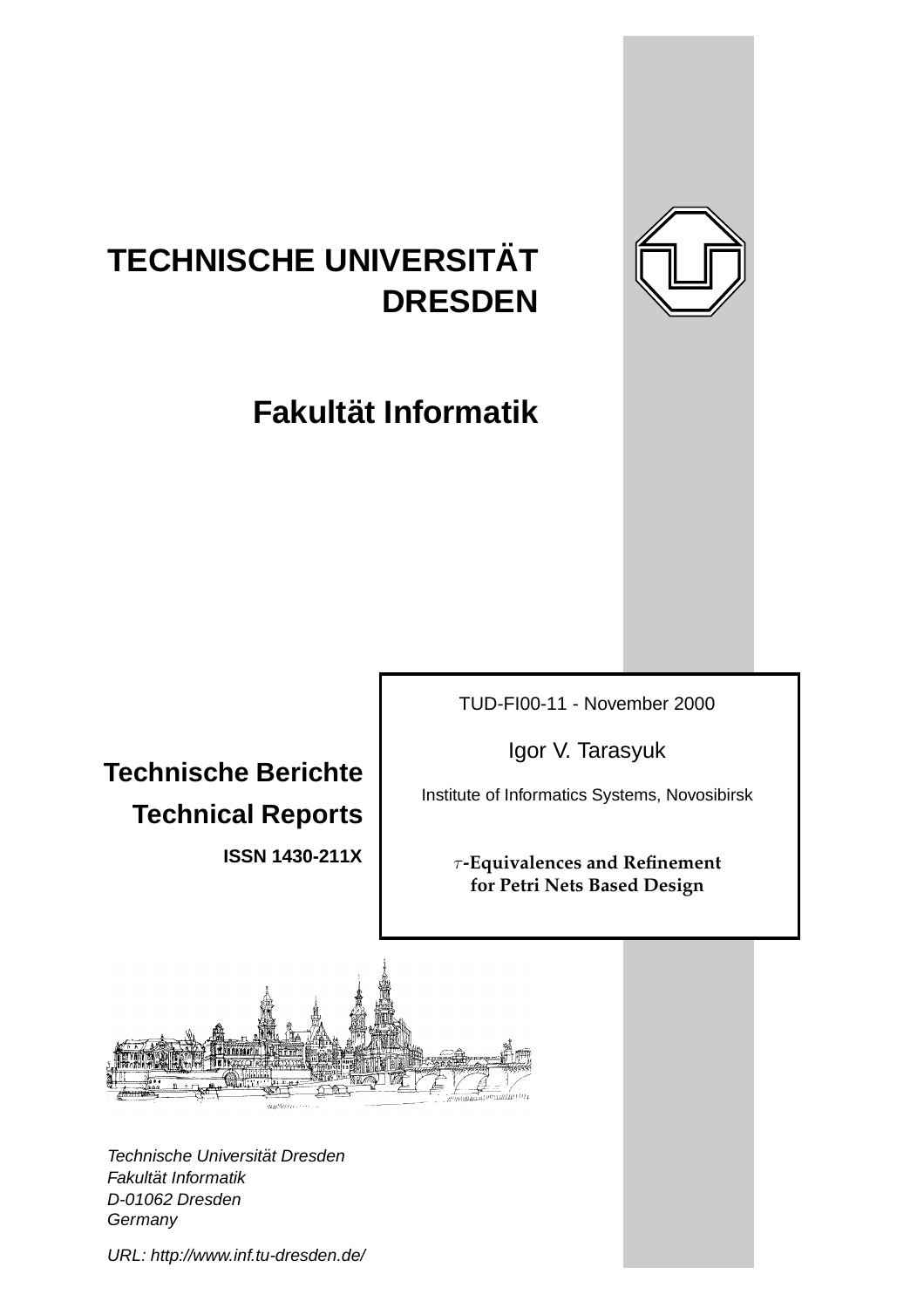## $\tau$ -Equivalences and Refinement for Petri Nets Based Design  $*$

## Igor V. Tarasyuk

A.P. Ershov Institute of Informatics Systems Siberian Division of the Russian Academy of Sciences 6, Acad. Lavrentiev ave., 630090 Novosibirsk, Russia itar@iis.nsk.su

#### Abstract

The paper is devoted to the investigation of behavioral equivalences of concurrent systems modeled by Petri nets with silent transitions. Basic  $\tau$ -equivalences and back-forth  $\tau$ -bisimulation equivalences known from the literature are supplemented by new ones, giving rise to complete set of equivalence notions in interleaving / true concurrency and linear / branching time semantics. Their interrelations are examined for the general class of nets as well as for their subclasses of nets without silent transitions and sequential nets (nets without concurrent transitions). In addition, the preservation of all the equivalence notions by refinements (allowing one to consider the systems to be modeled on a lower abstraction levels) is investigated.

Keywords: Petri nets with and without silent transitions, sequential nets, basic and back-forth  $\tau$ -equivalences, refinement.

## 1 Introduction

The notion of equivalence is central in any theory of systems. It allows to compare systems taking into account particular aspects of their behavior.

Petri nets [16] became a popular formal model for design of concurrent and distributed systems. One of the main advantages of Petri nets is their ability for structural characterization of three fundamental features of concurrent computations: causality, nondeterminism and concurrency.

Silent transitions are transitions labeled by special *silent* action  $\tau$  which represents an internal activity of a system to be modeled and it is invisible for external observer. It is well-known that Petri nets with silent transitions are more powerful than usual ones.

Equivalences which abstract of silent actions are called  $\tau$ -equivalences (these are labeled by the symbol  $\tau$ to distinguish them of relations not abstracting of silent actions). In recent years, a wide range of semantic equivalences was proposed in concurrency theory. Some of them were either directly defined or transferred from other formal models to Petri nets. The following basic notions of  $\tau$ -equivalences are known from the literature.

- $\tau$ -trace equivalences (they respect only protocols of behavior of systems): interleaving  $(\equiv_i^{\tau})$  [17], step  $(\equiv_s^{\tau})$ [17], partial word  $(\equiv_{pw}^{\tau})$  [25] and pomset  $(\equiv_{pom}^{\tau})$  [18].
- Usual τ-bisimulation equivalences (they respect branching structure of behavior of systems): interleaving  $(\underline{\leftrightarrow_i^{\tau}})$  [14], step  $(\underline{\leftrightarrow_i^{\tau}})$  [17], partial word  $(\underline{\leftrightarrow_{pw}^{\tau}})$  [24] and pomset  $(\underline{\leftrightarrow_{pow}^{\tau}})$  [18].
- ST- $\tau$ -bisimulation equivalences (they respect the duration or maximality of events in behavior of systems): interleaving  $(\underbrace{\leftrightarrow}^{\tau}_{iST})$  [24], partial word  $(\underbrace{\leftrightarrow}^{\tau}_{pwST})$  [24] and pomset  $(\underbrace{\leftrightarrow}^{\tau}_{pomsT})$  [24].
- History preserving τ-bisimulation equivalences (they respect the "past" or "history" of behavior of systems): pomset  $(\underleftarrow{\leftrightarrow}^{\tau}_{pomh})$  [9, 10].

<sup>∗</sup>The paper was completed during postdoctoral research of the author supported by DFG-stipend from the Postgraduate Program "Specification of Discrete Processes and Systems of Processes by Operational Models and Logics"at TU Dresden. Current e-mail: tarasyuk@tcs.inf.tu-dresden.de. In addition, a partial support was obtained from the Russian Foundation for Basic Research, grant 00-01-00898.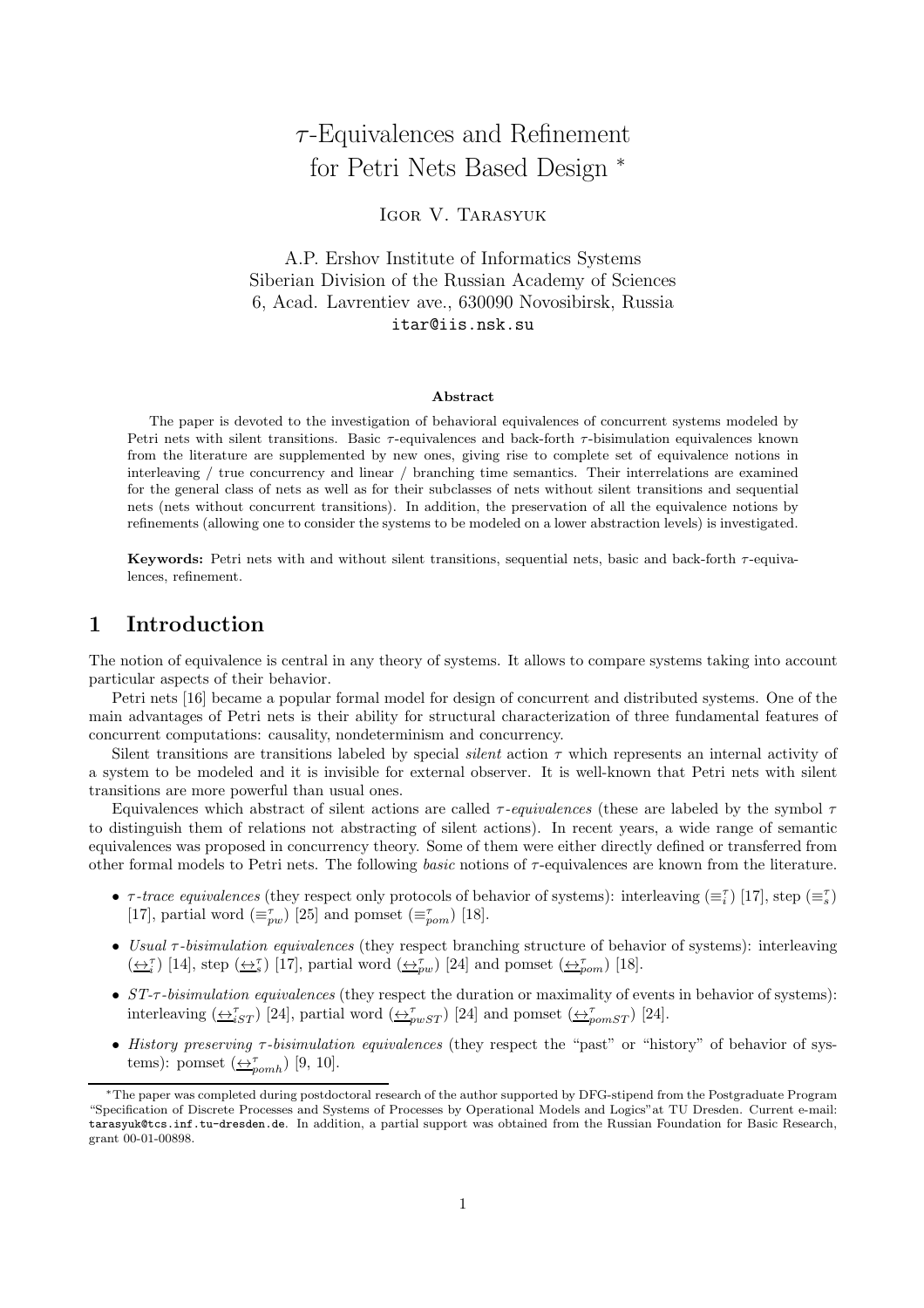- History preserving ST- $\tau$ -bisimulation equivalences (they respect the "history" and the duration or maximality of events in behavior of systems): pomset  $(\triangle^{\tau}_{pomhST})$  [9, 10].
- Usual branching τ-bisimulation equivalences (they respect branching structure of behavior of systems taking a special care for silent actions): interleaving  $(\underbrace{\leftrightarrow}_{i}^{\tau} )$  [12, 13].
- History preserving branching  $\tau$ -bisimulation equivalences (they respect "history" and branching structure of behavior of systems taking a special care for silent actions): pomset  $(\triangle_{pomhbr}^{\tau})$  [9].
- Isomorphism  $(\simeq)$  (i.e. coincidence of systems up to renaming of their components).

Another type of equivalence notions called back-forth bisimulation equivalences are based on the idea that bisimulation relation do not only require systems to simulate each other behavior in the forward direction (as usually) but also when going back in history. They are closely connected with equivalences of logics with past modalities.

These equivalence notions were initially introduced in [15]. In the framework of transition systems without silent actions interleaving back-forth bisimulation equivalence  $(\triangle_{i\{bit\}})$  was defined and proved to merge with  $\leftrightarrow_i$ . On transition systems with silent actions it was shown that back-forth variant  $(\leftrightarrow_{i}^{\tau}$  of interleaving  $\tau$ -bisimulation equivalence coincide with  $\leftrightarrow_{ibr}^{\tau}$ .

In [6, 7, 8], the new variants of step, partial word and pomset back-forth bisimulation equivalences were defined in the framework of prime event structures without silent actions.

In [19], the new idea of differentiating the kinds of back and forth simulations appeared (following this idea, it is possible, for example, to define step back pomset forth bisimulation equivalence). The set of all possible back-forth equivalence notions was proposed in interleaving, step, partial word and pomset semantics for prime event structures without silent actions. The new notion of  $\tau$ -equivalence was proposed for event structures with silent actions: pomset back pomset forth  $(\bigoplus_{pombpom f}^{\tau})$   $\tau$ -bisimulation equivalence. It's coincidence with  $\leftrightarrow_{\text{pomhbr}}^{\tau}$  was proved.

To choose most appropriate behavioral viewpoint on systems to be modeled, it is very important to have a complete set of equivalence notions in all semantics and understand their interrelations. This branch of research is usually called *comparative concurrency semantics*. To clarify the nature of equivalences and evaluate how they respect internal activity and concurrency in systems to be modeled, it is actual to consider also correlation of these notions on nets without silent transitions and concurrency-free (sequential) ones. Treating equivalences for preservation by refinements allows one to decide which of them may be used for top-down design.

Working in the framework of Petri nets with silent transitions, in this paper we continue the research of [20, 21, 22] and extend the set of basic notions of  $\tau$ -equivalences by interleaving ST-branching  $\tau$ -bisimulation one  $(\underbrace{\leftrightarrow_{i}}_{STr}^{\tau})$ , pomset history preserving ST-branching  $\tau$ -bisimulation one  $(\underbrace{\leftrightarrow_{pomh}}_{STr})$  and multi event structure conflict preserving one  $(\equiv_{mes}^{\tau})$ . Let us note that an idea to introduce  $\leftrightarrow_{pomhSTbr}^{\tau}$  appeared initially in [19] on the model of event structures. We complete back-forth  $\tau$ -equivalences from [19] by 6 new notions: interleaving back step forth  $(\underbrace{\leftrightarrow_{ibsf}^{\tau}})$ , interleaving back partial word forth  $(\underbrace{\leftrightarrow_{ibpwf}^{\tau}})$ , interleaving back pomset forth  $(\underbrace{\leftrightarrow_{ibpomf}^{\tau}})$ , step back step forth  $(\underbrace{\leftrightarrow}_{sbsf}^{\tau})$ , step back partial word forth  $(\underbrace{\leftrightarrow}_{sbpwf}^{\tau})$  and step back pomset forth  $(\underbrace{\leftrightarrow}_{sbpomf}^{\tau})$   $\tau$ bisimulation equivalences. We compare all back-forth  $\tau$ -equivalences with the set of basic behavioral relations.

We also investigate the interrelations of all the considered  $\tau$ -equivalences with equivalences which do not abstract of silent actions.

In [5], SM-refinement operator for Petri nets was proposed, which "replaces" their transitions by SM-nets, a special subclass of state machine nets. We treat all the considered  $\tau$ -equivalence notions for preservation by SM-refinements. We show that  $\leftrightarrow_{iSTbr}^{\tau}$ ,  $\leftrightarrow_{pomhSTbr}^{\tau}$  and  $\equiv_{mes}^{\tau}$ , i.e. all the new basic equivalences considered in this paper, are preserved by SM-refinements. Thus, we have branching and conflict preserving equivalences which may be used for multilevel design. In the literature, a stability w.r.t. SM-refinements was proved only for  $\leftrightarrow_{\text{p}omhST}^{\tau}$  in [5] and for  $\leftrightarrow_{iST}^{\tau}$  in [10]. The preservation result for other ST- $\tau$ -bisimulation equivalences was proved in [24], but it was done on event structures and an other refinement operator was used. The preservation of trace  $\tau$ -equivalences was not established before. Thus, our results for  $\overline{\leftrightarrow}_{pwST}^{\tau}$ ,  $\overline{\leftrightarrow}_{powST}^{\tau}$ ,  $\equiv_{pw}^{\tau}$  and  $\equiv_{pom}^{\tau}$  are also new.

In addition, we investigate the interrelations of all the  $\tau$ -equivalence notions on nets without silent transitions and sequential nets. We prove that on nets without silent transitions τ-equivalences coincide with equivalence notions which do not abstract of silent actions. We demonstrate that on sequential nets interleaving and pomset  $\tau$ -equivalences are merged, and back-forth  $\tau$ -equivalences coincide with forth  $\tau$ -equivalence relations.

The rest of the paper is organized as follows. Basic definitions are introduced in Section 2. In Section 3, we propose basic  $\tau$ -equivalences and investigate their interrelations. In Section 4, back-forth  $\tau$ -bisimulation equivalences are defined and compared with basic  $\tau$ -equivalence notions. All the considered  $\tau$ -equivalences are compared with ones which do not abstract of silent actions in Section 5. In Section 6, we establish which  $\tau$ equivalence relations are preserved by SM-refinements. Section 7 is devoted to comparison of the  $\tau$ -equivalences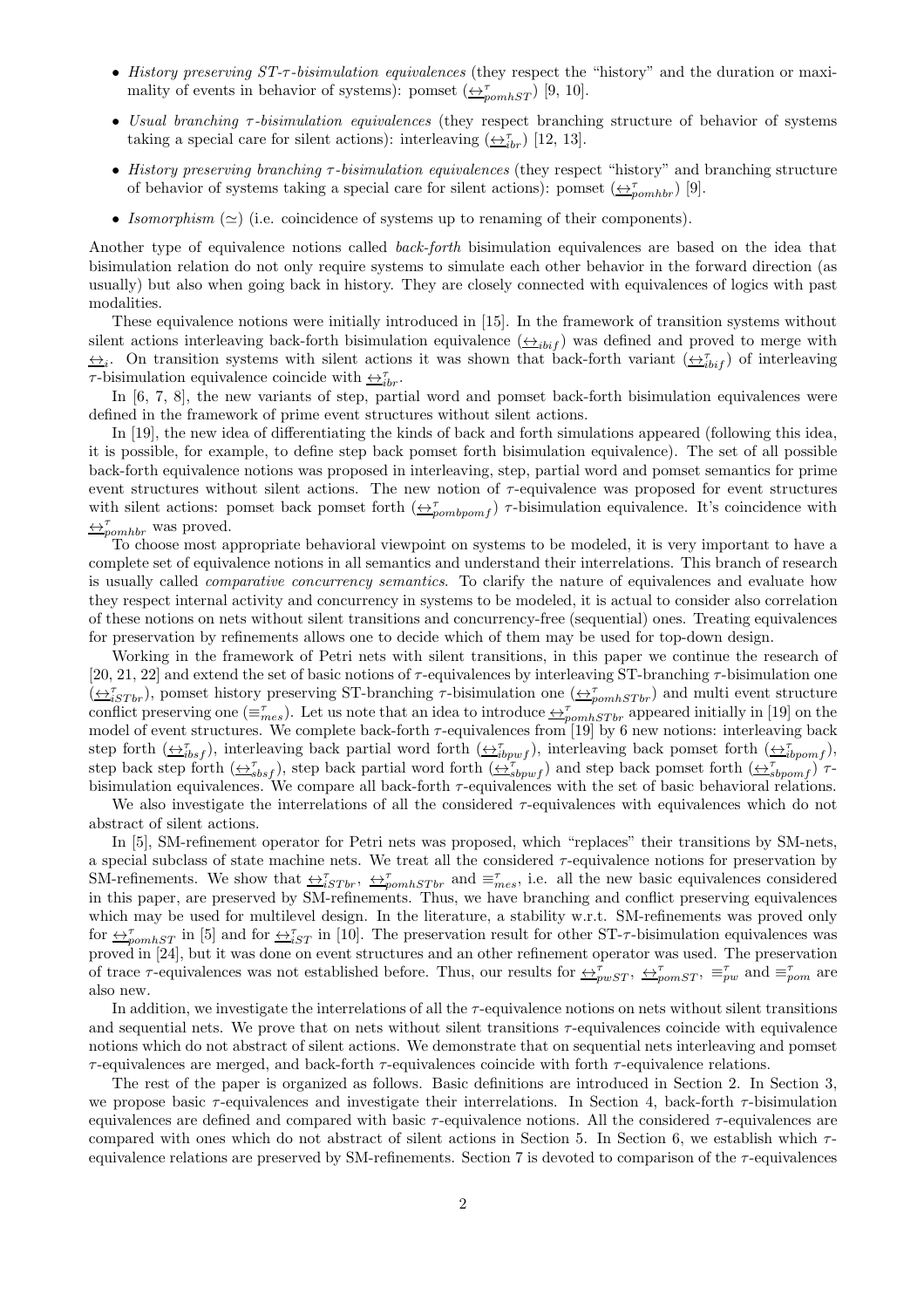on nets without silent transitions and sequential nets. Concluding Section 8 contains a review of the main results obtained and some directions of further research.

## 2 Basic definitions

In this section, we present some basic definitions used further.

#### 2.1 Multisets

A multiset is an extension of a set notion allowing an existence of several identical elements in the latter.

**Definition 2.1** Let X be some set. A finite multiset M over X is a mapping M :  $X \to \mathbb{N}$  s.t.  $\{x \in X \mid X \in \mathbb{N}\}$  $M(x) > 0$ }  $| < \infty$ .

 $\mathcal{M}(X)$  denotes the set of all finite multisets over X. When  $\forall x \in X$   $M(x) \leq 1$ , M is a proper set. The cardinality of a multiset M is defined in such a way:  $|M| = \sum_{x \in X} M(x)$ . We write  $x \in M$  if  $M(x) > 0$ and  $M \subseteq M'$ , if  $\forall x \in X$   $M(x) \leq M'(x)$ . We define  $(M + \overline{M'})(x) = M(x) + M'(x)$  and  $(M - \overline{M'})(x) =$  $\max\{0, M(x) - M'(x)\}.$ 

#### 2.2 Labeled nets

A labeled net is a Petri net s.t. its transitions may be "labeled" by action (a sort of activity) names.

Let  $Act = \{a, b, \ldots\}$  be a set of action names or labels. The symbol  $\tau \notin Act$  denotes a special silent action which represents internal activity of system to be modeled and invisible to external observer. We denote  $Act_{\tau} = Act \cup {\tau}.$ 

**Definition 2.2** A labeled net is a quadruple  $N = \langle P_N, T_N, F_N, l_N \rangle$ , where:

- $P_N = \{p, q, \ldots\}$  is a set of places;
- $T_N = \{t, u, ...\}$  is a set of transitions;
- $F_N$ :  $(P_N \times T_N) \cup (T_N \times P_N) \rightarrow \mathbb{N}$  is the flow relation with weights;
- $l_N : T_N \to Act_\tau$  is a labeling of transitions with action names.

Given labeled nets  $N = \langle P_N, T_N, F_N, l_N \rangle$  and  $N' = \langle P_{N'}, T_{N'}, F_{N'}, l_{N'} \rangle$ . A mapping  $\beta : P_N \cup T_N \rightarrow P_{N'} \cup T_{N'}$ is an *isomorphism* between N and N', denoted by  $\beta : N \simeq N'$ , if:

- 1. β is a bijection s.t.  $\beta(P_N) = P_{N'}$  and  $\beta(T_N) = T_{N'}$ ;
- 2.  $\forall p \in P_N \ \forall t \in T_N \ F_N(p,t) = F_{N'}(\beta(p), \beta(t))$  and  $F_N(t, p) = F_{N'}(\beta(t), \beta(p));$
- 3.  $\forall t \in T_N$   $l_N(t) = l_{N'}(\beta(t)).$

Labeled nets N and N' are isomorphic, denoted by  $N \simeq N'$ , if  $\exists \beta : N \simeq N'$ .

Given a labeled net N and some transition  $t \in T_N$ , the precondition and postcondition of t, denoted by  $\bullet t$  and  $t^{\bullet}$  respectively, are the multisets defined in such a way:  $({}^{\bullet}t)(p) = F_N(p,t)$  and  $(t^{\bullet})(p) = F_N(t,p)$ . Analogous definitions are introduced for places:  $(\bullet p)(t) = F_N(t, p)$  and  $(p^{\bullet})(t) = F_N(p, t)$ . Let °N = { $p \in P_N | \bullet p = \emptyset$ } be a set of *initial (input)* places of N and  $N^{\circ} = \{p \in P_N \mid p^{\bullet} = \emptyset\}$  be a set of final *(output)* places of N.

A labeled net N is acyclic, if there exist no transitions  $t_0, \ldots, t_n \in T_N$  s.t.  $t_{i-1}^{\bullet} \cap t_i \neq \emptyset$   $(1 \leq i \leq n)$  and  $t_0 = t_n$ . A labeled net N is *ordinary* if  $\forall t \in T_N$  •t and t• are proper sets (not multisets).

Let  $N = \langle P_N, T_N, F_N, l_N \rangle$  be acyclic ordinary labeled net and  $x, y \in P_N \cup T_N$ . Let us introduce the following notions.

- $x \prec_N y \Leftrightarrow x F_N^+ y$ , where  $F_N^+$  is a transitive closure of  $F_N$  (strict causal dependence relation);
- $x \preceq_N y \Leftrightarrow (x \prec_N y) \vee (x = y)$  (a relation of causal dependence);
- $x \#_N y \Leftrightarrow \exists t, u \in T_N$   $(t \neq u, \neg t \cap \neg u \neq \emptyset, t \preceq_N x, u \preceq_N y)$  (a relation of *conflict*);
- $\downarrow_N x = \{y \in P_N \cup T_N \mid y \prec_N x\}$  (the set of strict predecessors of x).

A set  $T \subseteq T_N$  is left-closed in N, if  $\forall t \in T \ (\downarrow_N t) \cap T_N \subseteq T$ .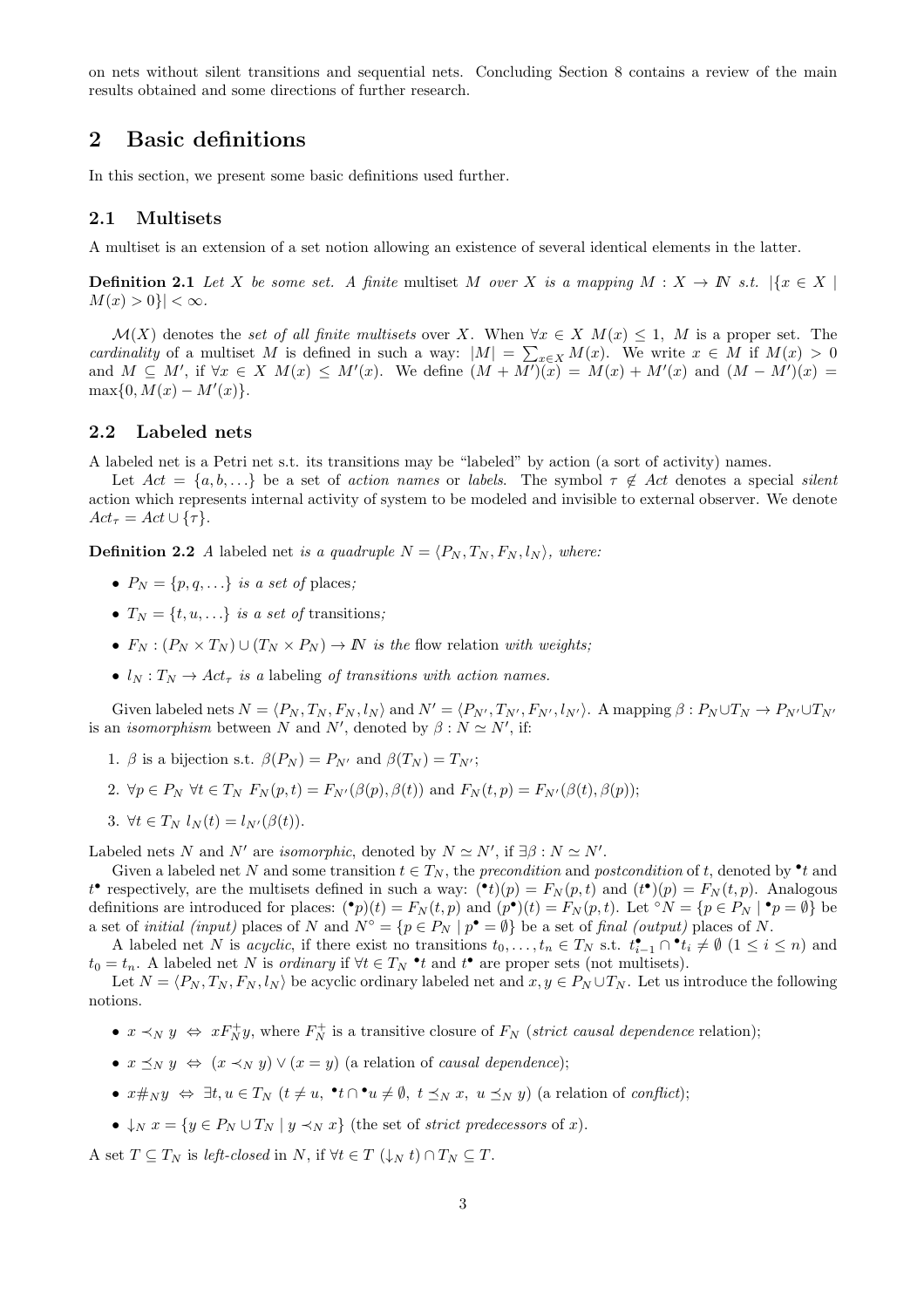#### 2.3 Marked nets

A marked net is a labeled net having active elements called tokens in its places. Such the places are considered to be "marked". Thus, a behavior of a marked net can be considered, in accordance to the special rules of the "token game."

A marking of a labeled net N is a multiset  $M \in \mathcal{M}(P_N)$ .

**Definition 2.3** A (marked) net is a tuple  $N = \langle P_N, T_N, F_N, l_N, M_N \rangle$ , where  $\langle P_N, T_N, F_N, l_N \rangle$  is a labeled net and  $M_N \in \mathcal{M}(P_N)$  is the initial marking.

Given nets  $N = \langle P_N, T_N, F_N, l_N, M_N \rangle$  and  $N' = \langle P_{N'}, T_{N'}, F_{N'}, l_{N'}, M_{N'} \rangle$ . A mapping  $\beta : P_N \cup T_N \rightarrow$  $P_{N'} \cup T_{N'}$  is an *isomorphism* between N and N', denoted by  $\beta : N \simeq N'$ , if:

1. 
$$
\beta
$$
:  $\langle P_N, T_N, F_N, l_N \rangle \simeq \langle P_{N'}, T_{N'}, F_{N'}, l_{N'} \rangle;$ 

2.  $\forall p \in P_N$   $M_N(p) = M_{N'}(\beta(p)).$ 

Nets N and N' are isomorphic, denoted by  $N \simeq N'$ , if  $\exists \beta : N \simeq N'$ .

Let  $M \in \mathcal{M}(P_N)$  be a marking of a net N. A transition  $t \in T_N$  is fireable in M, if  $\bullet t \subseteq M$ . If t is fireable in M, its firing yields a new marking  $\widetilde{M} = M - t + t^{\bullet}$ , denoted by  $M \stackrel{t}{\rightarrow} \widetilde{M}$ . A marking M of a net N is *reachable*, if  $M = M_N$  or there exists a reachable marking  $\widehat{M}$  of N s.t.  $\widehat{M} \stackrel{t}{\rightarrow} M$  for some  $t \in T_N$ .  $Mark(N)$ denotes a set of all reachable markings of a net N.

#### 2.4 Partially ordered sets

A partially ordered set (poset) is a special formalism used for a semantic description of concurrent systems. Posets allow one to specify causal dependencies of events of a modeled system. Concurrency is interpreted as causal independence.

**Definition 2.4** A labeled partially ordered set (lposet) is a triple  $\rho = \langle X, \prec, l \rangle$ , where:

- $X = \{x, y, \ldots\}$  is some set;
- $\prec \subset X \times X$  is a strict partial order (irreflexive transitive relation) over X, a causal dependence relation;
- $l : X \rightarrow Act_{\tau}$  is a labeling function.

Let  $\rho = \langle X, \prec, l \rangle$  be lposet and  $x \in X, Y \subseteq X$ . Then  $\downarrow x = \{y \in X \mid y \prec x\}$  is a set of strict predecessors of x. A restriction of  $\rho$  to the set Y is defined as follows:  $\rho|_Y = \langle Y, \prec \cap (Y \times Y), l|_Y \rangle$ . Let  $\rho = \langle X, \prec, l \rangle$  and  $\rho' = \langle X', \prec', l' \rangle$  be lposets.

A mapping  $\beta: X \to X'$  is a *label-preserving bijection* between  $\rho$  and  $\rho'$ , denoted by  $\beta: \rho \ge \rho'$ , if:

- 1.  $\beta$  is a bijection;
- 2.  $\forall x \in X \; l(x) = l'(\beta(x)).$

We write  $\rho \asymp \rho'$ , if  $\exists \beta : \rho \asymp \rho'$ .

A mapping  $\beta: X \to X'$  is a *homomorphism* between  $\rho$  and  $\rho'$ , denoted by  $\beta: \rho \sqsubseteq \rho'$ , if:

- 1.  $\beta$  :  $\rho \asymp \rho'$ ;
- 2.  $\forall x, y \in X \ x \prec y \ \Rightarrow \ \beta(x) \prec' \beta(y).$

We write  $\rho \sqsubseteq \rho'$ , if  $\exists \beta : \rho \sqsubseteq \rho'$ .

A mapping  $\beta: X \to X'$  is an *isomorphism* between  $\rho$  and  $\rho'$ , denoted by  $\beta: \rho \simeq \rho'$ , if  $\beta: \rho \sqsubseteq \rho'$  and  $\beta^{-1}$ :  $\rho' \sqsubseteq \rho$ . Two lposets  $\rho$  and  $\rho'$  are *isomorphic*, denoted by  $\rho \simeq \rho'$ , if  $\exists \beta : \rho \simeq \rho'$ .

Definition 2.5 Partially ordered multiset (pomset) is an isomorphism class of lposets.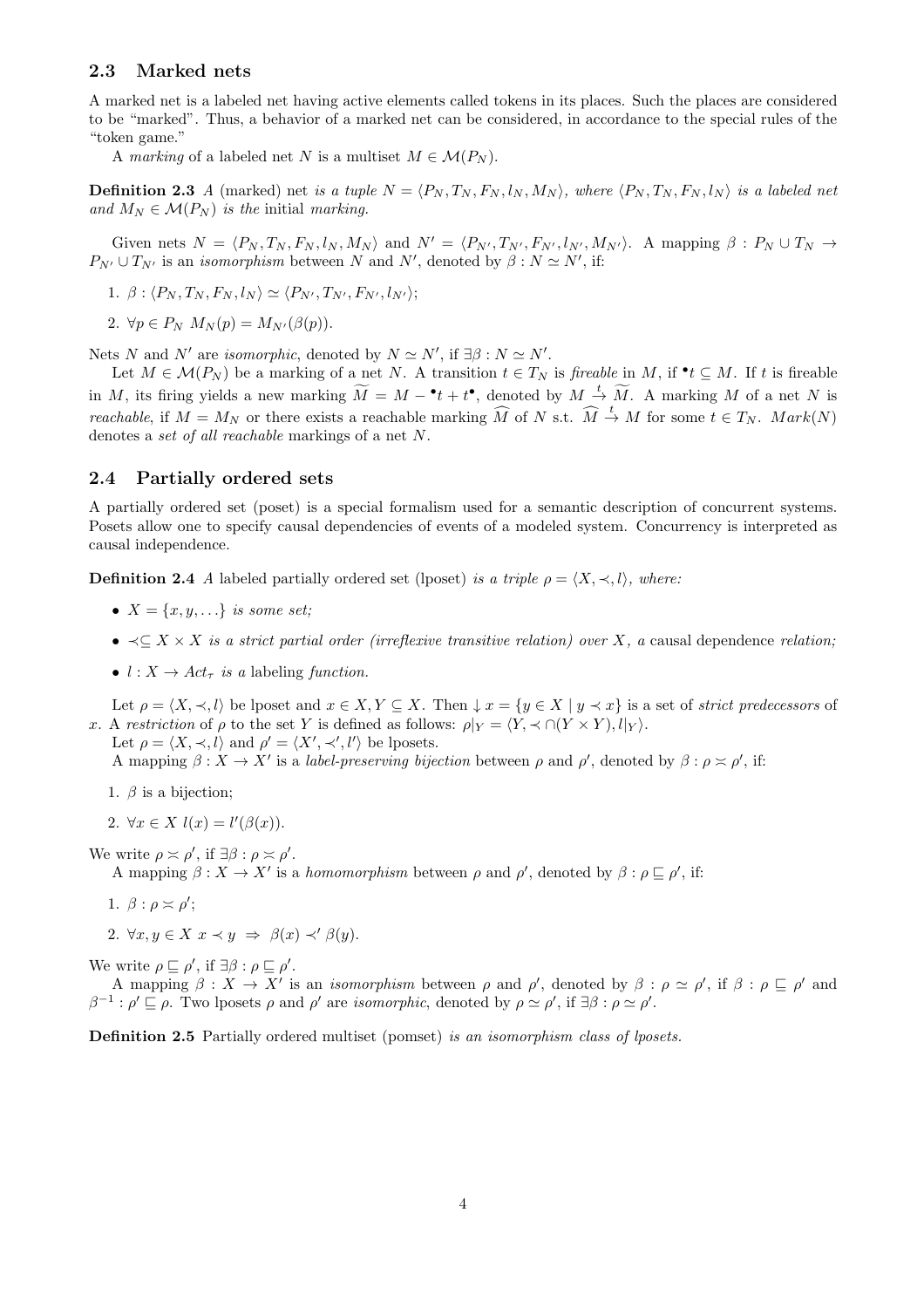#### 2.5 Event structures

An event structure is an extension of a pomset notion which allows one to specify conflicts between events, i.e. the situations when an occurrence of one event excludes that of another.

**Definition 2.6** A labeled event structure (LES) is a quadruple  $\xi = \langle X, \prec, \#, l \rangle$ , where:

- $X = \{x, y, \ldots\}$  is a set of events;
- $\prec \subseteq X \times X$  is a strict partial order over X, a causal dependence relation, which satisfies to the principle of finite causes:  $\forall x \in X \mid x \in \infty$ ;
- $\# \subseteq X \times X$  is an irreflexive symmetrical conflict relation, which satisfies to the principle of conflict heredity:  $\forall x, y, z \in X \; x \# y \prec z \Rightarrow x \# z;$
- $l : X \rightarrow Act_{\tau}$  is a labeling function.

Let  $\xi = \langle X, \prec, \#, l \rangle$  be LES and  $Y \subseteq X$ . A restriction of  $\xi$  to the set Y is defined as follows:  $\xi|_Y = \langle Y, \prec$  $\bigcap (Y \times Y), \# \bigcap (Y \times Y), l|_{Y}$ .

Let  $\xi = \langle X, \prec, \#, l \rangle$  and  $\xi' = \langle X', \prec', \#', l' \rangle$  be LES's. A mapping  $\beta : X \to X'$  is an *isomorphism* between  $\xi$  and  $\xi'$ , denoted by  $\beta : \xi \simeq \xi'$ , if:

- 1.  $\beta$  :  $\langle X, \prec, l \rangle \simeq \langle X', \prec', l' \rangle;$
- 2.  $\forall x, y \in X \ x \# y \Leftrightarrow \beta(x) \#' \beta(y)$ .

Two LES's  $\xi$  and  $\xi'$  are *isomorphic*, denoted by  $\xi \simeq \xi'$ , if  $\exists \beta : \xi \simeq \xi'$ .

Definition 2.7 A multi-event structure (MES) is an isomorphism class of LES's.

#### 2.6 Processes

A process [4] may be considered as a formalism describing a particular computation of a modeled system. Usually, processes are deterministic, since in a computation no two events may be involved into a conflict (all of them will occur).

**Definition 2.8** A causal net is an acyclic ordinary labeled net  $C = \langle P_C, T_C, F_C, I_C \rangle$ , s.t.:

- 1.  $\forall r \in P_C \mid \mathbf{r} \leq 1$  and  $|\mathbf{r} \bullet| \leq 1$ , i.e. places are unbranched;
- 2.  $\forall x \in P_C \cap T_C \mid \downarrow_C x \mid \leq \infty$ , *i.e.* a set of causes is finite.

Let us note that on the basis of any causal net  $C = \langle P_C, T_C, F_C, l_C \rangle$  one can define lposet  $\rho_C = \langle T_C, \prec_N \rangle$  $\cap (T_C \times T_C), l_C$ .

The fundamental property of causal nets is  $[2]$ : if C is a causal net, then there exists a sequence of transition firings  ${}^{\circ}C = L_0 \stackrel{v_1}{\rightarrow} \cdots \stackrel{v_n}{\rightarrow} L_n = C^{\circ}$  s.t.  $L_i \subseteq P_C$   $(0 \leq i \leq n)$ ,  $P_C = \bigcup_{i=0}^n L_i$  and  $T_C = \{v_1, \ldots, v_n\}$ . Such a sequence is called a full execution of C.

**Definition 2.9** Given a net N and a causal net C. A mapping  $\varphi : P_C \cup T_C \to P_N \cup T_N$  is an embedding of C into N, denoted by  $\varphi: C \to N$ , if:

1.  $\varphi(P_C) \in \mathcal{M}(P_N)$  and  $\varphi(T_C) \in \mathcal{M}(T_N)$ , i.e. sorts are preserved;

2.  $\forall v \in T_C \cdot \varphi(v) = \varphi(v)$  and  $\varphi(v) \cdot \varphi(v)$ , i.e. flow relation is respected;

3.  $\forall v \in T_C$   $l_C(v) = l_N(\varphi(v))$ , i.e. labeling is preserved.

Since embeddings respect the flow relation, if  ${}^{\circ}C \stackrel{v_1}{\rightarrow} \cdots \stackrel{v_n}{\rightarrow} C^{\circ}$  is a full execution of C, then  $M = \varphi({}^{\circ}C) \stackrel{\varphi(v_1)}{\rightarrow} C^{\circ}$  $\cdots \stackrel{\varphi(v_n)}{\longrightarrow} \varphi(C^{\circ}) = \widetilde{M}$  is a sequence of transition firings in N.

**Definition 2.10** A fireable in marking M process of a net N is a pair  $\pi = (C, \varphi)$ , where C is a causal net and  $\varphi: C \to N$  is an embedding s.t.  $M = \varphi({}^{\circ}C)$ . A fireable in  $M_N$  process is a process of N.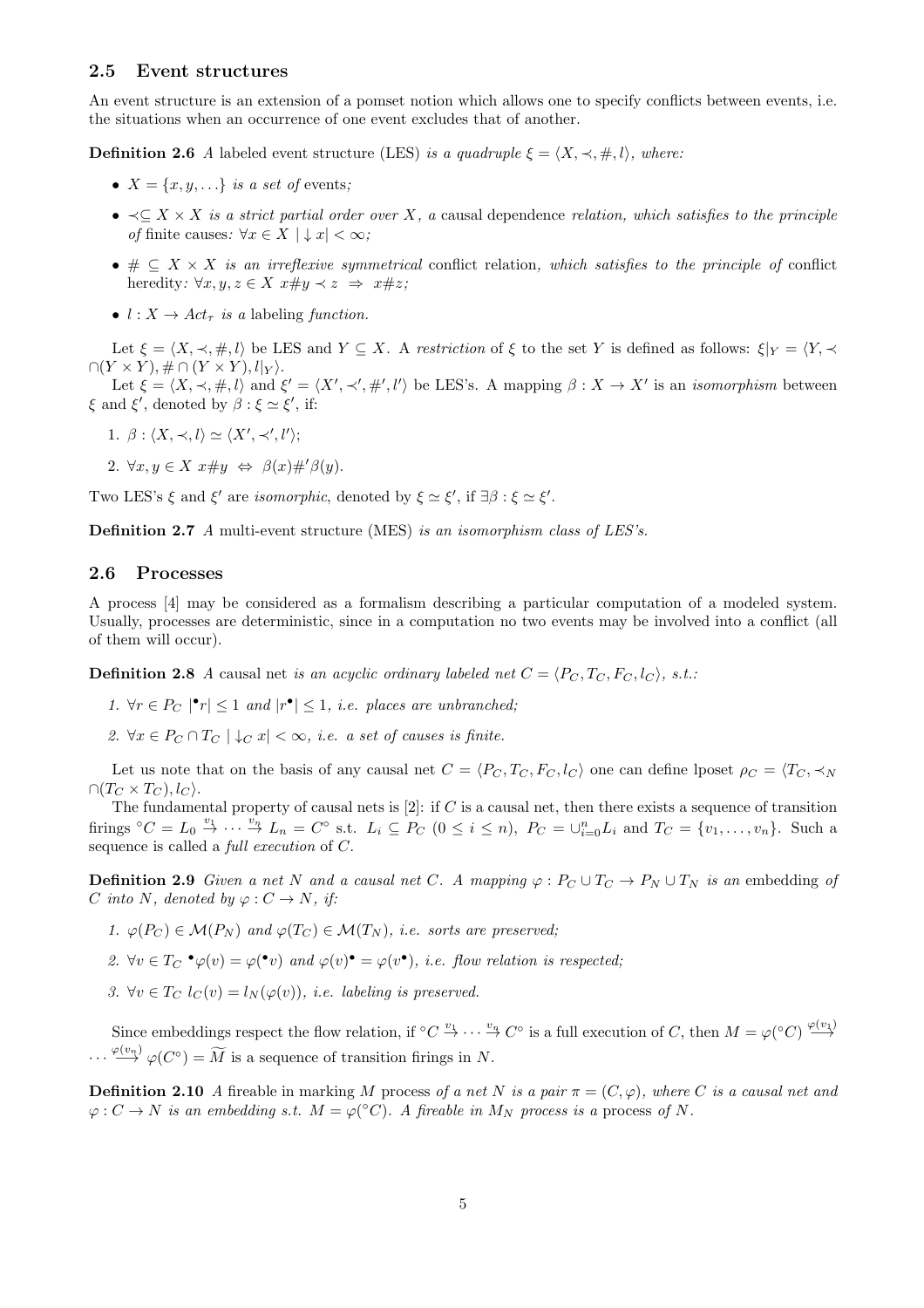We write  $\Pi(N, M)$  for a set of all fireable in marking M processes of a net N and  $\Pi(N)$  for the set of all processes of a net N. The *initial* process of a net N is  $\pi_N = (C_N, \varphi_N) \in \Pi(N)$ , s.t.  $T_{C_N} = \emptyset$ . If  $\pi \in \Pi(N, M)$ , then firing of this process transforms a marking M into  $\widetilde{M} = M - \varphi({\circ}C) + \varphi(C^{\circ}) = \varphi(C^{\circ})$ , denoted by  $M \stackrel{\pi}{\to} \widetilde{M}$ .

Let  $\pi = (C, \varphi), \; \tilde{\pi} = (\tilde{C}, \tilde{\varphi}) \in \Pi(N), \; \hat{\pi} = (\hat{C}, \hat{\varphi}) \in \Pi(N, \varphi(C^{\circ})).$  A process  $\pi$  is a prefix of a process  $\tilde{\pi}$ , if  $T_C \subseteq T_{\widetilde{C}}$  is a left-closed set in C. A process  $\hat{\pi}$  is a suffix of a process  $\tilde{\pi}$ , if  $T_{\widehat{C}} = T_{\widetilde{C}} \setminus T_C$ . In such a case a process  $\tilde{\pi}$  is an extension of  $\pi$  by process  $\hat{\pi}$ , and  $\hat{\pi}$  is an extending process for  $\pi$ , denoted by  $\pi \stackrel{\hat{\pi}}{\to} \tilde{\pi}$ . We write  $\pi \to \tilde{\pi}$ , if  $\pi \stackrel{\hat{\pi}}{\to} \tilde{\pi}$  for some  $\hat{\pi}$ .

A process  $\tilde{\pi}$  is an extension of a process  $\pi$  by one transition, denoted by  $\pi \stackrel{v}{\to} \tilde{\pi}$  or  $\pi \stackrel{a}{\to} \tilde{\pi}$ , if  $\pi \stackrel{\hat{\pi}}{\to} \tilde{\pi}$ ,  $T_{\widehat{C}} = \{v\}$ <br> $|l_{\widehat{C}}(v)| = a$ . and  $l_{\widehat{C}}(v) = a$ .

A process  $\tilde{\pi}$  is an extension of a process  $\pi$  by sequence of transitions, denoted by  $\pi \stackrel{\sigma}{\to} \tilde{\pi}$  or  $\pi \stackrel{\omega}{\to} \tilde{\pi}$ , if  $\exists \pi_i \in \Pi(N) \ (1 \leq i \leq n) \ \pi \stackrel{v_1}{\rightarrow} \pi_1 \stackrel{v_2}{\rightarrow} \ldots \stackrel{v_n}{\rightarrow} \pi_n = \tilde{\pi}, \ \sigma = v_1 \cdots v_n \text{ and } l_{\widehat{C}}(\sigma) = \omega.$ 

A process  $\tilde{\pi}$  is an extension of a process  $\pi$  by multiset of transitions, denoted by  $\pi \stackrel{V}{\to} \tilde{\pi}$  or  $\pi \stackrel{A}{\to} \tilde{\pi}$ , if  $\pi \stackrel{\hat{\pi}}{\rightarrow} \tilde{\pi}, \prec_{\widehat{C}} = \emptyset, T_{\widehat{C}} = V \text{ and } l_{\widehat{C}}(V) = A.$ 

#### 2.7 Branching processes

A branching process [11] is an extension of a notion of a (usual, deterministic) one s.t. there may exist alternative events in it. So, it may be considered as a "compilation" of different computations in the only unit, allowing one to observe all the interplays of events and take into account both causality and nondeterminism on equal basis.

**Definition 2.11** An occurrence net is an acyclic ordinary labeled net  $O = \langle P_O, T_O, F_O, I_O \rangle$ , s.t.:

- 1.  $\forall r \in P_O \mid \mathbf{P}_r \mid \leq 1$ , *i.e. there are no backwards conflicts*;
- 2.  $\forall x \in P_O \cup T_O \neg (x \#_O x),$  i.e. conflict relation is irreflexive;
- 3.  $\forall x \in P_O \cup T_O \mid \downarrow_O x \mid \leq \infty$ , *i.e. set of causes is finite.*

Let us note that on the basis of any occurrence net O one can define LES  $\xi_O = \langle T_O, \prec_O \cap (T_O \times T_O), \#_O \cap$  $(T_O \times T_O), l_O\rangle.$ 

Let  $O = \langle P_O, T_O, F_O, l_O \rangle$  be occurrence net and  $N = \langle P_N, T_N, F_N, l_N, M_N \rangle$  be some net.

**Definition 2.12** A mapping  $\psi : P_O \cup T_O \to P_N \cup T_N$  is an embedding O into N, notation  $\psi : O \to N$ , if:

- 1.  $\psi(P_O) \in \mathcal{M}(P_N)$  and  $\psi(T_O) \in \mathcal{M}(T_N)$ , i.e. sorts are preserved;
- 2.  $\forall v \in T_O$   $l_O(v) = l_N(\psi(v))$ , *i.e. labeling is preserved*;
- 3.  $\forall v \in T_O \bullet \psi(v) = \psi(\bullet v)$  and  $\psi(v) \bullet = \psi(v \bullet)$ , i.e. flow relation is respected;

4.  $\forall v, w \in T_O$   $(\bullet v = \bullet w) \land (\psi(v) = \psi(w)) \Rightarrow v = w$ , i.e. there are no "superfluous" conflicts.

**Definition 2.13** A branching process of a net N is a pair  $\varpi = (O, \psi)$ , where O is an occurrence net and  $\psi: O \to N$  is an embedding s.t.  $M_N = \psi({}^{\circ}O)$ .

We write  $\wp(N)$  for a set of all branching processes of a net N. The initial branching process of a net N coincides with it's initial process, i.e.  $\varpi_N = \pi_N$ .

Let  $\varpi = (O, \psi)$ ,  $\tilde{\varpi} = (\tilde{O}, \tilde{\psi}) \in \wp(N)$ ,  $O = \langle P_O, T_O, F_O, l_O \rangle$ ,  $\tilde{O} = \langle P_{\tilde{O}}, T_{\tilde{O}}, F_{\tilde{O}}, l_{\tilde{O}} \rangle$ . A branching process  $\overline{\omega}$  is a prefix of a process  $\tilde{\omega}$ , if  $T_O \subseteq T_{\tilde{O}}$  is a left-closed set in O. In such a case branching process  $\tilde{\omega}$  is an extending branching process for  $\overline{\omega}$  denoted by  $\overline{\omega} \to \tilde{\omega}$ extension of  $\varpi$ , and  $\hat{\varpi}$  is an extending branching process for  $\varpi$ , denoted by  $\varpi \to \tilde{\varpi}$ .

A branching process  $\varpi$  of a net N is maximal, if it cannot be extended, i.e.  $\forall \varpi = (O, \psi)$  s.t.  $\varpi \to \tilde{\varpi}$ :  $T_{\widetilde{O}} \setminus T_O = \emptyset$ . A set of all maximal branching processes of a net N consists of the unique (up to isomorphism)<br>branching process  $\pi_{max} = (O_{max} \psi_{max})$ . In such a case an isomorphism class of occurrence net  $O_{max}$  is branching process  $\varpi_{max} = (O_{max}, \psi_{max})$ . In such a case an isomorphism class of occurrence net  $O_{max}$  is an unfolding of a net N, notation  $\mathcal{U}(N)$ . On the basis of unfolding  $\mathcal{U}(N)$  of a net N one can define MES  $\mathcal{E}(N) = \xi_{\mathcal{U}(N)}$  which is an isomorphism class of LES  $\xi_O$  for  $O \in \mathcal{U}(N)$ .

## 3 Basic  $\tau$ -equivalences

In this section, we propose basic  $\tau$ -equivalences: trace, bisimulation and conflict preserving. They will form a basic "frame" of relations for our further investigation.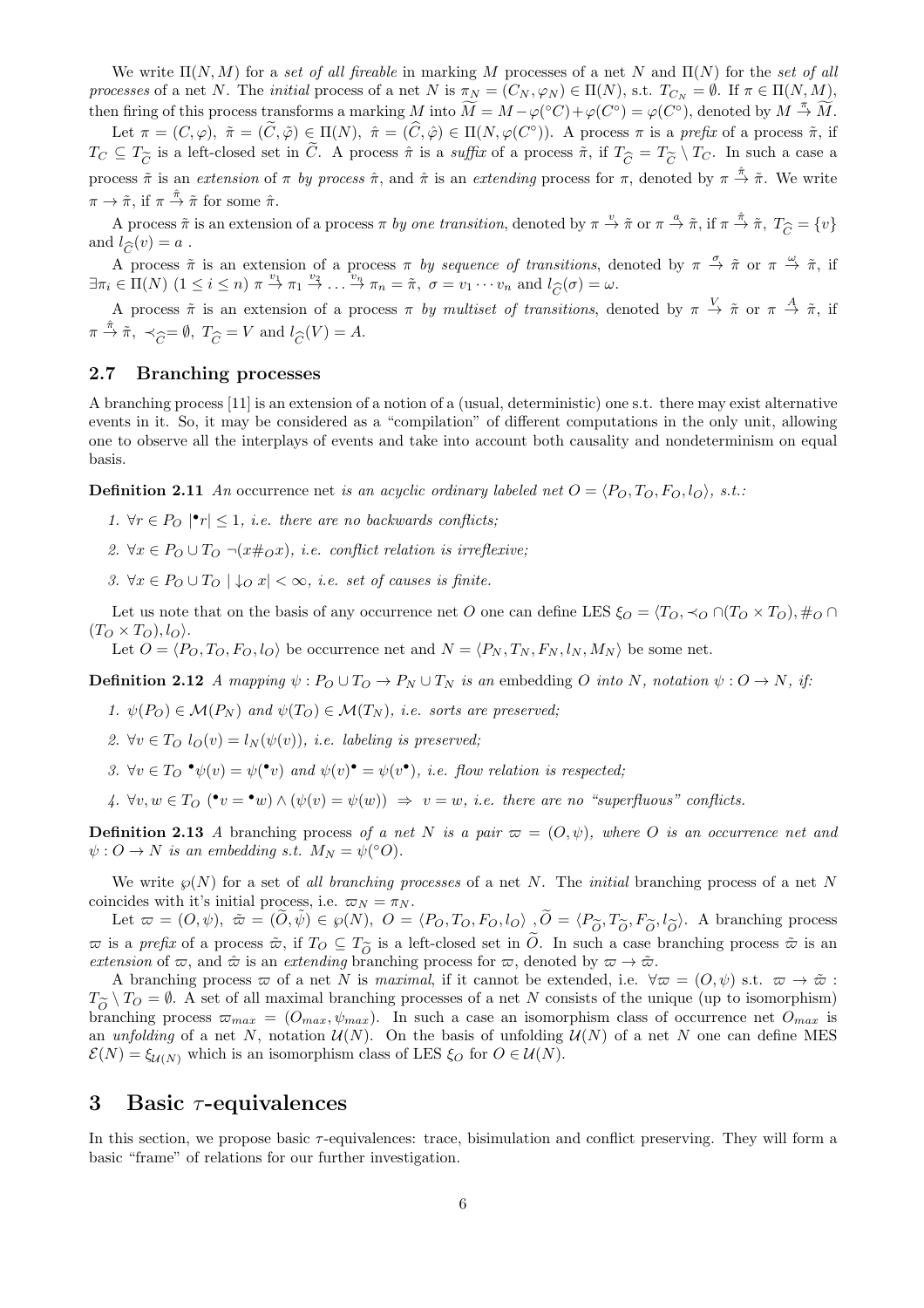#### 3.1  $\tau$ -trace equivalences

Trace equivalences are the simplest ones. In trace semantics, a behavior of a system is associated with the set of all possible sequences of activities, i.e. protocols of work or computations. Thus, the points of nondeterministic choice between several extensions of a particular computation are not taken into account.

Let us introduce formal definitions of the trace relations.

We denote the empty string by the symbol  $\varepsilon$ .

Let  $\sigma = a_1 \cdots a_n \in Act^*_\tau$ . We define  $vis(\sigma)$  as follows (in the following definition  $a \in Act_\tau$ ).

1. 
$$
vis(\varepsilon) = \varepsilon;
$$

2. 
$$
vis(\sigma a) = \begin{cases} vis(\sigma)a, & a \neq \tau; \\ vis(\sigma), & a = \tau. \end{cases}
$$

**Definition 3.1** A visible interleaving trace of a net N is a sequence  $vis(a_1 \cdots a_n) \in Act^* s.t. \pi_N \stackrel{a_1}{\rightarrow} \pi_1 \stackrel{a_2}{\rightarrow} \ldots \stackrel{a_n}{\rightarrow}$  $\pi_n, \pi_i \in \Pi(N)$   $(1 \leq i \leq n)$ . We denote a set of all visible interleaving traces of a net N by VisIntTraces(N). Two nets N and N' are interleaving  $\tau$ -trace equivalent, denoted by  $N \equiv_i^{\tau} N'$ , if  $VisIntTraces(N) =$  $VisIntTraces(N').$ 

Let  $\Sigma = A_1 \cdots A_n \in (\mathcal{M}(Act_{\tau}))^*$ . We define  $vis(\Sigma)$  as follows (in the following definition  $A \in \mathcal{M}(Act_{\tau}))$ .

1.  $vis(\varepsilon) = \varepsilon$ ;

2.  $vis(\Sigma A) = \begin{cases} vis(\Sigma)(A \cap Act), & A \cap Act \neq \emptyset; \\ vis(\Sigma) & \text{otherwise} \end{cases}$  $vis(\Sigma)$ , otherwise.

**Definition 3.2** A visible step trace of a net N is a sequence  $vis(A_1 \cdots A_n) \in (\mathcal{M}(Act))^*$  s.t.  $\pi_N \stackrel{A_1}{\rightarrow} \pi_1 \stackrel{A_2}{\rightarrow} \ldots \stackrel{A_n}{\rightarrow}$  $\pi_n, \pi_i \in \Pi(N)$   $(1 \leq i \leq n)$ . We denote a set of all visible step traces of a net N by  $VisStepTrace(N)$ . Two nets N and N' are step  $\tau$ -trace equivalent, denoted by  $N \equiv_{s}^{\tau} N'$ , if  $VisStepTrace(N) = VisStepTrace(N')$ .

Let  $\rho = \langle X, \prec, l \rangle$  is lposet s.t.  $l : X \to Act_\tau$ . We denote  $vis(X) = \{x \in X \mid l(x) \in Act\}$  and  $vis(\rho) = \rho|_{vis(X)}$ .

**Definition 3.3** A visible pomset trace of a net N is a pomset vis( $\rho$ ), an isomorphism class of lposet vis( $\rho_C$ ) for  $\pi = (C, \varphi) \in \Pi(N)$ . We denote a set of all visible pomset traces of a net N by VisPomsets(N). Two nets N and N' are partial word  $\tau$ -trace equivalent, denoted by  $N \equiv_{pw} N'$ , if  $VisPomsets(N) \sqsubseteq VisPomsets(N')$ and  $VisPomsets(N') \sqsubseteq VisPomsets(N)$ .

**Definition 3.4** Two nets N and N' are pomset  $\tau$ -trace equivalent, denoted by  $N \equiv_{\text{pom}}^{\tau} N'$ , if  $VisPomsets(N)$  $= VisPomsets(N').$ 

#### 3.2  $\tau$ -bisimulation equivalences

Bisimulation equivalences completely respect points of nondeterministic choice in the behavior of a modeled system, unlike trace ones.

Let  $C = \langle P_C, T_C, F_C, l_C \rangle$  be causal net. We denote  $vis(T_C) = \{v \in T_C \mid l_C(v) \in Act\}$  and  $vis(\prec_C) = \prec_C$  $\cap (vis(T_C) \times vis(T_C)).$ 

#### 3.2.1 Usual  $\tau$ -bisimulation equivalences

Usual bisimulation equivalences are the simplest (and weakest) ones in the bisimulation semantics. They require a mutual simulation of the parts of a "new" computations which extend the "present" ones, i.e. "extending" parts.

**Definition 3.5** Let N and N' be some nets. A relation  $\mathcal{R} \subseteq \Pi(N) \times \Pi(N')$  is a  $\star$ - $\tau$ -bisimulation between N and  $N'$ ,  $\star \in \{\text{interleaving, step, partial word, pomset}\}\$ , denoted by  $\mathcal{R}: N \rightarrow \infty$ ,  $N'$ ,  $\star \in \{i, s, pw, pom\}$ , if:

- 1.  $(\pi_N, \pi_{N'}) \in \mathcal{R}$ .
- 2.  $(\pi, \pi') \in \mathcal{R}, \ \pi \stackrel{\hat{\pi}}{\rightarrow} \tilde{\pi},$ 
	- (a)  $|vis(T_{\widehat{C}})| = 1, if \star = i;$
	- (b)  $vis(\prec_{\widehat{C}}) = \emptyset$ , if  $\star = s$ ;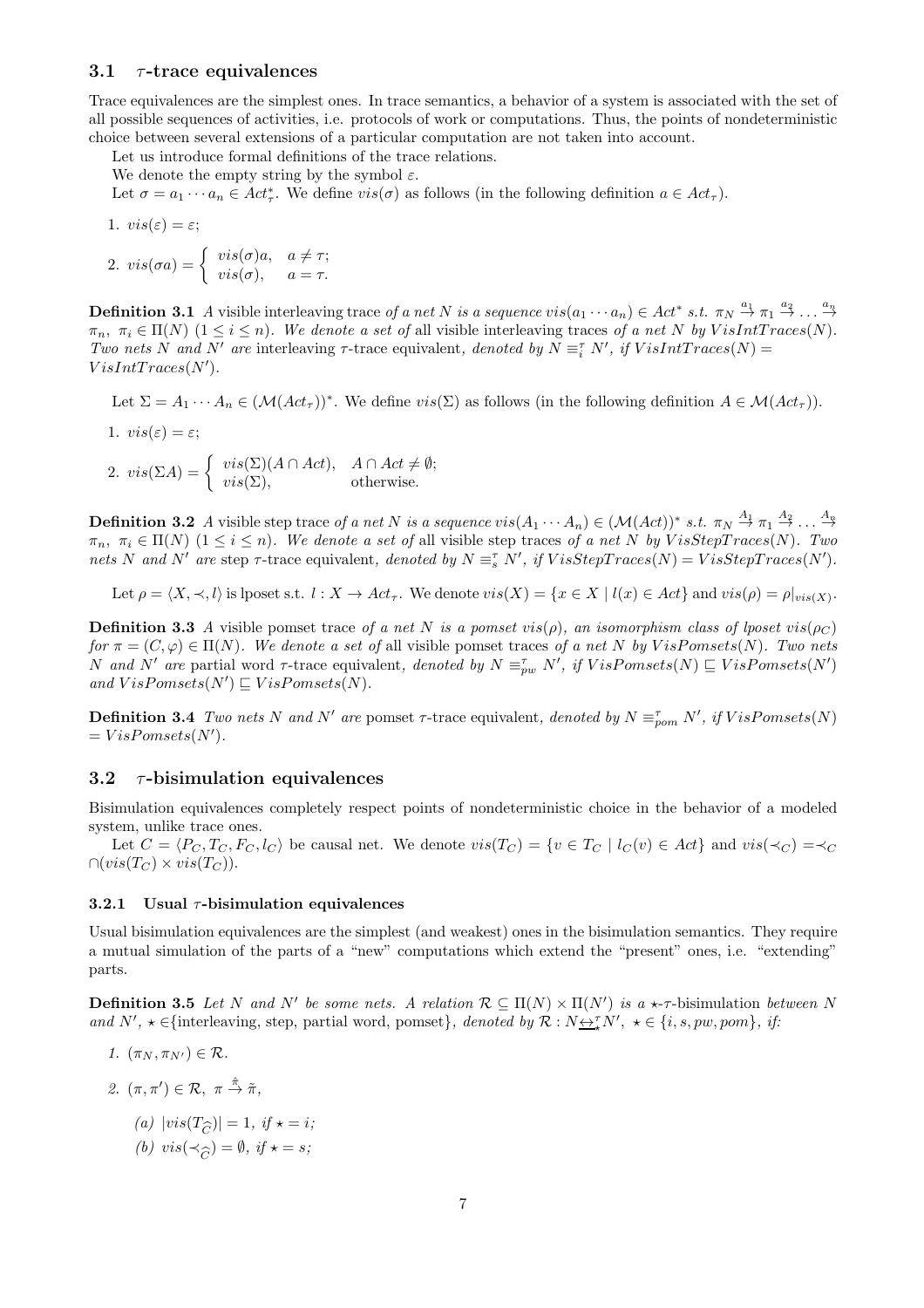- $\Rightarrow \exists \tilde{\pi}' : \pi' \stackrel{\hat{\pi}'}{\rightarrow} \tilde{\pi}', \ (\tilde{\pi}, \tilde{\pi}') \in \mathcal{R} \text{ and}$
- (a)  $vis(\rho_{\widehat{\alpha}}) \sqsubseteq vis(\rho_{\widehat{\alpha}}), \text{ if } \star = pw;$
- (*a*)  $vis(p_{\widehat{C}}^i) \subseteq vis(p_{\widehat{C}}^i)$ ,  $y \neq -pw$ ,<br>
(*b*)  $vis(p_{\widehat{C}}^i) \simeq vis(p_{\widehat{C}}^i)$ , if  $\star \in \{i, s, pom\}$ .
- 3. As item 2, but the roles of N and N' are reversed.

Two nets N and N' are  $\star$ - $\tau$ -bisimulation equivalent,  $\star \in$ {interleaving, step, partial word, pomset}, denoted by  $N_{\underbrace{\leftrightarrow^{\tau}_{\star}}N'}$ , if  $\exists \mathcal{R}: N_{\underbrace{\leftrightarrow^{\tau}_{\star}}N'}$ ,  $\star \in \{i, s, pw, pom\}$ .

#### 3.2.2  $ST-\tau$ -bisimulation equivalences

ST-bisimulation equivalences respect (in some sense) the duration of event occurrences in a computation supposing that these events happen not instantaneously, but have the beginning and the end. The relations require a mutual simulation of extending parts of computations plus the parts consisting of events which are active now (i.e. that which have begun but have not finished yet).

We begin with the definition of ST-process which is a special structure containing the information about as causal dependencies of events in the present computation as the events which finished their work and are not active at the present moment.

**Definition 3.6** ST- $\tau$ -process of a net N is a pair  $(\pi_E, \pi_P)$  s.t.  $\pi_E, \pi_P \in \Pi(N)$ ,  $\pi_P \stackrel{\pi_W}{\to} \pi_E$  and  $\forall v, w \in$  $T_{C_E}$   $(v \prec_{C_E} w) \vee (l_{C_E}(v) = \tau) \Rightarrow v \in T_{C_P}.$ 

In such a case  $\pi_E$  is a process which began working,  $\pi_P$  corresponds to the completed part of  $\pi_E$ , and  $\pi_W$  — to the still working part. Obviously,  $\prec_{C_W} = \emptyset$ . We denote a set of all ST- $\tau$ -processes of a net N by  $ST^{\tau} - \Pi(N)$ .  $(\pi_N, \pi_N)$  is the *initial ST-* $\tau$ -process of a net N. Let  $(\pi_E, \pi_P)$ ,  $(\tilde{\pi}_E, \tilde{\pi}_P) \in ST^{\tau} - \Pi(N)$ . We write  $(\pi_E, \pi_P) \rightarrow (\tilde{\pi}_E, \tilde{\pi}_P)$ , if  $\pi_E \rightarrow \tilde{\pi}_E$  and  $\pi_P \rightarrow \tilde{\pi}_P$ .

**Definition 3.7** Let N and N' be some nets. A relation  $\mathcal{R} \subseteq ST^{\tau} - \Pi(N) \times ST^{\tau} - \Pi(N') \times \mathcal{B}$ , where  $\mathcal{B} = \{\beta \mid$  $\beta: vis(T_C) \to vis(T_{C'}), \pi = (C, \varphi) \in \Pi(N), \pi' = (C', \varphi') \in \Pi(N')\}$  is a  $\star$ -ST- $\tau$ -bisimulation between N and  $N', \star \in \{\text{interleaving, partial word, pomset}\},\ denoted by \mathcal{R}: N \leftrightarrow \tau_{\star ST} N', \star \in \{i, pw, pom\},\ if:$ 

- 1.  $((\pi_N, \pi_N), (\pi_{N'}, \pi_{N'}), \emptyset) \in \mathcal{R}$ .
- 2.  $((\pi_E, \pi_P), (\pi'_E, \pi'_P), \beta) \in \mathcal{R} \Rightarrow \beta : vis(\rho_{C_E}) \approx vis(\rho_{C'_E})$  and  $\beta(vis(T_{C_P})) = vis(T_{C'_P})$ .
- $\label{eq:3.1} \begin{array}{ll} \beta. \ \left((\pi_E, \pi_P), (\pi_E', \pi_P'), \beta\right) \in \mathcal{R}, \ \left(\pi_E, \pi_P\right) \rightarrow \left(\tilde{\pi}_E, \tilde{\pi}_P\right) \ \Rightarrow \ \exists \tilde{\beta}, \ \left(\tilde{\pi}_E', \tilde{\pi}_P'\right) \colon \ \left(\pi_E', \pi_P'\right) \rightarrow \left(\tilde{\pi}_E', \tilde{\pi}_P'\right), \ \tilde{\beta}\vert_{vis\left(T_{C_E}\right)} = \end{array}$  $\beta$ ,  $((\tilde{\pi}_E, \tilde{\pi}_P), (\tilde{\pi}'_E, \tilde{\pi}'_P), \tilde{\beta}) \in \mathcal{R}$ , and if  $\pi_P \stackrel{\pi}{\rightarrow} \tilde{\pi}_E$ ,  $\pi'_F$  $\stackrel{\pi'}{\rightarrow} \tilde{\pi}'_E$ ,  $\gamma = \tilde{\beta}|_{vis(T_C)}$ , then:
	- (a)  $\gamma^{-1}$ :  $vis(\rho_{C'}) \sqsubseteq vis(\rho_C)$ , if  $\star = pw$ ;
	- (b)  $\gamma : vis(\rho_C) \simeq vis(\rho_{C'})$ , if  $\star = pom$ .
- 4. As item 3, but the roles of N and N' are reversed.

Two nets N and N' are  $\star$ -ST- $\tau$ -bisimulation equivalent,  $\star \in$ {interleaving, partial word, pomset}, denoted by  $N\underline{\leftrightarrow}_{*ST}^{\tau}N'$ , if  $\exists \mathcal{R}: N\underline{\leftrightarrow}_{*ST}^{\tau}N'$ ,  $\star \in \{i, pw, pom\}$ .

#### 3.2.3 History preserving  $\tau$ -bisimulation equivalences

History preserving bisimulation equivalences respect "histories" of work, i.e. require a mutual modeling of the whole computations, from the beginning to the end.

**Definition 3.8** Let N and N' be some nets. A relation  $\mathcal{R} \subseteq \Pi(N) \times \Pi(N') \times \mathcal{B}$ , where  $\mathcal{B} = \{\beta \mid \beta : vis(T_C) \rightarrow \Pi(N') \times \Pi(N') \times \mathcal{B} \}$  $vis(T_{C'}), \pi = (C, \varphi) \in \Pi(N), \pi' = (C', \varphi') \in \Pi(N')\},\$  is a pomset history preserving  $\tau$ -bisimulation between N and N', denoted by  $\mathcal{R}: N \underline{\leftrightarrow}_{pomh}^{\tau} N'$ , if:

- 1.  $(\pi_N, \pi_{N'}, \emptyset) \in \mathcal{R}$ .
- 2.  $(\pi, \pi', \beta) \in \mathcal{R} \Rightarrow \beta : vis(\rho_C) \simeq vis(\rho_{C'})$ .
- $\beta$ .  $(\pi, \pi', \beta) \in \mathcal{R}, \ \pi \to \tilde{\pi} \Rightarrow \exists \tilde{\beta}, \ \tilde{\pi}' : \pi' \to \tilde{\pi}', \ \tilde{\beta}|_{vis(T_{C})} = \beta, \ (\tilde{\pi}, \tilde{\pi}', \tilde{\beta}) \in \mathcal{R}.$
- 4. As item 3, but the roles of N and N′ are reversed.

Two nets N and N' are pomset history preserving  $\tau$ -bisimulation equivalent, denoted by  $N \leftrightarrow_{pcmh} N'$ , if  $\exists \mathcal{R}$ :  $N \underline{\leftrightarrow}_{pomh}^{\tau} N'$ .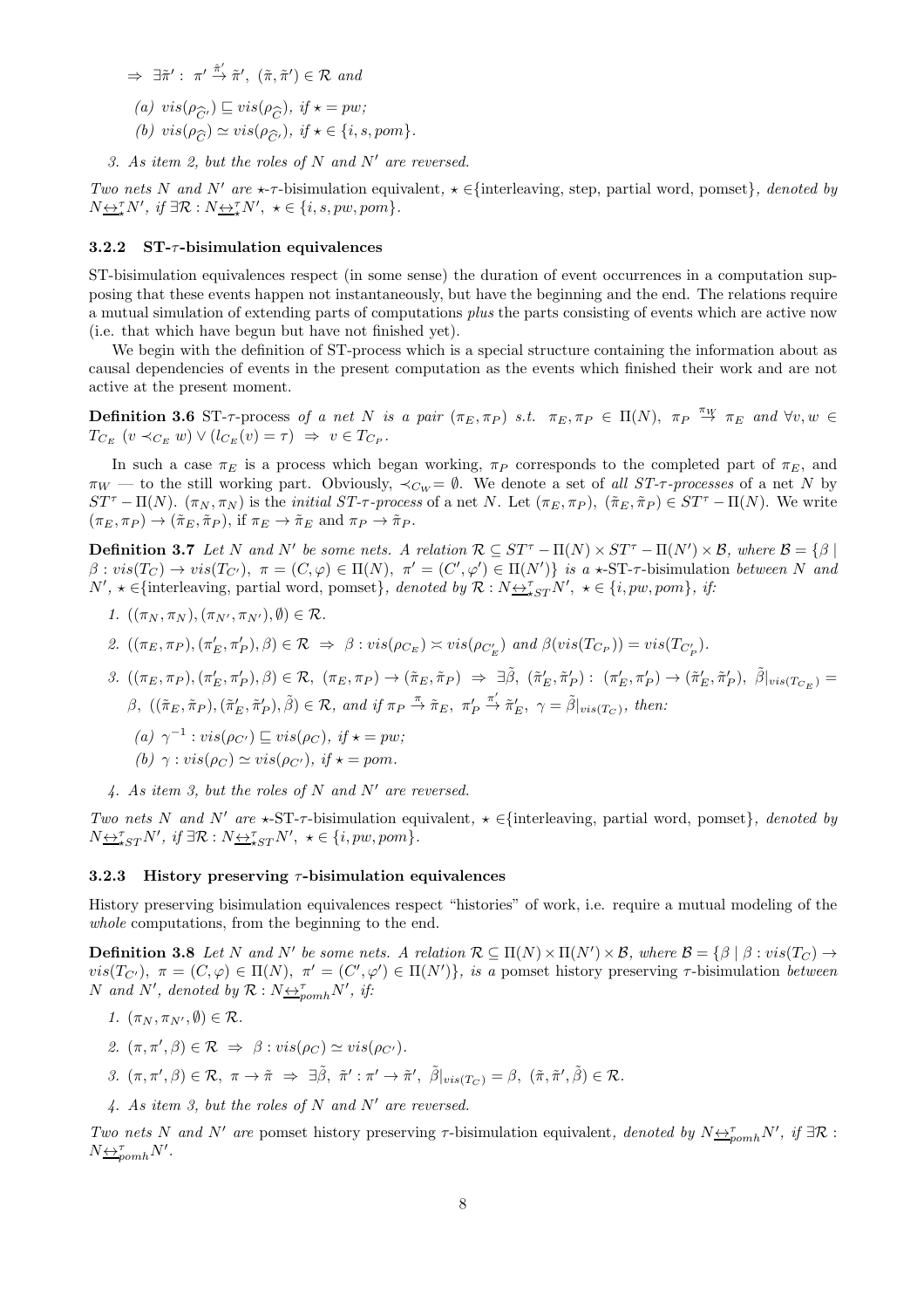#### 3.2.4 History preserving ST-τ-bisimulation equivalences

History preserving ST-bisimulation equivalences may be considered as modification of history preserving ones s.t. the beginnings and the ends of events are taken into account.

**Definition 3.9** Let N and N' be some nets. A relation  $\mathcal{R} \subseteq ST^{\tau} - \Pi(N) \times ST^{\tau} - \Pi(N') \times \mathcal{B}$ , where  $\mathcal{B} =$  $\{\beta \mid \beta : vis(T_C) \to vis(T_{C'}), \pi = (C, \varphi) \in \Pi(N), \pi' = (C', \varphi') \in \Pi(N')\},\$ is a pomset history preserving ST- $\tau$ -bisimulation between N and N', denoted by  $\mathcal{R}: N \leftrightarrow_{\text{pomhST}} N'$ , if:

- 1.  $((\pi_N, \pi_N), (\pi_{N'}, \pi_{N'}), \emptyset) \in \mathcal{R}$ .
- 2.  $((\pi_E, \pi_P), (\pi'_E, \pi'_P), \beta) \in \mathcal{R} \Rightarrow \beta : vis(\rho_{C_E}) \simeq vis(\rho_{C'_E})$  and  $\beta (vis(T_{C_P})) = vis(T_{C'_P})$ .
- $\label{eq:3.1} \begin{array}{ll} \beta. \ \left((\pi_E, \pi_P), (\pi_E', \pi_P'), \beta\right) \in \mathcal{R}, \ \left(\pi_E, \pi_P\right) \rightarrow \left(\tilde{\pi}_E, \tilde{\pi}_P\right) \ \Rightarrow \ \exists \tilde{\beta}, \ \left(\tilde{\pi}_E', \tilde{\pi}_P'\right) \colon \ \left(\pi_E', \pi_P'\right) \rightarrow \left(\tilde{\pi}_E', \tilde{\pi}_P'\right), \ \tilde{\beta}\vert_{vis(T_{C_E})} = \end{array}$  $\beta, \; ((\tilde{\pi}_E, \tilde{\pi}_P),(\tilde{\pi}'_E, \tilde{\pi}'_P), \tilde{\beta}) \in \mathcal{R}.$
- 4. As item 3, but the roles of N and N' are reversed.

Two nets N and N' are pomset history preserving ST- $\tau$ -bisimulation equivalent, denoted by  $N \leftrightarrow_{\rho o m hST}^{\tau} N'$ , if  $\exists \mathcal{R}: N \underleftarrow{\leftrightarrow}_{pomhST}^{\tau} N'.$ 

#### 3.2.5 Usual branching  $\tau$ -bisimulation equivalences

Usual branching bisimulation equivalences are the simplest of branching bisimulation ones and may be considered as a modification of a notion of usual bisimulation. The word "branching" is used to indicate that these relations "really" respect all aspects of branching with special care for silent actions. Note that (non-branching) bisimulation notions take no special care for silent actions in the points of nondeterministic choice, but such actions may play an important role in the behavior of a modeled system.

In Figure 1, a distinguish ability of the usual and the branching bisimulation equivalences is demonstrated for two nets N and N'. All these equivalences require the initial processes  $\pi_N$  and  $\pi_{N'}$  to be related by bisimulation. Further, if present processes  $\pi$  and  $\pi'$  are bisimilar, and one of them is extended, then the process of another net can be extended so that to model the behavior of the first net abstracting from invisible actions. In such a case, the new, extended processes  $\tilde{\pi}$  and  $\tilde{\pi}$  should be also bisimilar.

Branching τ-bisimulation equivalences are more strict than usual ones, since they require that some intermediate processes should be also bisimilar. An extension by invisible action  $\tau$ , represented in Figure 1(a), is simulated by an extension by sequence of invisible actions. In addition, the new process  $\tilde{\pi}$  of the first net should be related with the present process  $\pi$  of the second net. An extension by visible action a, depicted in Figure  $1(b)$ , is simulated by an extension by a sequence of actions s.t. only one of them (namely, a) is visible. In addition, the present process  $\pi$  should be related with  $\pi_1$  which is reached immediately before the extension by an action a. The new process  $\tilde{\pi}$  should be bisimilar with  $\pi_2$  which is reached immediately after the extension by an action a. These additional relations characterizing a notion of "branching" are depicted by dashed lines in Figure 1.

For some net N and  $\pi, \tilde{\pi} \in \Pi(N)$  we write  $\pi \Rightarrow \tilde{\pi}$  when  $\exists \hat{\pi} = (\hat{C}, \hat{\varphi})$  s.t.  $\pi \stackrel{\hat{\pi}}{\to} \tilde{\pi}$  and  $vis(T_{\widehat{C}}) = \emptyset$ .

**Definition 3.10** Let N and N' be some nets. A relation  $\mathcal{R} \subseteq \Pi(N) \times \Pi(N')$  is an interleaving branching  $\tau$ -bisimulation between N and N', denoted by  $\mathcal{R}: N \rightarrow_{ibr}^{\tau} N'$ , if:

- 1.  $(\pi_N, \pi_{N'}) \in \mathcal{R}$ .
- 2.  $(\pi, \pi') \in \mathcal{R}, \pi \stackrel{a}{\rightarrow} \tilde{\pi} \Rightarrow$ 
	- (a)  $a = \tau$  and  $(\tilde{\pi}, \pi') \in \mathcal{R}$  or
	- (b)  $a \neq \tau$  and  $\exists \bar{\pi}', \tilde{\pi}' : \pi' \Rightarrow \bar{\pi}' \stackrel{a}{\rightarrow} \tilde{\pi}', (\pi, \bar{\pi}') \in \mathcal{R}, (\tilde{\pi}, \tilde{\pi}') \in \mathcal{R}.$
- 3. As item 2, but the roles of N and N' are reversed.

Two nets N and N' are interleaving branching  $\tau$ -bisimulation equivalent, denoted by  $N \leq_{ibr}^{\tau} N'$ , if  $\exists \mathcal{R}$ :  $N\underline{\leftrightarrow}_{ibr}^{\tau}N'$ .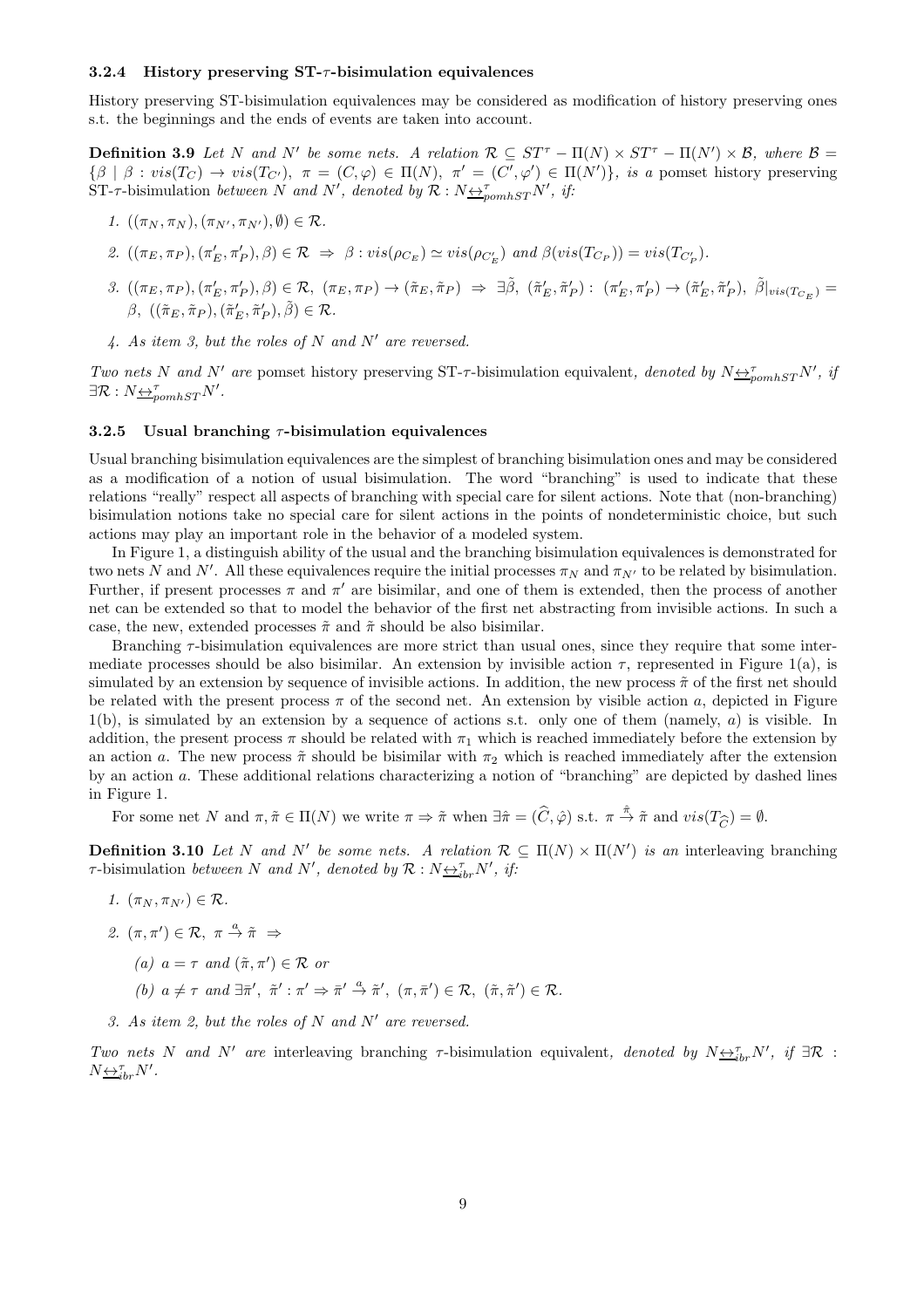

Figure 1: A distinguish ability of the usual and the branching  $\tau$ -bisimulation equivalences

#### 3.2.6 History preserving branching  $\tau$ -bisimulation equivalences

History preserving branching bisimulation equivalences are modifications of history preserving bisimulation ones in accordance to the special "branching" idea.

**Definition 3.11** Let N and N' be some nets. A relation  $\mathcal{R} \subseteq \Pi(N) \times \Pi(N') \times \mathcal{B}$ , where  $\mathcal{B} = \{\beta \mid \beta : T_{C} \rightarrow \mathcal{B} \}$  $T_{C'}$ ,  $\pi = (C, \varphi) \in \Pi(N)$ ,  $\pi' = (C', \varphi') \in \Pi(N')$ , is a pomset history preserving branching  $\tau$ -bisimulation between N and N', denoted by  $\mathcal{R}: N_{\frac{\leftrightarrow}{2}^{r}p o m h b r} N'$ , if:

- 1.  $(\pi_N, \pi_{N'}, \emptyset) \in \mathcal{R}$ .
- 2.  $(\pi, \pi', \beta) \in \mathcal{R} \Rightarrow beta : vis(\rho_C) \simeq vis(\rho_{C'}).$
- 3.  $(\pi, \pi', \beta) \in \mathcal{R}, \pi \to \tilde{\pi} \Rightarrow$ 
	- (a)  $(\tilde{\pi}, \pi', \beta) \in \mathcal{R}$  or
	- $(b) \exists \tilde{\beta}, \bar{\pi}', \tilde{\pi}' : \pi' \Rightarrow \bar{\pi}' \rightarrow \tilde{\pi}', \tilde{\beta}|_{vis(T_C)} = \beta, (\pi, \bar{\pi}', \beta) \in \mathcal{R}, (\tilde{\pi}, \tilde{\pi}', \tilde{\beta}) \in \mathcal{R}.$
- 4. As item 3, but the roles of N and N′ are reversed.

Two nets N and N' are pomset history preserving branching  $\tau$ -bisimulation equivalent, denoted by  $N \triangleq_{pomhbr}^{\tau} N'$ , if  $\exists \mathcal{R}: N \triangleq_{pomhbr}^{\tau} N'$ .

#### 3.2.7 ST-branching  $\tau$ -bisimulation equivalences

ST-branching bisimulation equivalences are modifications of ST-bisimulation ones in accordance to the "branching" idea.

Let  $(\pi_E, \pi_P)$ ,  $(\tilde{\pi}_E, \tilde{\pi}_P) \in ST^{\tau} - \Pi(N)$ . We write  $(\pi_E, \pi_P) \Rightarrow (\tilde{\pi}_E, \tilde{\pi}_P)$ , if  $\pi_E \Rightarrow \tilde{\pi}_E$  and  $\pi_P \Rightarrow \tilde{\pi}_P$ .

**Definition 3.12** Let N and N' be some nets. A relation  $\mathcal{R} \subseteq ST^{\tau} - \Pi(N) \times ST^{\tau} - \Pi(N') \times \mathcal{B}$ , where  $\mathcal{B} = \{\beta \mid \beta : vis(T_C) \to vis(T_{C'}), \pi = (C, \varphi) \in \Pi(N), \pi' = (C', \varphi') \in \Pi(N')\}$  is an interleaving ST-branching  $\tau$ -bisimulation between N and N', denoted by  $\mathcal{R}: N \rightarrow_{iSTbr} N'$ , if:

- 1.  $((\pi_N, \pi_N), (\pi_{N'}, \pi_{N'}), \emptyset) \in \mathcal{R}$ .
- 2.  $((\pi_E, \pi_P), (\pi'_E, \pi'_P), \beta) \in \mathcal{R} \Rightarrow \beta : vis(\rho_{C_E}) \approx vis(\rho_{C'_E})$  and  $\beta (vis(T_{C_P})) = vis(T_{C'_P})$ .
- 3.  $((\pi_E, \pi_P), (\pi'_E, \pi'_P), \beta) \in \mathcal{R}, (\pi_E, \pi_P) \rightarrow (\tilde{\pi}_E, \tilde{\pi}_P) \Rightarrow$ 
	- (a)  $((\tilde{\pi}_E, \tilde{\pi}_P), (\pi'_E, \pi'_P), \beta) \in \mathcal{R}$  or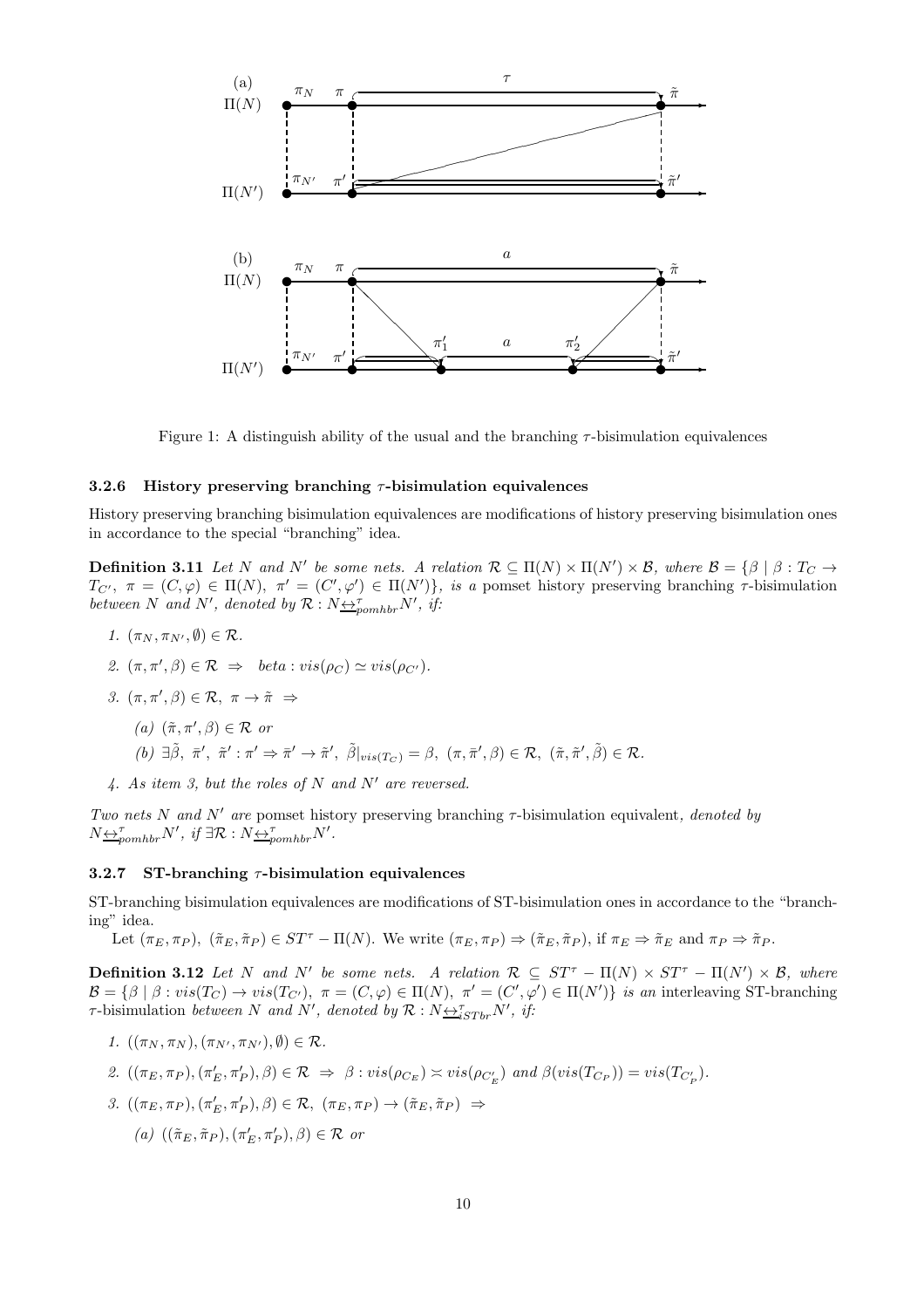- $(b) \exists \tilde{\beta}, (\bar{\pi}'_E, \bar{\pi}'_P), (\tilde{\pi}'_E, \tilde{\pi}'_P): (\pi'_E, \pi'_P) \Rightarrow (\bar{\pi}'_E, \bar{\pi}'_P) \rightarrow (\tilde{\pi}'_E, \tilde{\pi}'_P), \tilde{\beta}|_{vis(T_{C_E})} = \beta, ((\pi_E, \pi_P), (\bar{\pi}'_E, \bar{\pi}'_P), \beta) \in$  $\mathcal{R}, \; \left( (\tilde{\pi}_E, \tilde{\pi}_P),(\tilde{\pi}'_E, \tilde{\pi}'_P), \tilde{\beta} \right) \in \mathcal{R}.$
- 4. As item 3, but the roles of N and N' are reversed.

Two nets N and N' are interleaving ST-branching  $\tau$ -bisimulation equivalent, denoted by  $N \leq_{iSTbr}^{\tau} N'$ , if  $\exists \mathcal{R}$ :  $N \underline{\leftrightarrow}^{\tau}_{iSTbr} N'$ .

#### 3.2.8 History preserving ST-branching  $\tau$ -bisimulation equivalences

History preserving ST-branching bisimulation equivalences are modifications of history preserving ST-bisimulation ones in accordance to the "branching" idea.

**Definition 3.13** Let N and N' be some nets. A relation  $\mathcal{R} \subseteq ST^{\tau} - \Pi(N) \times ST^{\tau} - \Pi(N') \times \mathcal{B}$ , where  $\mathcal{B} = \{\beta \mid \beta : vis(T_C) \to vis(T_{C'}), \pi = (C, \varphi) \in \Pi(N), \pi' = (C', \varphi') \in \Pi(N')\}$  is a pomset history preserving ST-branching  $\tau$ -bisimulation between N and N', denoted by  $\mathcal{R}: N \triangleq_{pomhSTbr}^{\tau} N'$ , if:

- 1.  $((\pi_N, \pi_N), (\pi_{N'}, \pi_{N'}), \emptyset) \in \mathcal{R}$ .
- 2.  $((\pi_E, \pi_P), (\pi'_E, \pi'_P), \beta) \in \mathcal{R} \Rightarrow \beta : vis(\rho_{C_E}) \simeq vis(\rho_{C'_E})$  and  $\beta (vis(T_{C_P})) = vis(T_{C'_P})$ .
- 3.  $((\pi_E, \pi_P), (\pi'_E, \pi'_P), \beta) \in \mathcal{R}, (\pi_E, \pi_P) \rightarrow (\tilde{\pi}_E, \tilde{\pi}_P) \Rightarrow$ 
	- (a)  $((\tilde{\pi}_E, \tilde{\pi}_P), (\pi'_E, \pi'_P), \beta) \in \mathcal{R}$  or
	- $(b) \ \exists \tilde{\beta}, \ (\bar{\pi}'_E, \bar{\pi}'_P), \ (\tilde{\pi}'_E, \tilde{\pi}'_P) : \ (\pi'_E, \pi'_P) \Rightarrow (\bar{\pi}'_E, \bar{\pi}'_P) \rightarrow (\tilde{\pi}'_E, \tilde{\pi}'_P), \ \tilde{\beta}|_{vis(T_{C_E})} = \beta, \ ((\pi_E, \pi_P), (\bar{\pi}'_E, \bar{\pi}'_P), \beta) \in \mathcal{H}$  $\mathcal{R}, \; \left( (\tilde{\pi}_E, \tilde{\pi}_P),(\tilde{\pi}'_E, \tilde{\pi}'_P), \tilde{\beta} \right) \in \mathcal{R}.$
- 4. As item 3, but the roles of N and N' are reversed.

Two nets N and N' are pomset history preserving ST-branching  $\tau$ -bisimulation equivalent, denoted by  $N \underline{\leftrightarrow}_{pomhSTbr}^{\tau} N'$ , if  $\exists \mathcal{R}: N \underline{\leftrightarrow}_{pomhSTbr}^{\tau} N'$ .

#### 3.3 Conflict preserving  $\tau$ -equivalences

Conflict preserving equivalences copmletely respect conflicts in the behavior of a modeled system. The behavior is associated with the event structure.

Let  $\xi = \langle X, \prec, \#, l \rangle$  be a LES s.t.  $l : X \to Act_{\tau}$ . We denote  $vis(X) = \{x \in X \mid l(x) \in Act\}$  and  $vis(\xi) = \xi|_{vis(X)}.$ 

**Definition 3.14** Two nets N and N' are MES conflict preserving  $\tau$ -equivalent, denoted by  $N \equiv_{mes}^{\tau} N'$ , if  $vis(\mathcal{E}(N)) = vis(\mathcal{E}(N')).$ 

#### 3.4 Interrelations of basic  $\tau$ -equivalences

In this section, we compare basic τ-equivalences and obtain the lattice of their interrelations as a result.

In the following, the symbol '' will denote "nothing", and the signs of equivalences subscribed by it are considered as that of without any subscribtion.

**Theorem 3.1** Let  $\leftrightarrow$ ,  $\ast\ast \in \{\equiv^{\tau}, \pm^{\tau}, \sim\}$ ,  $\star$ ,  $\star\ast \in \{\equiv, i, s, pw, pom, iST, pwST, pomST, pomh, pomhST, ibr, var, spt, wgr, norm, spt, mgr, norm, spt, mgr, var, spt, mgr, var, spt, mgr, var, spt, mgr, var, spt, mgr, var, spt, mgr, var, spt, mgr, var, spt, mgr, var, spt, mgr, var, spt, mgr, var, spt, mgr, var, spt, mgr, var, spt, mgr, var, spt, m$  $pomhbr, iSTbr, pomhSTbr, mes. For nets N and N' N  $\leftrightarrow_{\star} N' \Rightarrow N \leftrightarrow_{\star} N' \text{ iff in the graph in Figure 2}$$ there exists a directed path from  $\leftrightarrow_{\star}$  to  $\leftrightarrow_{\star\star}$ .

Proof.  $(\Leftarrow)$  Let us check the validity of the implications in the graph in Figure 2.

- The implications  $\leftrightarrow_s^{\tau} \rightarrow \leftrightarrow_t^{\tau}$ ,  $\leftrightarrow \in \{\equiv^{\tau}, \pm^{\tau}\}$ , are valid since isomorphism of lposets with empty precedence relation is isomorphism of singleton ones.
- The implications  $\leftrightarrow_{pw}^{\tau} \rightarrow \leftrightarrow_{s}^{\tau}$ ,  $\leftrightarrow \in \{\equiv^{\tau}, \pm^{\tau}\}\$ , are valid since homomorphism of lposets is isomorphism of lposets with empty precedence relation.
- The implication  $\overline{\leftrightarrow_{pwsT}} \rightarrow \overline{\leftrightarrow_{isyT}}$  is valid since homomorphism of lposets is isomorphism of singleton ones.
- The implications  $\leftrightarrow_{\text{pom}}^{\tau} \leftrightarrow \leftrightarrow_{\text{pw}}^{\tau}$ ,  $\leftrightarrow \in \{\equiv^{\tau}, \pm^{\tau}\}$ , are valid since isomorphism of lposets is homomorphism.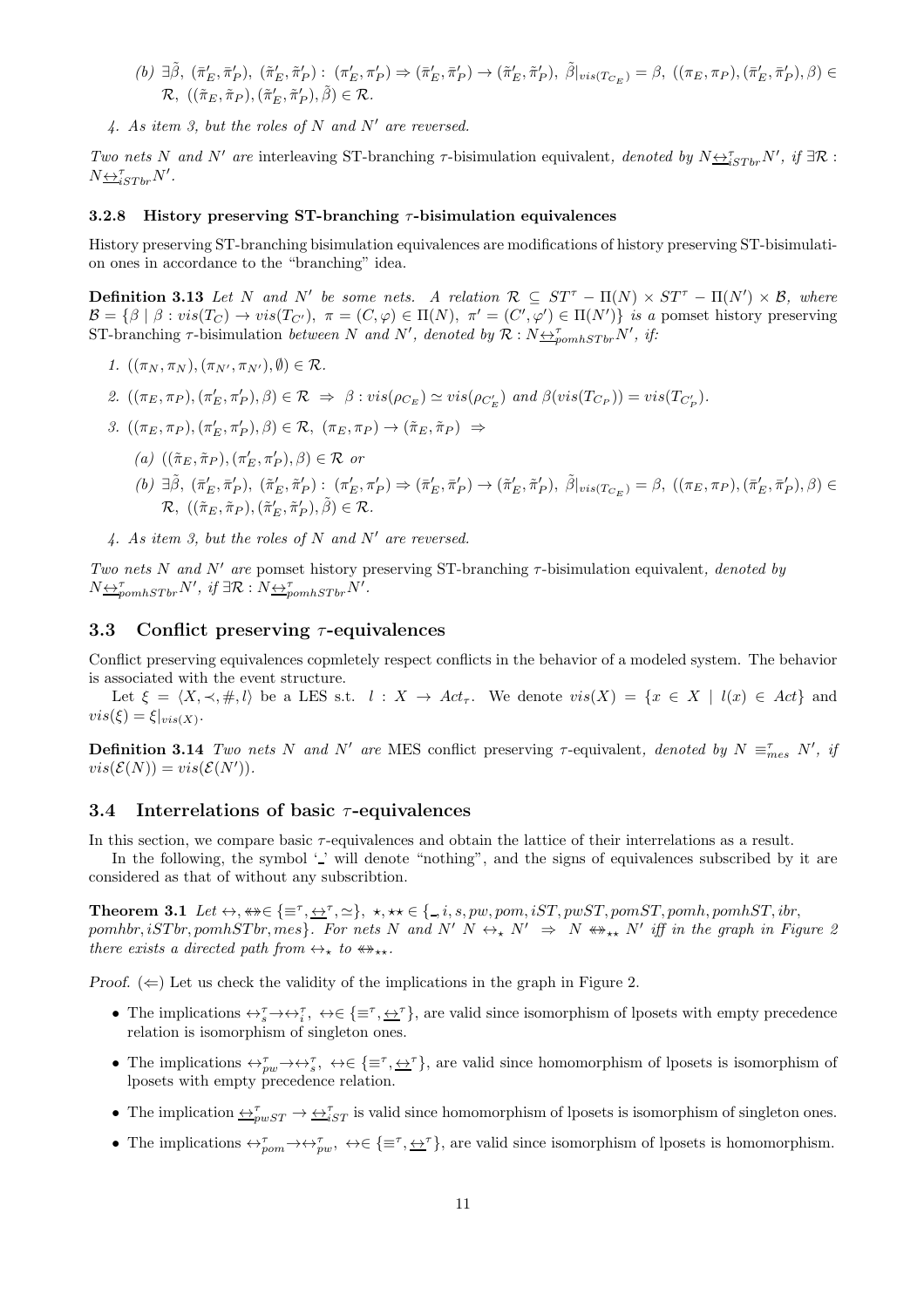

Figure 2: Interrelations of basic  $\tau$ -equivalences

- The implication  $\equiv_{mes}^{\tau} \rightarrow \equiv_{pon}^{\tau}$  is valid since isomorphic LES's have isomorphic sets of lposets.
- The implication  $\overline{\leftrightarrow_i^{\tau}} \rightarrow \equiv_i^{\tau}$  is proved as follows. Let  $\mathcal{R}: N \underline{\leftrightarrow_i^{\tau}} N'$ . If  $\pi_N \stackrel{a_1}{\rightarrow} \pi_1 \stackrel{a_2}{\rightarrow} \ldots \stackrel{a_n}{\rightarrow} \pi_n$ , then there exists a sequence  $(\pi_N, \pi_{N'}), \ldots, (\pi_n, \pi'_m) \in \mathcal{R}$  s.t.  $\pi_{N'} \stackrel{a'_1}{\rightarrow} \pi'_1$  $\stackrel{a_2'}{\rightarrow} \ldots \stackrel{a_m'}{\rightarrow} \pi'_m$ ,  $vis(a_1 \cdots a_n) = vis(a_1' \cdots a_m')$ , and vice versa, due to the symmetry of bisimulation.
- The implication  $\underline{\leftrightarrow}^{\tau}_{s} \to \equiv^{\tau}_{s}$  is proved as the previous one but with use of  $A_1, \ldots, A_n \in \mathcal{M}(Act_{\tau})$  instead of  $a_1, \ldots, a_n \in Act_\tau.$
- The implication  $\overline{\leftrightarrow}_{pw}^{\tau} \rightarrow \equiv_{pw}^{\tau}$  is proved as follows. Let  $\mathcal{R}: N \underline{\leftrightarrow}_{pw}^{\tau} N'$  and  $\pi = (C, \varphi) \in \Pi(N)$ . Since  $\pi_N \stackrel{\pi}{\to} \pi$ , then  $\exists (\pi, \pi') \in \mathcal{R}$  s.t.  $\pi' = (C', \varphi')$  and  $vis(\rho_{C'}) \sqsubseteq vis(\rho_C)$ . Hence,  $VisPomsets(N') \sqsubseteq$ VisPomsets(N). The inclusion  $VisPomsets(N) \subseteq VisPomsets(N')$  is proved similarly, due to the symmetry of bisimulation.
- The implication  $\leftrightarrow_{\text{pom}}^{\tau} \rightarrow \equiv_{\text{pom}}^{\tau}$  is proved as the previous one but with use of isomorphism instead of homomorphism.
- The implication  $\overline{\leftrightarrow}_{iST}^{\tau} \to \overline{\leftrightarrow}_{s}^{\tau}$  is proved as previous ones with use of the fact that a step  $\pi \stackrel{A}{\to} \tilde{\pi}$ , where  $A =$  ${a_1,\ldots,a_n} \in {\overline{\mathcal{M}(Act)}},$  corresponds to the sequence of ST- $\tau$ -processes  $(\pi_0,\pi_0),\ldots,(\pi_n,\pi_0),\ldots,(\pi_n,\pi_n)$ s.t.  $\pi = \pi_0 \stackrel{a_1}{\rightarrow} \dots \stackrel{a_n}{\rightarrow} \pi_n = \tilde{\pi}.$
- The implications  $\overline{\leftrightarrow_{\star}^{\tau}} \rightarrow \overline{\leftrightarrow_{\star}^{\tau}}$ ,  $\star \in \{pw, pom\}$  are proved with constructing on the basis of the relation  $\mathcal{R}: N \rightarrow_{\star}^{\tau} N'$  the new relation  $\mathcal{S}: N \rightarrow_{\star}^{\tau} N'$ , defined as follows:  $\mathcal{S} = \{(\pi, \pi') \mid \exists \beta \ ((\pi, \pi), (\pi', \pi'), \beta) \in \mathcal{R}\}.$
- The implication  $\leftrightarrow_{pomhST}^{\tau}$   $\rightarrow \leftrightarrow_{pomh}^{\tau}$  is proved with constructing on the basis of the relation R :  $N \rightarrow_{\text{pounds}T} N'$  the new relation  $S: N \rightarrow_{\text{pounds}}^T N'$ , defined as follows:  $S = \{(\pi, \pi', \beta) \mid ((\pi, \pi), (\pi', \pi'), \beta) \in$  $\mathcal{R}$ .
- The implication  $\leftrightarrow_{\text{p}omh}^{\tau} \rightarrow \leftrightarrow_{\text{p}om}^{\tau}$  is proved with constructing on the basis of the relation  $\mathcal{R}: N \leftrightarrow_{\text{p}omh}^{\tau} N'$ the new relation  $S: N \rightarrow \gamma_{\text{mon}} N'$ , defined as follows:  $S = \{(\pi, \pi') \mid \exists \beta \ ((\pi, \pi), (\pi', \pi'), \beta) \in \mathcal{R}\}.$
- The implication  $\leftrightarrow_{\text{pomhST}}^{\tau} \rightarrow \leftrightarrow_{\text{pomST}}^{\tau}$  follows from the definitions.
- The implication  $\underline{\leftrightarrow}_{ibr}^{\tau} \rightarrow \underline{\leftrightarrow}_{i}^{\tau}$  follows from the definitions.
- The implication  $\leftrightarrow_{\text{p}}^{\tau} \rightarrow \leftrightarrow_{\text{p}}^{\tau}$  follows from the definitions.
- The implication  $\leftrightarrow_{pomhbr}^{\tau} \rightarrow \leftrightarrow_{ibr}^{\tau}$  is proved with constructing on the basis of the relation  $\mathcal{R}: N \leftrightarrow_{pomhbr}^{\tau} N'$ the new relation  $S: N \underline{\leftrightarrow}_{ibr}^{\tau} N'$ , defined as follows:  $S = \{(\pi, \pi') \mid \exists \beta \ (\pi, \pi', \beta) \in \mathcal{R}\}.$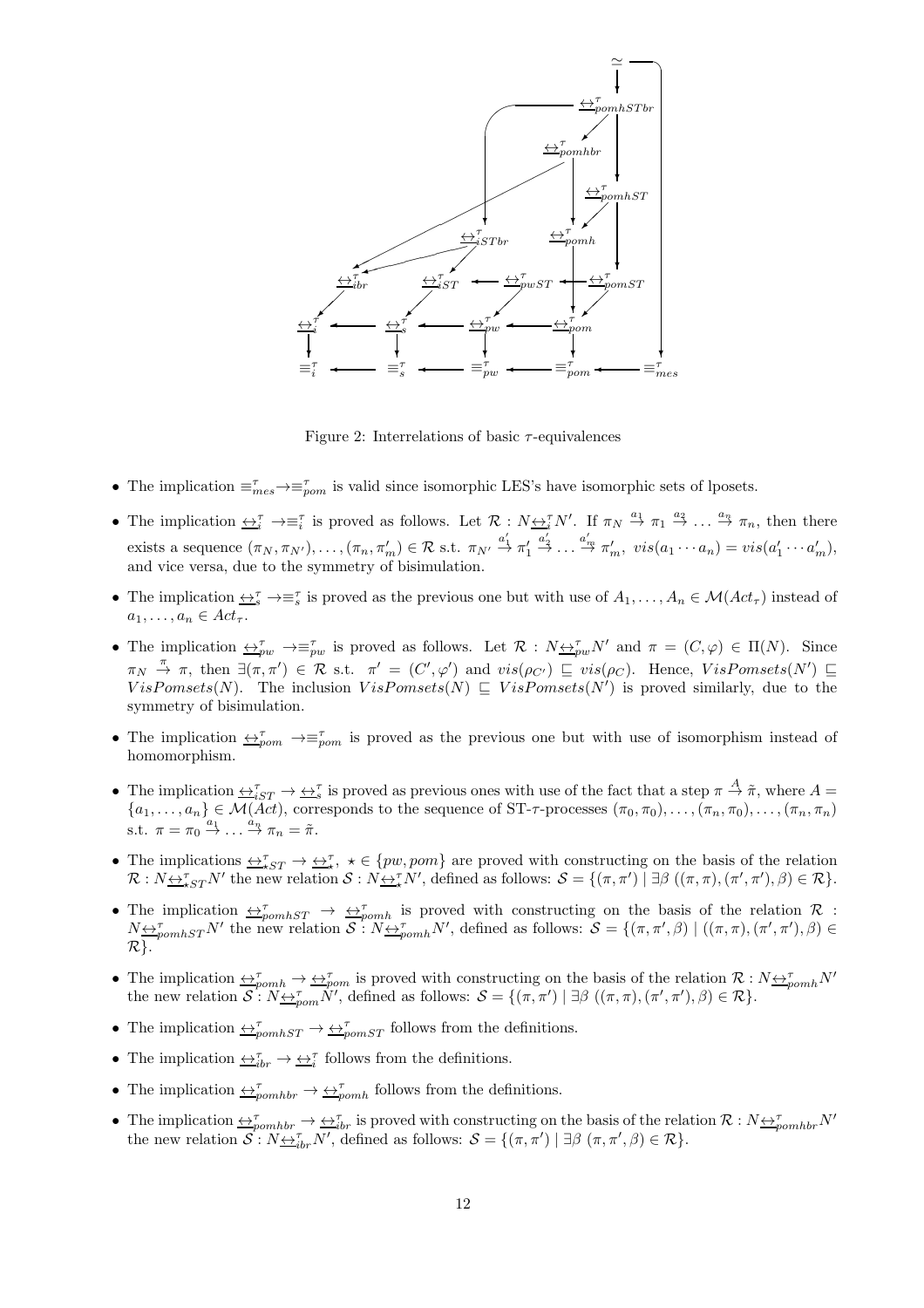- The implication  $\overline{\leftrightarrow}_{iSTbr}^{\tau} \rightarrow \overline{\leftrightarrow}_{ibr}^{\tau}$  is proved with constructing on the basis of the relation  $\mathcal{R}: N \underline{\leftrightarrow}_{iSTbr}^{\tau} N'$ the new relation  $S: N \underline{\leftrightarrow}_{ir}^{\tau} N'$ , defined as follows:  $S = \{(\pi, \pi') \mid \exists \beta \ (\pi, \pi', \beta) \in \mathcal{R}\}.$
- The implication  $\overline{\leftrightarrow_{iSTbr}^{\tau}} \rightarrow \overline{\leftrightarrow_{iST}^{\tau}}$  follows from the definitions.
- The implication  $\leftrightarrow_{\text{pomhSTbr}}^{\tau} \rightarrow \leftrightarrow_{iSTbr}^{\tau}$  follows from the definitions.
- The implication  $\leftrightarrow_{\text{pomhSTbr}}^{\tau}$   $\rightarrow \leftrightarrow_{\text{pomhbr}}^{\tau}$  is proved with constructing on the basis of the relation  $\mathcal{R}$ :  $N \rightarrow_{\text{pounds}}$  N' the new relation  $S: N \rightarrow_{\text{pounds}} N'$ , defined as follows:  $S = \{(\pi, \pi', \beta) \mid ((\pi, \pi), (\pi', \pi'), \beta) \}$  $\in \mathcal{R}$ .
- The implication  $\leftrightarrow_{\text{pomhSTbr}}^{\tau} \rightarrow \leftrightarrow_{\text{pomhST}}^{\tau}$  follows from the definitions.
- The implication  $\simeq \rightarrow \leftrightarrow_{\text{pom} hSTbr}^{\tau}$  is obvious.
- The implication  $\simeq \rightarrow \equiv_{mes}^{\tau}$  is obvious.

 $(\Rightarrow)$  An absence of additional nontrivial arrows in the graph in Figure 2 is proved by the following examples.

- In Figure 3(a),  $N \underline{\leftrightarrow}^{\tau}_{ibr} N'$ , but  $N \not\equiv^{\tau}_{s} N'$ , since only in the net  $N'$  actions a and b cannot happen concurrently.
- In Figure 3(c),  $N \underline{\leftrightarrow}^{\tau}_{iSTbr} N'$ , but  $N \not\equiv^{\tau}_{pw} N'$ , since for the pomset corresponding to the net N there is no even less sequential pomset in  $N'$ .
- In Figure 3(b),  $N \triangleq_{pwST}^T N'$ , but  $N \neq_{pom}^T N'$ , since only in the net  $N'$  action b can depend on action a.
- In Figure 5(a),  $N \equiv_{mes}^{\tau} N'$ , but  $N \nleftrightarrow \frac{7}{3} N'$ , since only in the net  $N'$  action  $\tau$  can happen so that in the corresponding initial state of the net  $N$  action  $a$  cannot happen.
- In Figure 4(a),  $N \leftrightarrow_{\text{pom}} N'$ , but  $N \leftrightarrow_{iST} N'$ , since only in the net N' action a can start so that no action  $b$  can begin to work until finishing  $a$ .
- In Figure 4(b),  $N \triangleq_{\text{pomST}}^T N'$ , but  $N \triangleq_{\text{pomh}}^T N'$ , since only in the net  $N'$  after action a action b can happen so that action  $c$  must depend on  $a$ .
- In Figure 5(b),  $N \leftrightarrow_{pcmh} N'$ , but  $N \leftrightarrow_{iST} N'$ , since only in the net N' action a can start so that the action b can never occur.
- In Figure 5(c),  $N \leftrightarrow_{\text{pomhST}} N'$ , but  $N \leftrightarrow_{\text{ibr}} N'$ , since in the net N' an action a can happen so that it will be simulated by sequence of actions  $\tau a$  in N. Then the state of the net N reached after  $\tau$  must be related with the initial state of a net N, but in such a case the occurrence of action b from the initial state of  $N'$ cannot be imitated from the corresponding state of N.
- In Figure 5(d),  $N \underline{\leftrightarrow}^{\tau}_{pomhbr} N'$ , but  $N \underline{\leftrightarrow}^{\tau}_{iST} N'$ , since in the net  $N'$  an action c may start so that during work of the corresponding action c in the net N an action a may happen in such a way that the action b never occur.
- In Figure 4(c),  $N \underline{\leftrightarrow}_{pomhSTbr}^{\tau} N'$ , but  $N \not\equiv_{mes}^{\tau} N'$ , since only the MES corresponding to the net N' has two conflict actions a.
- In Figure 4(d),  $N \equiv_{mes}^{\tau} N'$ , but  $N \not\approx N'$ , since unfireable transitions of the nets N and N' are labeled by different actions (a and b). □

Thus, we obtained a number of interesting results.

In Petri nets with silent transitions ST- and history preserving equivalences are independent unlike the situation with their analogues on nets without silent transitions. Moreover, we have a new dimension of branching equivalences. So, we proposed additional notions of  $\leftrightarrow_{\text{pomhST}}^{\tau}$  and  $\leftrightarrow_{\text{ibr}}^{\tau}$ ,  $\leftrightarrow_{\text{pomhbr}}^{\tau}$ .

In this paper, we obtained also two new notions  $\leftrightarrow_{iSTbr}^{\tau}$  and  $\leftrightarrow_{pomhSTbr}^{\tau}$  which are results of application of ST- and branching idea to both interleaving and pomset semantics.

In addition, the equivalence  $\equiv_{mes}^{\tau}$  imply only trace equivalences, and no more, unlike on nets without silent transitions, where its analogue was the strongest notion in pomset semantics.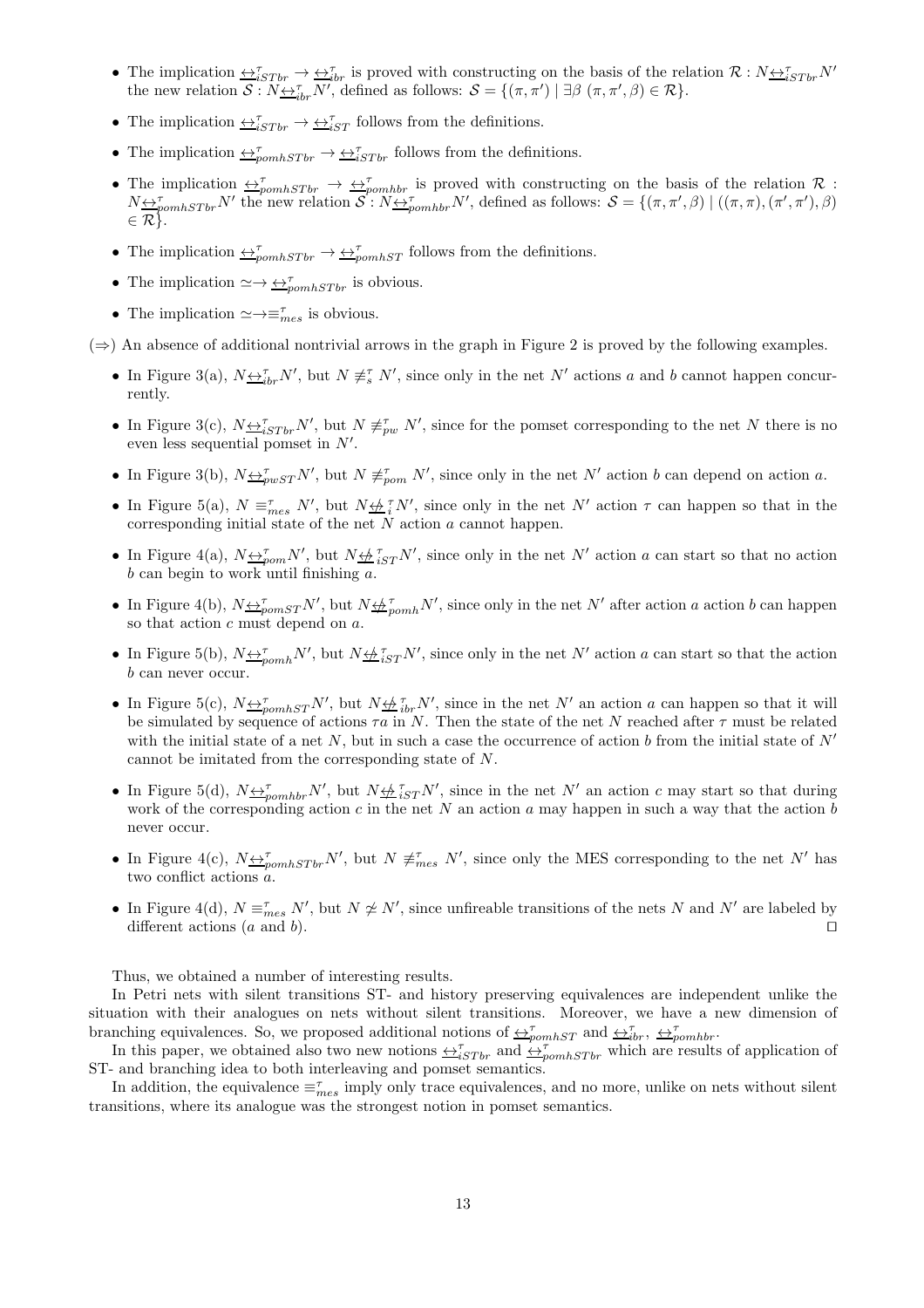





Figure 4: Examples of basic  $\tau$ -equivalences (continued)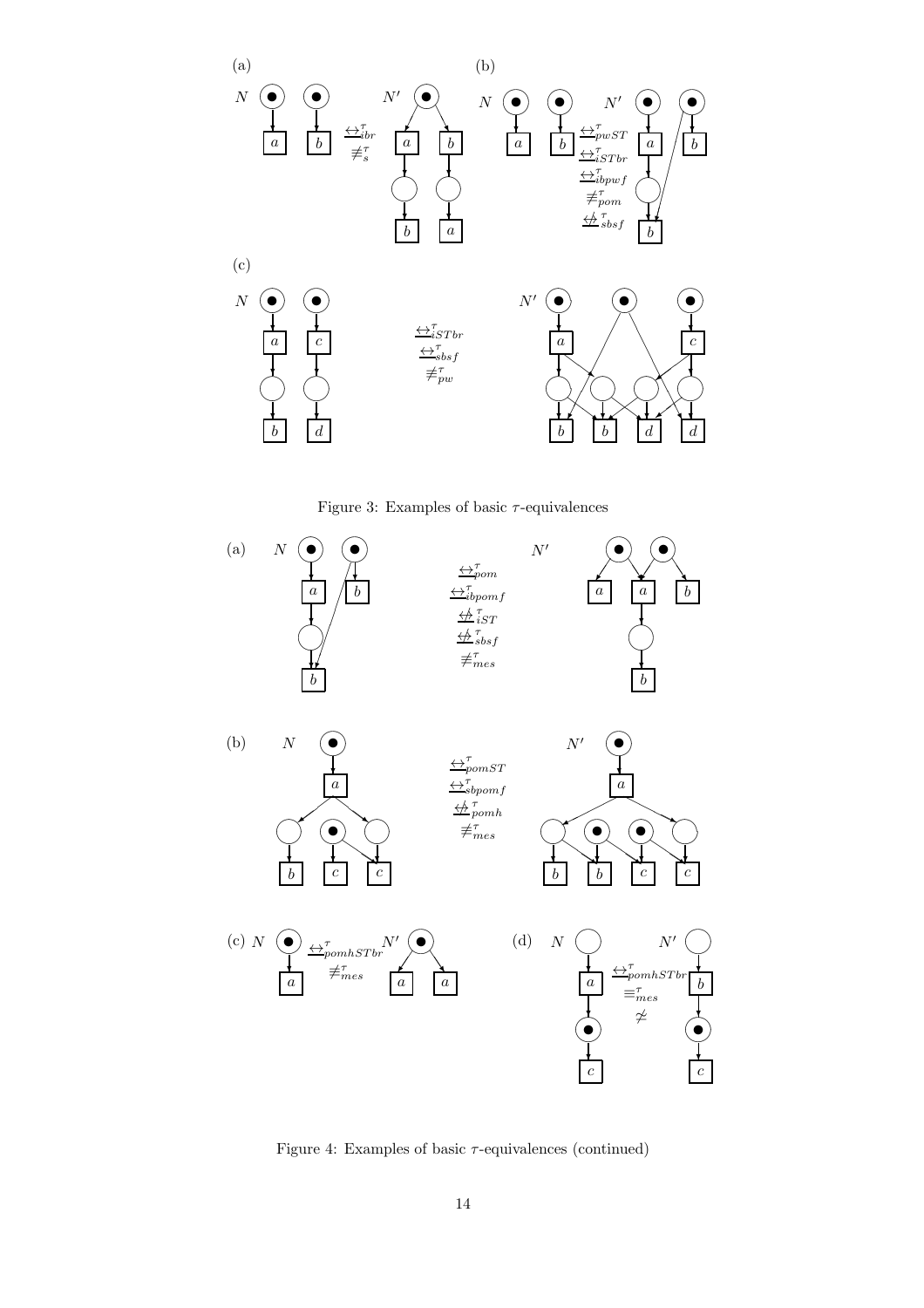



Figure 5: Examples of basic  $\tau$ -equivalences (continued 2)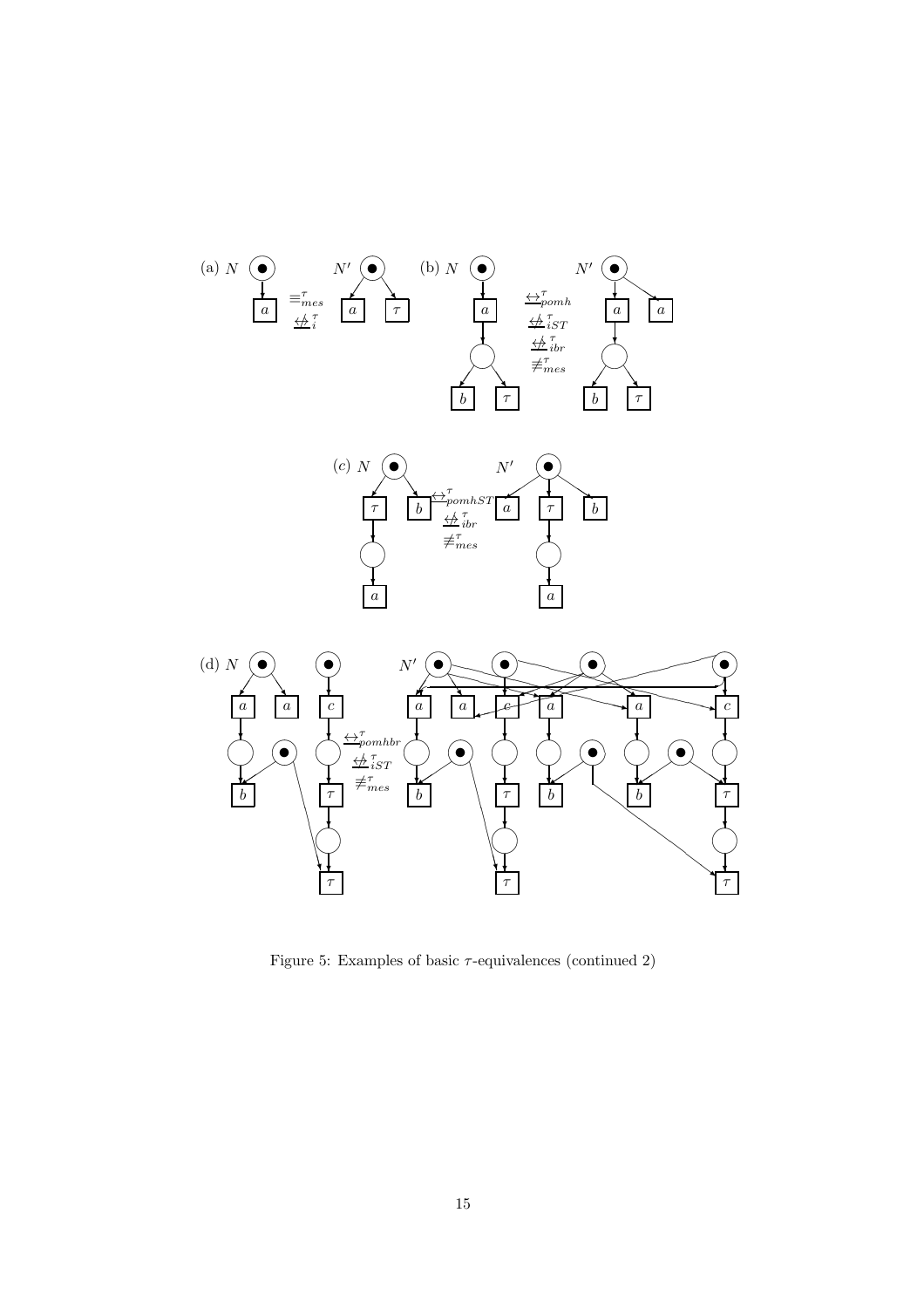## 4 Back-forth  $\tau$ -bisimulation equivalences

In this section, we propose back-forth  $\tau$ -bisimulation equivalences. The distinctive feature of these relations is that they require a mutual simulation not only in forward direction (as usual) but also in backward direction.

#### 4.1 Sequential runs

A sequential run is a special structure containing the information about as causal dependencies of events in the present computation as the order in which they have happened.

**Definition 4.1** A sequential run of a net N is a pair  $(\pi, \sigma)$ , where:

- a process  $\pi \in \Pi(N)$  contains the information about causal dependencies of transitions which brought to this state;
- a sequence  $\sigma \in T_C^*$  s.t.  $\pi_N \stackrel{\sigma}{\to} \pi$ , contains the information about the order in which the transitions occur which brought to this state.

Let us denote the set of all sequential runs of a net N by  $Runs(N)$ .

The *initial* sequential run of a net N is a pair  $(\pi_N, \varepsilon)$ , where  $\varepsilon$  is an empty sequence. Let us denote by  $|\sigma|$ a *length* of a sequence  $\sigma$ .

Let  $(\pi, \sigma)$ ,  $(\tilde{\pi}, \tilde{\sigma}) \in Runs(N)$ . We write  $(\pi, \sigma) \stackrel{\hat{\pi}}{\rightarrow} (\tilde{\pi}, \tilde{\sigma})$ , if  $\pi \stackrel{\hat{\pi}}{\rightarrow} \tilde{\pi}$ ,  $\exists \hat{\sigma} \in T_{\tilde{\sigma}}^*$  $\stackrel{\ast}{\widetilde{C}}\pi \stackrel{\hat{\sigma}}{\rightarrow} \widetilde{\pi}$  and  $\widetilde{\sigma} = \sigma \hat{\sigma}$ . We write  $(\pi,\sigma) \to (\tilde{\pi},\tilde{\sigma}),$  if  $(\pi,\sigma) \stackrel{\hat{\pi}}{\to} (\tilde{\pi},\tilde{\sigma})$  for some  $\hat{\pi}$ .

Let  $(\pi, \sigma) \in Runs(N), \ (\pi', \sigma') \in Runs(N')$  and  $\sigma = v_1 \cdots v_n, \ \sigma' = v'_1 \cdots v'_n$ . Let us define a mapping  $\beta_{\sigma}^{\sigma'}$  $\sigma'$ :  $T_C \to T_{C'}$  as follows:  $\beta_{\sigma}^{\sigma'} = \{(v_i, v'_i) \mid 1 \leq i \leq n\}$ . Let  $\beta_{\varepsilon}^{\varepsilon} = \emptyset$ .

Let  $(\pi,\sigma)\in \text{Runs}(N)$  and  $\sigma = v_1 \cdots v_n, \ \pi_N \stackrel{v_1}{\rightarrow} \ldots \stackrel{v_i}{\rightarrow} \pi_i \ (1 \leq i \leq n).$ Let us introduce the following notations:

•  $\pi(0) = \pi_N$ ,  $\pi(i) = \pi_i \ (1 \leq i \leq n);$ •  $\sigma(0) = \varepsilon$ ,  $\sigma(i) = v_1 \cdots v_i \ (1 \leq i \leq n).$ 

#### 4.2 Definitions of back-forth  $\tau$ -bisimulation equivalences

Now we are ready to present definitions of back-forth  $\tau$ -bisimulation equivalences.

**Definition 4.2** Let N and N' be some nets. A relation  $\mathcal{R} \subseteq Runs(N) \times Runs(N')$  is a  $\star$ -back  $\star \star$ -forth  $\tau$ bisimulation between  $N$  and  $N'$ ,

 $\star, \star\star \in \{\text{interleaving, step, partial word, pomset}\}\$ , denoted by  $\mathcal{R}: N \rightarrow \atop \text{other } N', \star, \star\star \in \{i, s, pw, pom\}$ , if:

- 1.  $((\pi_N, \varepsilon), (\pi_{N'}, \varepsilon)) \in \mathcal{R}$ .
- 2.  $((\pi,\sigma),(\pi',\sigma')) \in \mathcal{R}$

\n- \n
$$
(back)
$$
\n $(\tilde{\pi}, \tilde{\sigma}) \stackrel{\hat{\pi}}{\rightarrow} (\pi, \sigma),$ \n $(a) \, |\text{vis}(T_{\widehat{C}})| = 1, \, if \, \star = i;$ \n $(b) \, \text{vis}(\prec_{\widehat{C}}) = \emptyset, \, if \, \star = s;$ \n $\Rightarrow \exists (\tilde{\pi}', \tilde{\sigma}') : (\tilde{\pi}', \tilde{\sigma}') \stackrel{\hat{\pi}'}{\rightarrow} (\pi', \sigma'), \, ((\tilde{\pi}, \tilde{\sigma}), (\tilde{\pi}', \tilde{\sigma}')) \in \mathcal{R} \text{ and}$ \n $(a) \, \text{vis}(\rho_{\widehat{C}'}) \sqsubseteq \text{vis}(\rho_{\widehat{C}}), \, if \, \star = pw;$ \n $(b) \, \text{vis}(\rho_{\widehat{C}}) \simeq \text{vis}(\rho_{\widehat{C}'}), \, if \, \star \in \{i, s, pom\};$ \n
\n- \n $(forth)$ \n $(\pi, \sigma) \stackrel{\hat{\pi}}{\rightarrow} (\tilde{\pi}, \tilde{\sigma}),$ \n $(a) \, |\text{vis}(T_{\widehat{C}})| = 1, \, if \, \star \star = i;$ \n $(b) \, \text{vis}(\prec_{\widehat{C}}) = \emptyset, \, if \, \star \star = s;$ \n
\n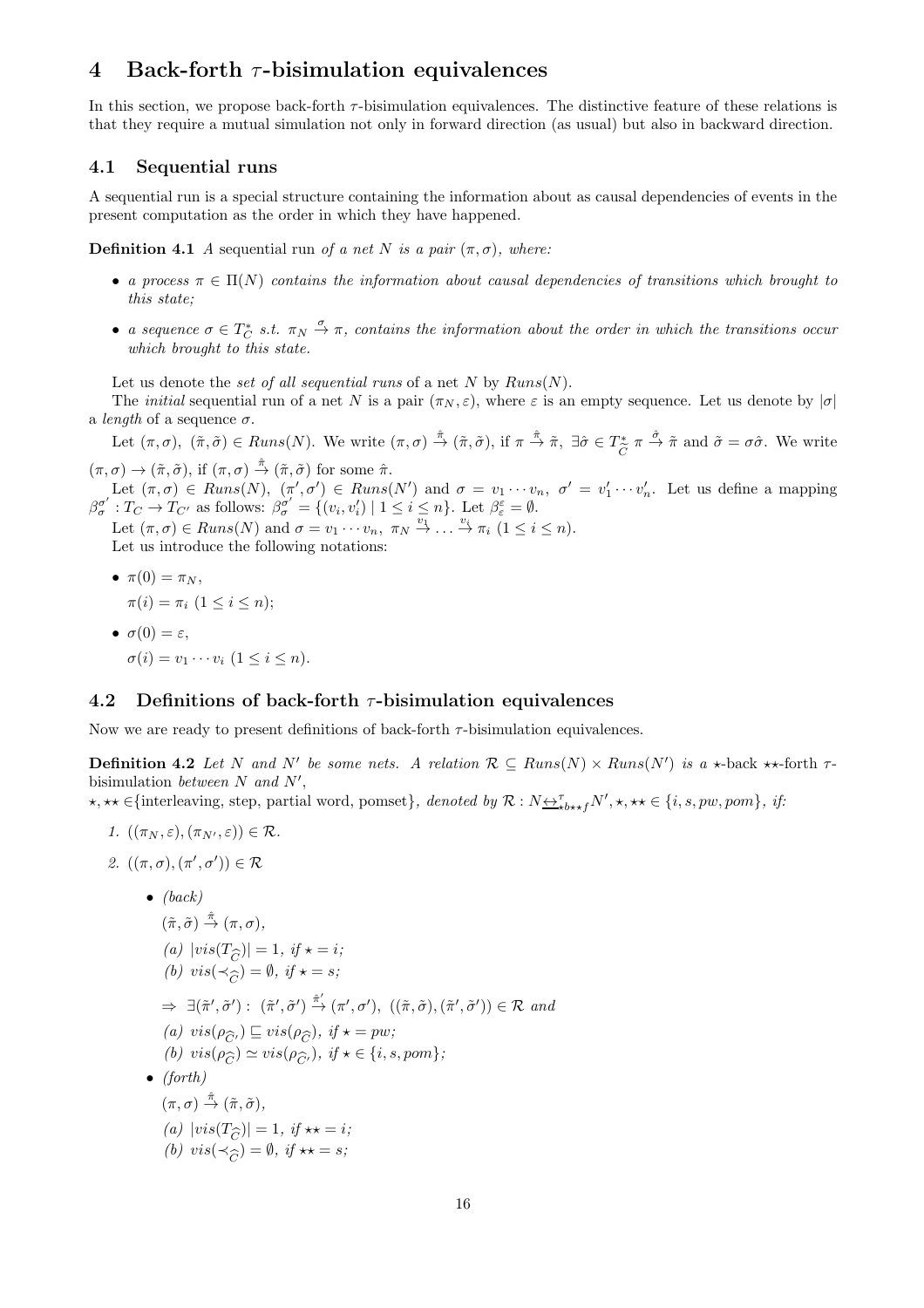- $\Rightarrow \exists (\tilde{\pi}', \tilde{\sigma}') : (\pi', \sigma') \xrightarrow{\hat{\pi}'} (\tilde{\pi}', \tilde{\sigma}'), ((\tilde{\pi}, \tilde{\sigma}), (\tilde{\pi}', \tilde{\sigma}')) \in \mathcal{R} \text{ and}$ (a)  $vis(\rho_{\widehat{C}}) \sqsubseteq vis(\rho_{\widehat{C}})$ , if  $\star\star = pw;$ <br>(b)  $vis(\rho_{\widehat{C}}) \approx vis(\rho_{\widehat{C}})$ , if  $\star\star \in [s]$ (b)  $vis(\rho_{\widehat{C}}) \simeq vis(\rho_{\widehat{C}'}), \text{ if } \star \star \in \{i, s, pom\}.$
- 3. As item 2, but the roles of N and N' are reversed.

Two nets N and N' are  $\star$ -back  $\star\star$ -forth  $\tau$ -bisimulation equivalent,  $\star, \star\star \in \{\text{interleaving, step, partial word}\}$ pomset}, denoted by  $N \underline{\leftrightarrow}^{\tau}_{\star b \star \star f} N'$ , if  $\exists \mathcal{R} : N \underline{\leftrightarrow}^{\tau}_{\star b \star \star f} N'$ ,  $\star, \star \star \in \{i, s, pw, pom\}$ .

Let us note that back extensions of sequential runs are *deterministic*, i.e. for  $(\pi, \sigma) \in Runs(N)$  there exists only one  $(\tilde{\pi}, \tilde{\sigma}) \in Runs(N)$  s.t.  $(\tilde{\pi}, \tilde{\sigma}) \stackrel{\hat{\pi}}{\rightarrow} (\pi, \sigma)$  and  $|\tilde{\sigma}| = i \ (0 \leq i \leq |\sigma|)$ . In such a case  $(\tilde{\pi}, \tilde{\sigma}) = (\pi(i), \sigma(i))$ .

#### 4.3 Interrelations of back-forth  $\tau$ -bisimulation equivalences

Let us compare back-forth  $\tau$ -bisimulation equivalences.

**Proposition 4.1** Let  $\star \in \{i, s, pw, pom\}$ . For nets N and N'  $N \nleftrightarrow_{pwb*f} N' \Leftrightarrow N \nleftrightarrow_{powb*f} N'$ .

Proof.  $(\Leftarrow)$  Isomorphism of lposets is homomorphism.  $(\Rightarrow)$  Let  $\mathcal{R}: N \underline{\leftrightarrow}^{\tau}_{\text{pub*f}} N'$ . Let us prove  $\mathcal{R}: N \underline{\leftrightarrow}^{\tau}_{\text{pomb*f}} N'$ .

- 1. Obviously,  $((\pi_N, \varepsilon),(\pi_{N'}, \varepsilon)) \in \mathcal{R}$ .
- 2. Let  $((\pi,\sigma),(\pi',\sigma')) \in \mathcal{R}$ .
	- $\bullet$  (back)

Let  $(\tilde{\pi}, \tilde{\sigma}) \stackrel{\hat{\pi}}{\rightarrow} (\pi, \sigma)$ . Then  $\exists (\tilde{\pi}', \tilde{\sigma}') : (\tilde{\pi}', \tilde{\sigma}') \stackrel{\hat{\pi}'}{\rightarrow} (\pi', \sigma')$ ,  $((\tilde{\pi}, \tilde{\sigma}), (\tilde{\pi}', \tilde{\sigma}')) \in \mathcal{R}$  and  $vis(\rho_{\widehat{C}'}) \sqsubseteq vis(\rho_{\widehat{C}})$ .

Due to the symmetry of a bisimulation, the back extension  $(\tilde{\pi}', \tilde{\sigma}') \stackrel{\hat{\pi}'}{\rightarrow} (\pi', \sigma')$  must be imitated by some extension  $(\tilde{\pi}, \tilde{\tilde{\sigma}}) \stackrel{\tilde{\pi}}{\rightarrow} (\pi, \sigma)$  s.t.  $vis(\rho_{\tilde{C}}) \sqsubseteq vis(\rho_{\widehat{C}})$ . Due to determinism of back extensions,<br> $vis(\Gamma_{\tilde{\gamma}}) = vis(\Gamma_{\tilde{\gamma}})$ . Then  $vis(\rho_{\tilde{\gamma}}) = vis(\rho_{\tilde{\gamma}})$ , and we obtain  $vis(\rho_{\tilde{\gamma}}) \sqsubset vis(\rho_{\tilde{\$  $vis(T_{\hat{C}}) = vis(T_{\hat{C}})$ . Then  $vis(\rho_{\hat{C}}) = vis(\rho_{\hat{C}})$ , and we obtain  $vis(\rho_{\hat{C}}) \subseteq vis(\rho_{\hat{C}})$ . Consequently,  $vis(\rho_{\hat{C}}) \sim vis(\rho_{\hat{C}})$ .  $vis(\rho_{\widehat{C}}) \simeq vis(\rho_{\widehat{C'}}).$ 

- (forth) Obviously.
- 3. As item 2, but the roles of N and N' are reversed. □

**Proposition 4.2** Let  $\star \in \{i, s, pw, pom\}$ . For nets N and N'  $N \underbrace{\leftrightarrow \tau}_{\star bif} N' \Leftrightarrow N \underbrace{\leftrightarrow \tau}_{\star b \star f} N'$ .

*Proof.*  $(\Leftarrow)$  Isomorphism of causal nets, isomorphism and homomorphism of lposets of causal nets, isomorphism of lposets of causal nets with empty precedence relation imply label preserving bijection of lposets of causal nets.

- $(\Rightarrow)$  Let  $\mathcal{R}: N \underline{\leftrightarrow}^{\tau}_{\star bif} N'$ . Let us prove  $\mathcal{R}: N \underline{\leftrightarrow}^{\tau}_{\star b \star f} N'$ .
	- 1. Obviously,  $((\pi_N, \varepsilon), (\pi_{N'}, \varepsilon)) \in \mathcal{R}$ .
	- 2. Let  $((\pi,\sigma),(\pi',\sigma')) \in \mathcal{R}$ .
		- $\bullet$  (back) Obviously.
		- (forth)

Let  $(\pi, \sigma) \stackrel{\hat{\pi}}{\rightarrow} (\tilde{\pi}, \tilde{\sigma})$ . The extension by  $\hat{\pi}$  corresponds to the extension by some sequence of transitions. Then  $\exists (\tilde{\pi}', \tilde{\sigma}') : (\pi', \sigma') \stackrel{\hat{\pi}'}{\rightarrow} (\tilde{\pi}', \tilde{\sigma}'), ((\tilde{\pi}, \tilde{\sigma}), (\tilde{\pi}', \tilde{\sigma}')) \in \mathcal{R}$ , where the extension by  $\hat{\pi}'$  corresponds to the extension by sequence of transitions which imitates the corresponding one in the net  $N$ .

The back extension  $(\pi, \sigma) \stackrel{\hat{\pi}}{\rightarrow} (\tilde{\pi}, \tilde{\sigma})$  must be imitated by some extension  $(\bar{\pi}', \bar{\sigma}') \stackrel{\check{\pi}'}{\rightarrow} (\tilde{\pi}', \tilde{\sigma}')$ , s.t.

- (a)  $vis(\rho_{\tilde{C}'}) \sqsubseteq vis(\rho_{\widehat{C}})$ , if  $\star = pw;$ <br>(b)  $vis(\rho_{\tilde{C}}) \approx vis(\rho_{\tilde{C}})$ , if  $\star \in \mathfrak{f}_{\tilde{C}}$
- (b)  $vis(\rho_{\widetilde{C}}) \simeq vis(\rho_{\widetilde{C}}')$ , if  $\star \in \{i, s, pom\}$ .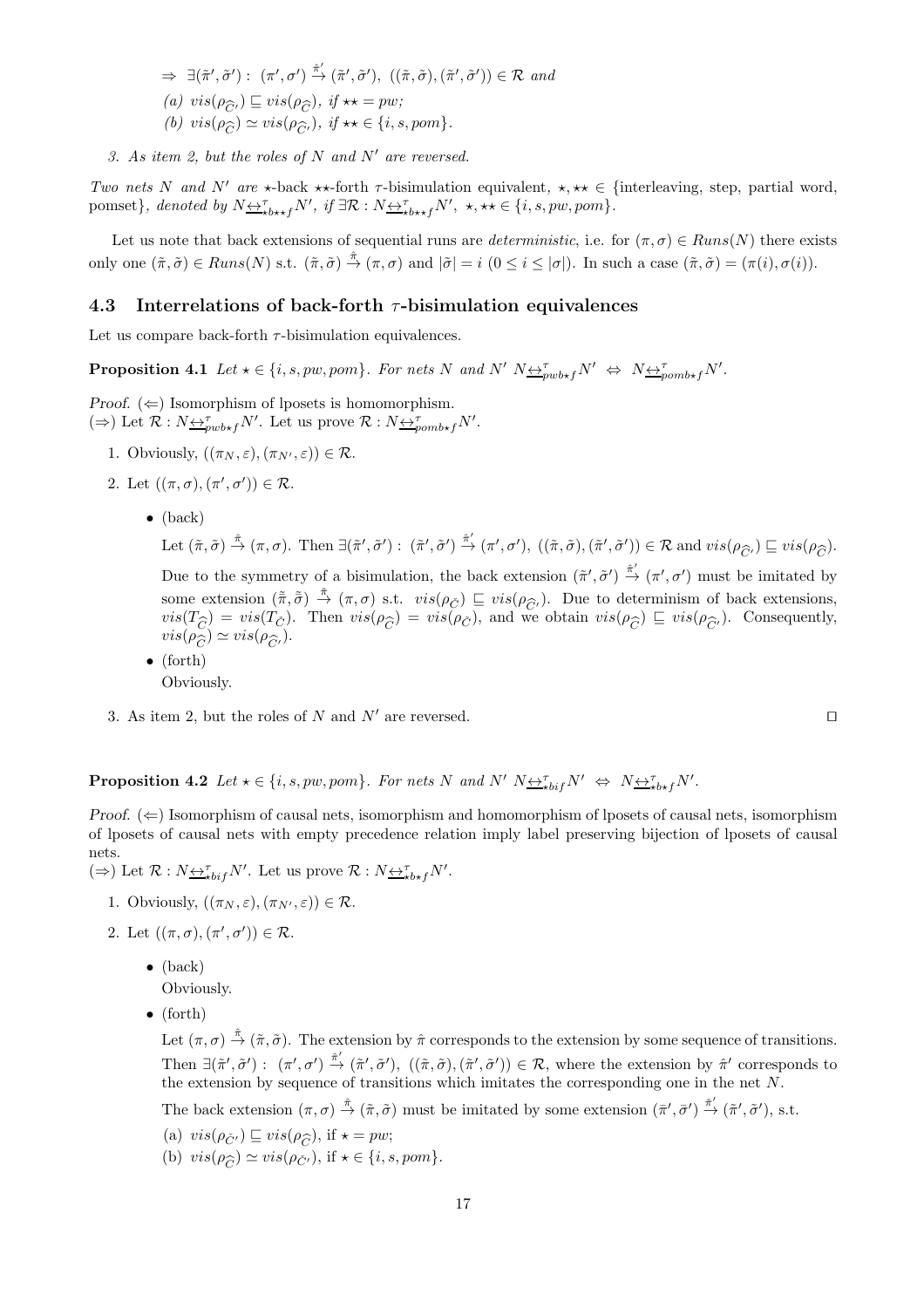

Figure 6: Merging of back-forth  $\tau$ -bisimulation equivalences



Figure 7: Interrelations of back-forth  $\tau$ -bisimulation equivalences

Due to determinism of back extensions,  $vis(T_{\hat{C}'} ) = vis(T_{\check{C}'} )$ . Then  $vis(\rho_{\hat{C}'} ) = vis(\rho_{\check{C}'} )$ . Conse-<br>quently. quently,

- (a)  $vis(\rho_{\widehat{C}}) \sqsubseteq vis(\rho_{\widehat{C}})$ , if  $\star = pw;$ <br>(b)  $vis(\rho_{\widehat{C}}) \approx vis(\rho_{\widehat{C}})$ , if  $\star \in \mathcal{S}$  is
- (b)  $vis(\rho_{\widehat{C}}') \cong vis(\rho_{\widehat{C}}')$ , if  $\star \in \{i, s, pom\}$ .

3. As item 2, but the roles of N and N' are reversed. □

In Figure 6, dashed lines embrace coinciding back-forth  $\tau$ -bisimulation equivalences. Hence, interrelations of back-forth τ-bisimulation equivalences may be represented by graph in Figure 7.

## 4.4 Interrelations of back-forth  $\tau$ -bisimulation equivalences with basic  $\tau$ -equivalences

Let us consider compare back-forth  $\tau$ -bisimulation equivalences with basic  $\tau$ -equivalences.

For some net N and  $(\pi, \sigma), (\tilde{\pi}, \tilde{\sigma}) \in Runs(N)$  we write  $(\pi, \sigma) \Rightarrow (\tilde{\pi}, \tilde{\sigma})$  when  $(\pi, \sigma) \rightarrow (\tilde{\pi}, \tilde{\sigma})$  and  $\pi \Rightarrow \tilde{\pi}$ . Let for some nets N and  $N'(\pi, \sigma) \in Runs(N), (\pi', \sigma') \in Runs(N')$  and  $(\pi_E, \pi_P) \in ST^{\tau} - \Pi(N), (\pi'_E, \pi'_P) \in$  $ST^{\tau} - \Pi(N^{\prime}).$ 

We shall use the following notations.

- $(\pi, \sigma) \leftrightarrow_{i\text{bif}}^{\tau} (\pi', \sigma')$  if  $\exists \mathcal{R} : N \leftrightarrow_{i\text{bif}}^{\tau} N'$  s.t.  $((\pi, \sigma), (\pi', \sigma')) \in \mathcal{R}$  and analogously for  $\leftrightarrow_{pombpomf}^{\tau}$ .
- $\pi \underline{\leftrightarrow}_{ibr} \pi'$  if  $\exists \mathcal{R} : N \underline{\leftrightarrow}_{ibr}^{\tau} N'$  s.t.  $(\pi, \pi') \in \mathcal{R}$ .
- $\pi \underline{\leftrightarrow}_{pomhbr}^{\tau} \pi'$  if  $\exists \mathcal{R} : N \underline{\leftrightarrow}_{pomhbr}^{\tau} N' \exists \beta \text{ s.t. } (\pi, \pi', \beta) \in \mathcal{R}$ .
- $(\pi_E, \pi_P) \leftrightarrow_{iSTbr}^{\tau} (\pi'_E, \pi'_P)$  if  $\exists \mathcal{R} : N \leftrightarrow_{iSTbr}^{\tau} N' \exists \beta \text{ s.t. } ((\pi_E, \pi_P), (\pi'_E, \pi'_P), \beta) \in \mathcal{R}$  and analogously for  $\leftrightarrow_{pomhSTbr}^{\tau}$

Lemma 4.1 (X-Lemma 1) Let for nets N and N'  $N \underline{\leftrightarrow}^{\tau}_{i\text{bif}} N'$  and  $(\pi, \sigma), (\tilde{\pi}, \tilde{\sigma}) \in Runs(N), (\pi', \sigma'), (\tilde{\pi}', \tilde{\sigma}') \in$  $Runs(N')$  s.t.  $(\pi, \sigma) \Rightarrow (\tilde{\pi}, \tilde{\sigma}), \ (\pi', \sigma') \Rightarrow (\tilde{\pi}', \tilde{\sigma}')$ . Then  $(\pi, \sigma) \leftrightarrow_{i \to i} (\tilde{\pi}', \tilde{\sigma}')$  and  $(\tilde{\pi}, \tilde{\sigma}) \leftrightarrow_{i \to i} (\pi', \sigma')$  implies  $(\pi,\sigma) \leftrightarrow \tau_{ibif}^{\tau} (\pi',\sigma')$  and  $(\tilde{\pi},\tilde{\sigma}) \leftrightarrow \tau_{ibif}^{\tau} (\tilde{\pi}',\tilde{\sigma}')$ .

Proof. As proof of the following Lemma 4.2, but using process extensions by one action only. □

**Lemma 4.2 (X-Lemma 2)** Let for nets N and N'  $N \nleftrightarrow_{pombpomf}^{\tau} N'$  and  $(\pi, \sigma), (\tilde{\pi}, \tilde{\sigma}) \in Runs(N), (\pi', \sigma'),$  $(\tilde{\pi}', \tilde{\sigma}') \in Runs(N') \text{ s.t. } (\pi, \sigma) \Rightarrow (\tilde{\pi}, \tilde{\sigma}), (\pi', \sigma') \Rightarrow (\tilde{\pi}', \tilde{\sigma}')'. \text{ Then } (\pi, \sigma) \trianglelefteq_{pombpomf} (\tilde{\pi}', \tilde{\sigma}') \text{ and } (\tilde{\pi}, \tilde{\sigma}) \trianglelefteq_{pombpomf} (\pi', \sigma') \text{ implies } (\pi, \sigma) \trianglelefteq_{pombpomf} (\pi', \sigma') \text{ and } (\tilde{\pi}, \tilde{\sigma}) \trianglelefteq_{pombpomf} (\tilde{\pi}', \tilde{\sigma}')'.$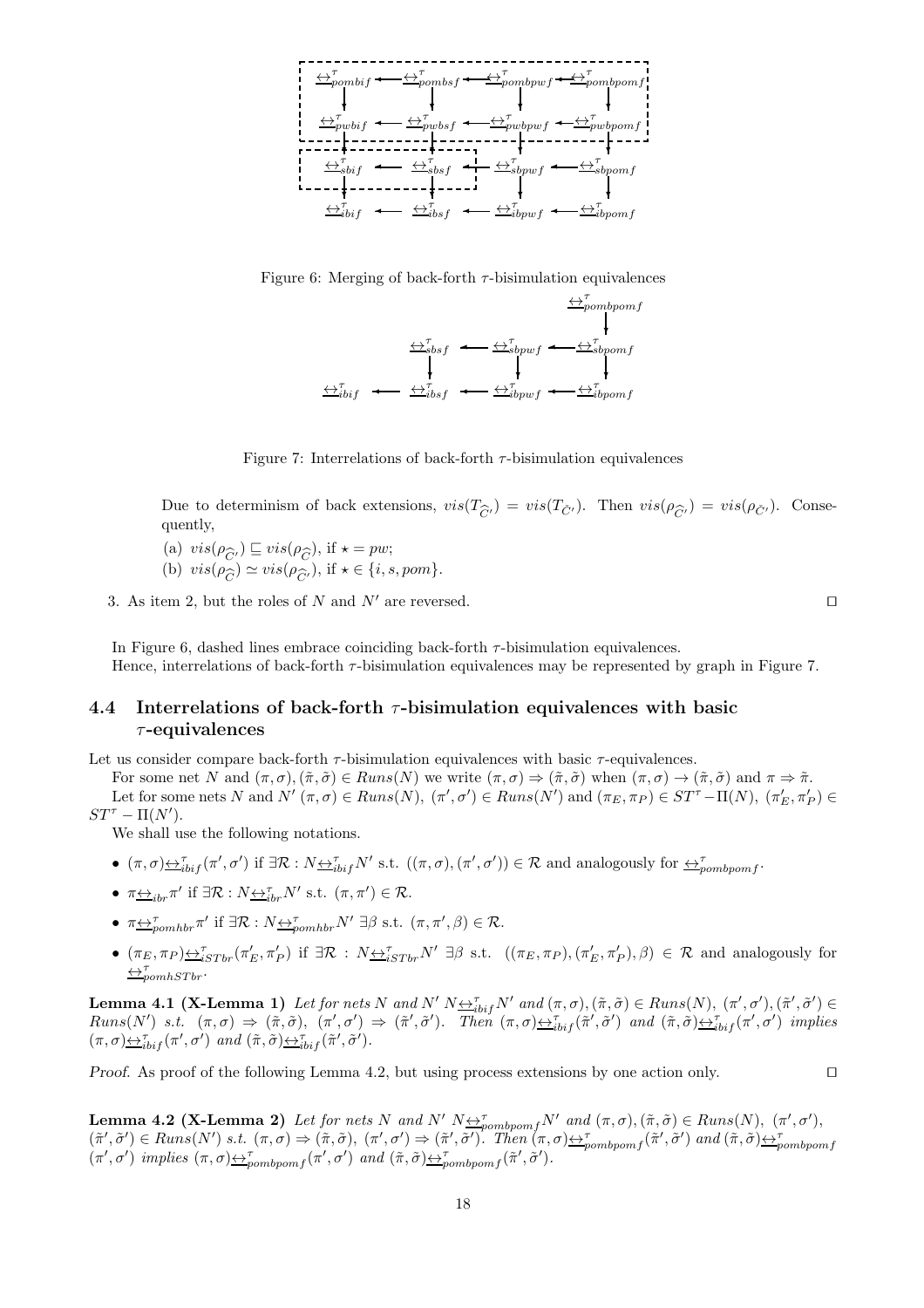Proof. It is enough to prove  $(\tilde{\pi}, \tilde{\sigma}) \triangleq_{\text{pombpom}}^{\tau}(\tilde{\pi}', \tilde{\sigma}')$ , since the fact  $(\pi, \sigma) \triangleq_{\text{pombpom}}^{\tau}(\pi', \sigma')$  is proved similarly. Let  $(\pi, \sigma) \Rightarrow (\tilde{\pi}, \tilde{\sigma})$ ,  $(\pi', \sigma') \Rightarrow (\tilde{\pi}', \tilde{\sigma}')$  and  $(\pi, \sigma) \leftrightarrow_{pombpomf} (\tilde{\pi}', \tilde{\sigma}')$ ,  $(\tilde{\pi}, \tilde{\sigma}) \leftrightarrow_{pombpomf} (\pi', \sigma')$ . We have only to check similation of the net N by N' in back and forth directions, since simulation of N' by N is proved by symmetry.

• (back)

Let  $(\bar{\pi}, \bar{\sigma}) \stackrel{\hat{\pi}}{\rightarrow} (\tilde{\pi}, \tilde{\sigma}), \hat{\pi} = (\hat{C}, \hat{\varphi})$ . Then, since  $(\tilde{\pi}, \tilde{\sigma}) \stackrel{\leftrightarrow}{\rightarrow}^{\tau}_{\text{pombpom}} f(\pi', \sigma'), \exists \tilde{\pi}' = (\check{C}', \check{\varphi}'), (\bar{\pi}', \bar{\sigma}')$  s.t.  $(\bar{\pi}', \bar{\sigma}') \xrightarrow{\check{\pi}'} (\pi', \sigma'), \ (\bar{\pi}, \bar{\sigma}) \underline{\leftrightarrow}_{pombpomf}^{\tau}(\bar{\pi}', \bar{\sigma}') \text{ and } vis(\rho_{\widehat{C}}) \simeq vis(\rho_{\check{C}'}).$ 

Let us note if  $(\bar{\pi}', \bar{\sigma}') \stackrel{\hat{\pi}'}{\rightarrow} (\tilde{\pi}', \tilde{\sigma}')$ ,  $\hat{\pi}' = (\hat{C}', \hat{\varphi}')$  then we have  $vis(\rho_{\tilde{C}'}) = vis(\rho_{\hat{C}'})$ . Consequently,  $vis(\rho_{\hat{C}}) \simeq vis(\rho_{\hat{C}})$ .  $vis(\rho_{\widehat{C}'}).$ 

• (forth)

Let  $(\tilde{\pi}, \tilde{\sigma}) \stackrel{\hat{\pi}}{\rightarrow} (\bar{\pi}, \bar{\sigma})$ ,  $\hat{\pi} = (\hat{C}, \hat{\varphi})$ . Let us note if  $(\pi, \sigma) \stackrel{\check{\pi}}{\rightarrow} (\bar{\pi}, \bar{\sigma})$ ,  $\check{\pi} = (\check{C}, \check{\varphi})$  then we have  $vis(\rho_{\hat{C}}) = vis(\rho_{\check{C}})$ .  $\overline{C}$ Since  $(\pi, \sigma) \triangleq_{pombpomf}^{\tau} (\tilde{\pi}', \tilde{\sigma}')$ ,  $\exists \hat{\pi}' = (\hat{C}', \hat{\varphi}')$ ,  $(\bar{\pi}', \bar{\sigma}')$  s.t.  $(\tilde{\pi}', \tilde{\sigma}') \stackrel{\hat{\pi}'}{\rightarrow} (\bar{\pi}', \bar{\sigma}')$ ,  $(\bar{\pi}, \bar{\sigma}) \triangleq_{pombpomf}^{\tau} (\bar{\pi}', \bar{\sigma}')$  and  $vis(\rho_{\tilde{C}}) \simeq vis(\rho_{\widehat{C}'}).$  Consequently,  $vis(\rho_{\widehat{C}}) \simeq vis(\rho_{\widehat{C}'}).$ 

**Proposition 4.3** For nets N and N'  $N \underline{\leftrightarrow}_{i}^{\tau} N' \Leftrightarrow N \underline{\leftrightarrow}_{i}^{\tau} N'$ .

Proof. As proof of the following Proposition 4.4, but using process extensions by one action only and Lemma 4.1. ⊓⊔

**Proposition 4.4** For nets N and N'  $N \leftrightarrow \gamma_{\text{pombpom}} N' \Leftrightarrow N \leftrightarrow \gamma_{\text{pombb}} N'$ .

Proof. See Appendix A. □

**Proposition 4.5** For nets N and N'  $N \leftrightarrow^{\tau}_{iSTbr} N' \Rightarrow N \leftrightarrow^{\tau}_{ibsf} N'$ .

Proof. For  $\pi \in \Pi(N)$  we denote  $[\pi] = {\{\overline{\pi} \mid \overline{\pi} \in \Pi(N), (\pi, \pi) \leftrightarrow_{iSTbr}^{\tau}(\overline{\pi}, \overline{\pi})\}}$ . Let  $(\pi, \sigma) \in Runs(N)$  and  $\sigma = v_1 \cdots, v_n$ . A trace of  $(\pi, \sigma)$  is defined by trace $(\pi, \sigma) = [\pi_N]_C(v_1)[\pi(1)] \cdots [\pi(n-1)]_C(v_n)[\pi(n)]$ . A trace modulo stuttering of  $(\pi, \sigma)$ , denoted by stutt $(\pi, \sigma)$ , is obtained from trace( $\pi, \sigma$ ) by replacing all triples of a kind  $R\tau R$  by R.

Let  $N \leq_{iSTbr}^{\pi} N'$ ,  $(\pi, \sigma) \in Runs(N)$ ,  $(\pi', \sigma') \in Runs(N')$  and  $stutt(\pi, \sigma) = R_1 a_1 R_2 \cdots R_{n-1} a_n R_n$ ,  $stutt(\pi', \sigma')$  $=R'_1a'_1R'_2\cdots R'_{m-1}a'_mR'_m$ . We say that  $stutt(\pi,\sigma)$  and  $stutt(\pi',\sigma')$  are *isomorphic*, denoted by  $stutt(\pi,\sigma) \simeq$  $stutt(\pi', \sigma')$ , if:

- 1.  $n = m$ ;
- 2.  $\forall i \ (1 \leq i \leq n) \ a_i = a'_i;$
- 3.  $\forall i \ (1 \leq i \leq n) \text{ and } \pi_i \in R_i, \ \pi'_i \in R'_i: \ (\pi_i, \pi_i) \leq \mathcal{F}_{\text{STbr}}(\pi'_i, \pi'_i).$

Let us define a relation S as follows:  $S = \{((\pi, \sigma), (\pi', \sigma')) \mid (\pi, \sigma) \in Runs(N), (\pi', \sigma') \in Runs(N')\}$  $stutt(\pi, \sigma) \simeq stutt(\pi', \sigma')\}$ . Let us prove  $\mathcal{S}: N \rightarrow_{ibsf}^{\tau} N'.$ 

- 1.  $((\pi_N, \varepsilon), (\pi_{N'}, \varepsilon)) \in \mathcal{S}$ , since  $\pi_N \underline{\leftrightarrow}_{pomhbr}^{\tau} \pi_{N'}$ .
- 2. Let  $((\pi,\sigma),(\pi',\sigma')) \in \mathcal{S}$ .
	- $\bullet$  (back)

Let  $(\tilde{\pi}, \tilde{\sigma}) \stackrel{\hat{\pi}}{\rightarrow} (\pi, \sigma)$  and  $|vis(T_{\widehat{C}})| = 1$ . Then  $\exists i \ (1 \le i \le n) \ (\tilde{\pi}, \tilde{\sigma}) \in R_i$  from  $trace(\pi, \sigma)$ . Since  $stutt(\pi, \sigma) \sim stutt(\pi', \sigma')$ , then  $\exists k \ (1 \le k \le n)$  s.t.  $R_i$  corresponds to  $R'_i$  from  $trace(\pi', \sigma')$ .  $stutt(\pi,\sigma) \simeq stutt(\pi',\sigma'),$  then  $\exists k \ (1 \leq k \leq n)$  s.t.  $R_i$  corresponds to  $R'_k$  from  $trace(\pi',\sigma').$ Then  $\tilde{\pi} \underbrace{\leftrightarrow}^{\tau}_{iSTbr} \pi'(k)$ . Consequently,  $((\tilde{\pi}, \tilde{\sigma}), (\pi'(k), \sigma'(k))) \in S$ . Let us consider the back extension  $(\pi'(k), \sigma'(k)) \stackrel{\hat{\pi}'}{\rightarrow} (\pi', \sigma')$ . We have  $|vis(T_{\widehat{C}'}|) = 1$  and  $vis(\rho_{\widehat{C}}) \simeq vis(\rho_{\widehat{C}'}).$ 

• (forth) Obviously, since  $\underline{\leftrightarrow}^{\tau}_{iST}$  implies  $\underline{\leftrightarrow}^{\tau}_{s}$ .

3. As item 2, but the roles of N and N' are reversed. □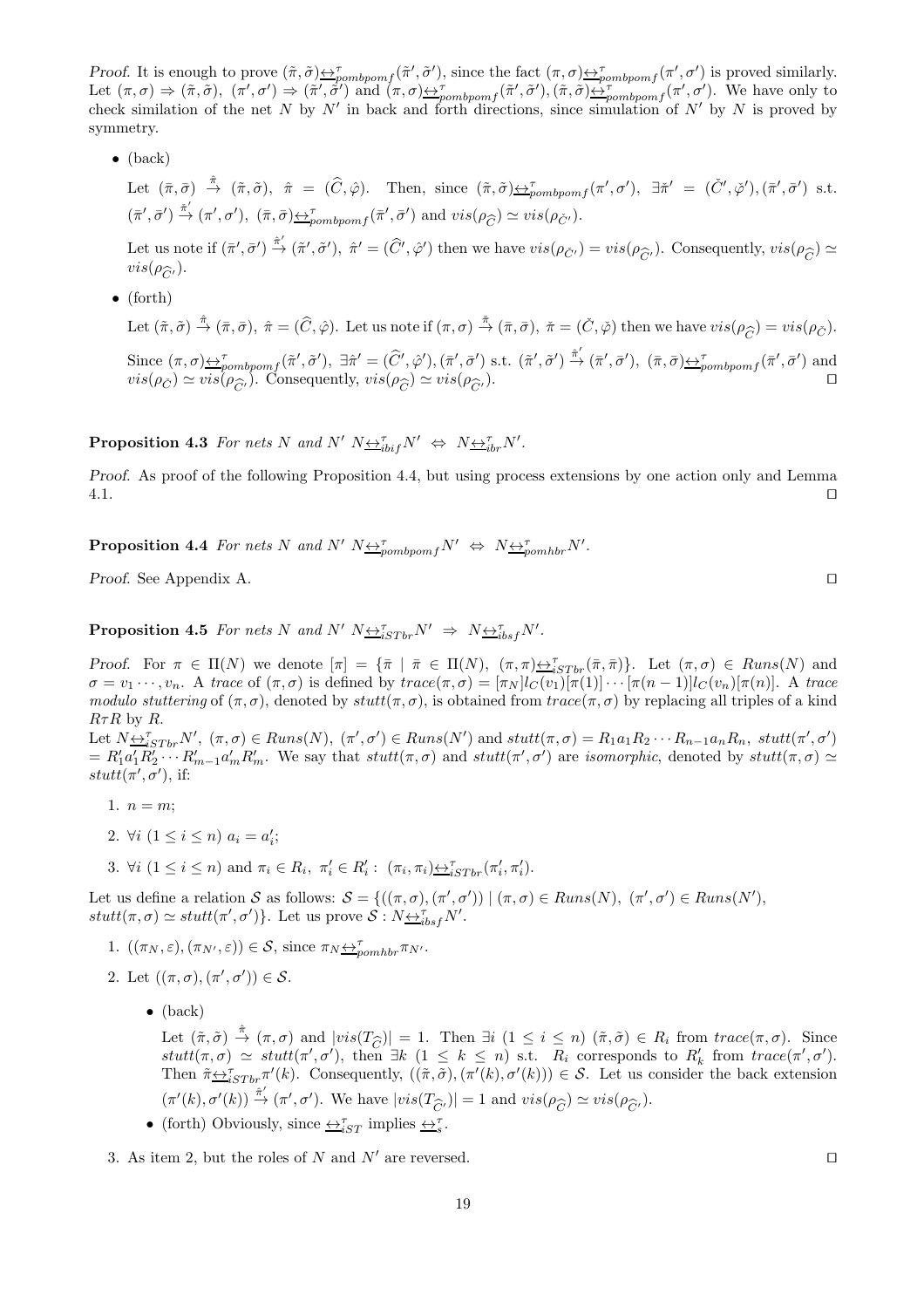

Figure 8: Interrelations of back-forth  $τ$ -bisimulation equivalences with basic  $τ$ -equivalences

Theorem 4.1 Let ↔, ↔↔∈ {≡<sup>τ</sup> , ↔<sup>τ</sup> , ≃} and ⋆, ⋆⋆ ∈ { , i, s, pw, pom, iST, pwST, pomST, pomh, pomhST, ibr,  $pomhbr, iSTbr, pomhSTbr, mes, ibsf, ibpwf, ibpomf, sbpwf, sbpomf.$  For nets N and N'  $N \leftrightarrow_N N' \Rightarrow$  $N \nleftrightarrow_{**} N'$  iff in the graph in Figure 8 there exists a directed path from  $\leftrightarrow_{*}$  to  $\leftrightarrow_{**}$ .

Proof.  $(\Leftarrow)$  A consequence of Theorem 3.1 and the following substantiations.

- The implication  $\overline{\leftrightarrow}_{ibf}^{\tau} \rightarrow \overline{\leftrightarrow}_{ibr}^{\tau}$  is valid since by Proposition 4.3  $\overline{\leftrightarrow}_{ibr}^{\tau} = \overline{\leftrightarrow}_{ibf}^{\tau}$  and isomorphism of lposets with empty precedence relation is isomorphism of singleton ones.
- The implications  $\overline{\leftrightarrow}_{\star}^{\tau}$   $\rightarrow \overline{\leftrightarrow}_{\star}^{\tau}$  bsf,  $\star \in \{i, s\}$  is valid since homomorphism is isomorphism of lposets with empty precedence relation.
- The implications  $\leftrightarrow^{\tau}_{\star}$   $\leftrightarrow^{\tau}_{\star}$   $\leftrightarrow^{\tau}_{\star}$   $\star \in \{i, s\}$  is valid since isomorphism of lposets is homomorphism.
- The implications  $\overline{\leftrightarrow}_{ib*f}^{\tau} \rightarrow \overline{\leftrightarrow}_{*}^{\tau}$ ,  $\star \in \{s, pw, pom\}$  is proved with constructing on the basis of the relation  $\mathcal{R}: N \rightarrow_{s}^{\tau} N'$  the new relation  $\mathcal{S}: N \rightarrow_{\tau}^{\tau} N'$ , defined as follows:  $\mathcal{S} = \{(\pi, \pi') \mid \exists \sigma, \sigma' ((\pi, \sigma), (\pi', \sigma')) \in \mathcal{R}\}.$
- The implications  $\leftrightarrow_{s}^{\tau} \rightarrow \leftrightarrow_{i}^{\tau}$ ,  $\star \in \{s, pw, pom\}$  are valid since isomorphism of lposets with empty precedence relation is isomorphism of singleton ones.
- The implication  $\leftrightarrow_{\text{p}}^{\tau} \rightarrow \leftrightarrow_{\text{sbpomf}}^{\tau}$  is valid since by Proposition 4.4  $\leftrightarrow_{\text{p}}^{\tau} \rightarrow \leftrightarrow_{\text{p}}^{\tau}$  and homomorphism is isomorphism of lposets with empty precedence relation.
- The implication  $\overline{\leftrightarrow}_{iSTbr}^{\tau} \rightarrow \overline{\leftrightarrow}_{ibsf}^{\tau}$  is valid by Proposition 4.5.
- $(\Rightarrow)$  An absence of additional nontrivial arrows in the graph in Figure 8 is proved by the following examples.
	- In Figure 3(c),  $N_{\underbrace{\leftrightarrow}_{sbsf}^{T}N'}$ , but  $N \not\equiv_{pw}^{r} N'$ .
	- In Figure 9,  $N \underline{\leftrightarrow}^{\tau}_{sbpwf} N'$ , but  $N \not\equiv^{\tau}_{pom} N'$ .
	- In Figure 4(a),  $N \underline{\leftrightarrow}^{\tau}_{ibpomf} N'$ , but  $N \underline{\leftrightarrow}^{\tau}_{sbsf} N'$ , since only in the net  $N'$  an action sequence ab can happen s.t.  $b$  should depend on  $a$ .
	- In Figure 3(b),  $N \underline{\leftrightarrow}^{\tau}_{iSTbr} N'$ , but  $N \underline{\leftrightarrow}^{\tau}_{sbsf} N'$  since only in the net N' an action sequence ab can happen s.t. b should depend on a. □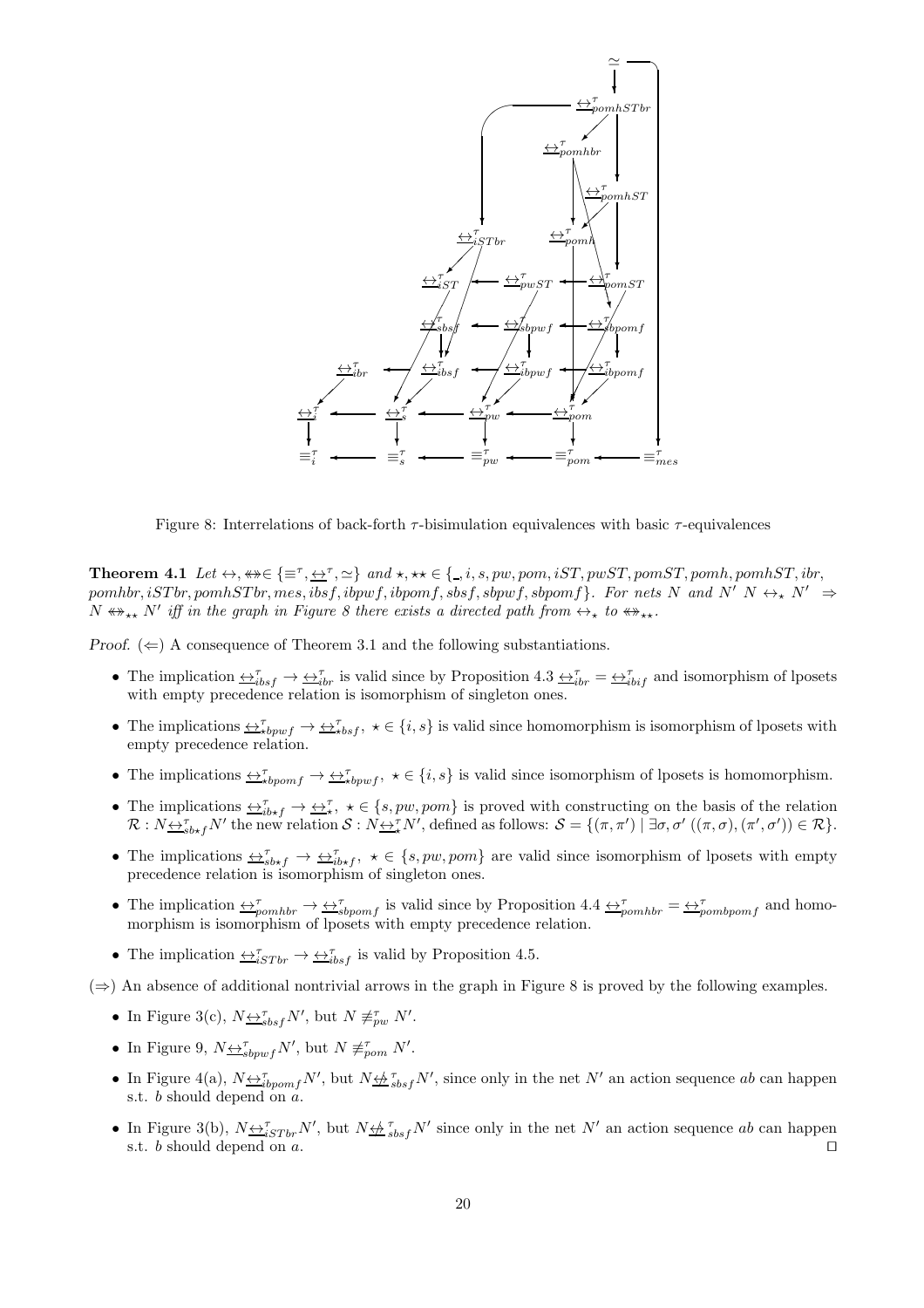

Figure 9: Example of back-forth  $\tau$ -bisimulation equivalences

Thus, we obtained several important results concerning interrelations of back-forth and basic relations. First, we have coincidences  $\overline{\leftrightarrow}_{i}^{\tau} = \overline{\leftrightarrow}_{i}^{\tau}$  and  $\overline{\leftrightarrow}_{pombpomf}^{\tau} = \overline{\leftrightarrow}_{pombbr}^{\tau}$  providing branching characterization of back-forth simulation.

The second interesting result is that  $\leftrightarrow_{iST}^{\tau}$  implies only  $\leftrightarrow_{ibsf}^{\tau}$ , not  $\leftrightarrow_{sbsf}^{\tau}$ . Hence,  $\leftrightarrow_{iST}^{\tau}$  is not strong enough to provide step back simulation. This situation is unlike that on Petri nets without silent transitions.

#### 4.5 Logical characterization

In this subsection, we demonstrate that several important back-forth (and branching) bisimulation equivalences coincide with that of of temporal logics having past modalities. These results provide a logical characterization of bisimulation equivalences (or, symmetrically, an operational characterization of logical ones).

#### 4.5.1 Logic  $BFL$

A back-forth logic ( $BFL$ ) has been proposed in [15] in the framework of transition systems for a logical description of the interleaving back interleaving forth bisimulation equivalence.

**Definition 4.3** Let the symbol ⊤ denotes the truth and  $a \in Act$ . A formula of BFL is defined as follows:

$$
\Phi ::= \top | \neg \Phi | \Phi \wedge \Psi | \langle \leftarrow a \rangle \Phi | \langle a \rangle \Phi
$$

We define  $[a]\Phi = \neg \langle a \rangle \neg \Phi$  and  $\langle \leftarrow a | \Phi = \neg \langle \leftarrow a \rangle \neg \Phi$ . We write  $BFL$  for the set of all formulas of  $BFL$ .

**Definition 4.4** Let N be some net and  $(\pi, \sigma) \in Runs(N)$ . The satisfaction relation  $\models_N \in Runs(N) \times \textbf{BFL}$  is defined as follows:

- 1.  $(\pi, \sigma) \models_N \top always$ :
- 2.  $(\pi, \sigma) \models_N \neg \Phi$ , if  $(\pi, \sigma) \not\models_N \Phi$ ;
- 3.  $(\pi, \sigma) \models_N \Phi \land \Psi$ , if  $(\pi, \sigma) \models_N \Phi$  and  $(\pi, \sigma) \models_N \Psi$ ;
- 4.  $(\pi, \sigma) \models_N \langle \leftarrow a \rangle \Phi$ , if  $\exists (\tilde{\pi}, \tilde{\sigma}) \in Runs(N)$   $(\tilde{\pi}, \tilde{\sigma}) \stackrel{\hat{\pi}}{\rightarrow} (\pi, \sigma)$ , where  $\hat{\pi} = (\widehat{C}, \hat{\varphi})$ ,  $vis(l_{\widehat{C}}(T_{\widehat{C}})) = a$  and  $(\tilde{\pi}, \tilde{\sigma}) \models_N \Phi$ :  $(\tilde{\pi},\tilde{\sigma})\models_N \Phi;$
- 5.  $(π, σ) \models_N \langle a \rangle Φ, if ∃(π, σ) ∈ Runs(N) (π, σ) <sup>â</sup>→ (π, σ), where  $π = (C, φ)$ ,  $vis(l_{\widehat{C}}(T_{\widehat{C}})) = a$  and  $(π, σ) \models_N$   
Φ.$ Φ.

**Definition 4.5** We write  $N \models_N \Phi$ , if  $(\pi_N, \varepsilon) \models_N \Phi$ . Two nets N and N' are logical equivalent in BFL, denoted by  $N =_{BFL} N'$ , if  $\forall \Phi \in \mathbf{BFL} \ N \models_N \Phi \ \Leftrightarrow \ N' \models_{N'} \Phi$ .

Let N be a net and  $\pi \in \Pi(N)$ ,  $a \in Act$ . The set of visible extensions of a process  $\pi$  by an action a (image set) is defined as follows:  $VisImage(\pi, a) = {\{\tilde{\pi} \mid \pi \stackrel{\hat{\pi}}{\to} \tilde{\pi}, \ \hat{\pi} = (\hat{C}, \hat{\varphi})\}$ ,  $vis(l_{\widehat{C}}(T_{\widehat{C}})) = a}$ . A net N is a finite-image<br>one, if  $\forall \pi \in \Pi(N)$   $\forall a \in Act$  |  $VisImage(\pi, a)$ | <  $\infty$ . one, if  $\forall \pi \in \Pi(N)$   $\forall a \in Act$   $|VisImage(\pi, a)| < \infty$ .

**Theorem 4.2** [15] For two image-finite nets N and N'  $N \underline{\leftrightarrow}^{\tau}_{ibr} N' \Leftrightarrow N \underline{\leftrightarrow}^{\tau}_{ibr} N' \Leftrightarrow N =_{BFL} N'.$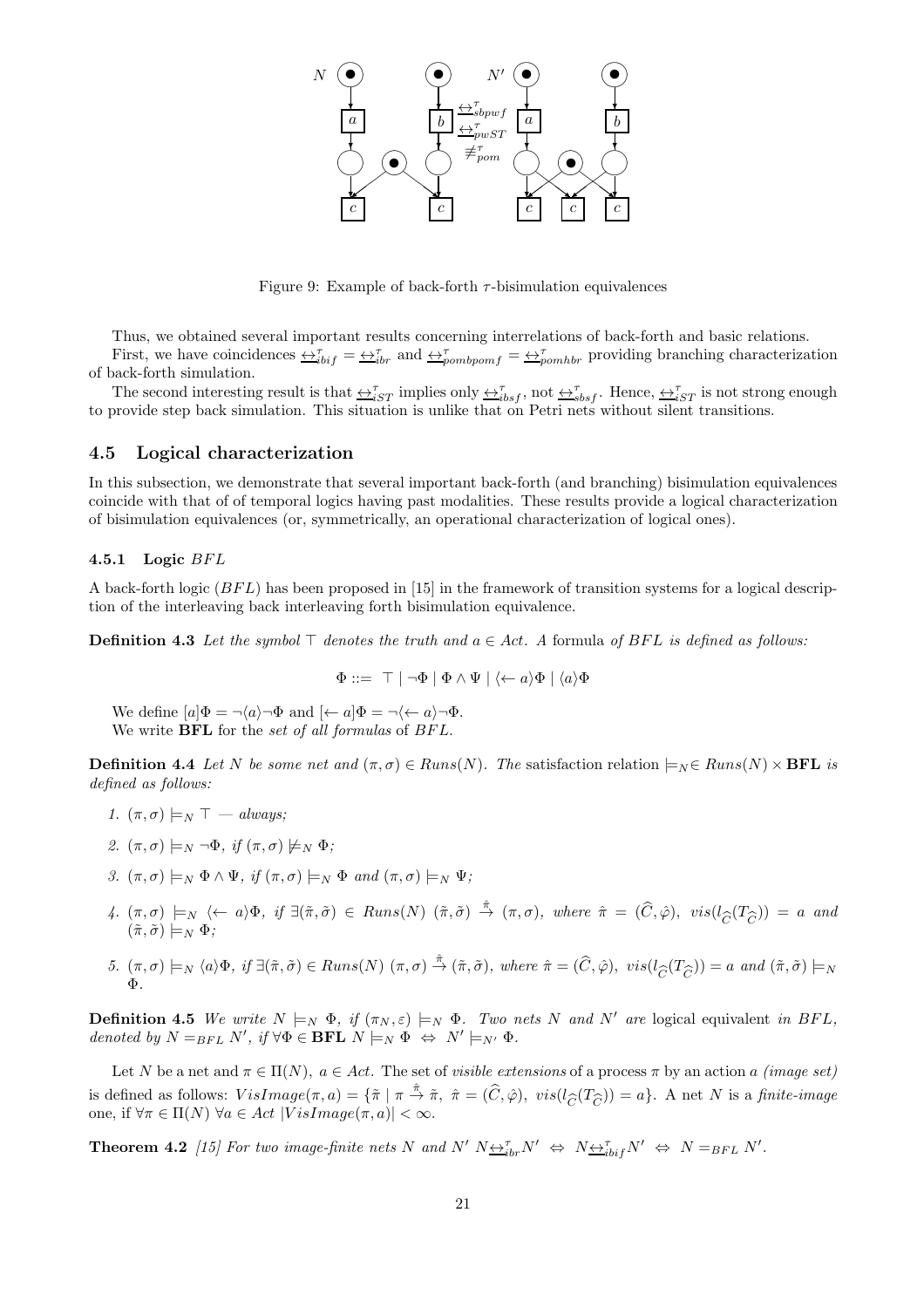In Figure 5(c),  $N \underline{\leftrightarrow}_{pomhST}^{\tau} N'$ , but  $N \neq_{BFL} N'$ , because for  $\Phi = \langle a \rangle \langle \leftarrow a] \langle b \rangle \top N \not\models_N \Phi$ , but  $N' \models_{N'} \Phi$ , since in the net N' an action a can happen so that it will be simulated by sequence of actions  $\tau a$  in N. Then the state of the net N reached after  $\tau$  must be related with the initial state of a net N, but in such a case the occurrence of action  $b$  from the initial state of  $N'$  cannot be imitated from the corresponding state of  $N$ .

Thus, in interleaving semantics, we obtained a logical characterization of branching and back-forth relations or, symmetrically, an operational characterization of equivalence imposed by back-forth logic.

#### 4.5.2 Logic SPBFL

A pomset back-forth logic with invisible actions (SPBFL) has been proposed in [19] in the framework of event structures for a logical description of the pomset back pomset forth bisimulation equivalence.

**Definition 4.6** Let the symbol ⊤ denotes the truth and  $\rho$  be a pomset with labeling into Act. A formula of  $SPBFL$  is defined as follows:

$$
\Phi ::= \top | \neg \Phi | \Phi \wedge \Psi | \langle \leftarrow \rho \rangle \Phi | \langle a \rangle \Phi
$$

We define  $[a]\Phi = \neg \langle a \rangle \neg \Phi$  and  $\langle \leftarrow \rho | \Phi = \neg \langle \leftarrow \rho \rangle \neg \Phi$ .

We write **SPBFL** for the set of all formulas of SPBFL.

Let us note that in the formula  $\langle a \rangle \Phi$ , corresponding to the case of forth extension, we use an action a, not a pomset  $\rho$ , since  $\leftrightarrow_{pombif} = \leftrightarrow_{pombpomf}$ . Hence, it is sufficient to consider forth extensions by one action only.

**Definition 4.7** Let N be some net and  $(\pi, \sigma) \in Runs(N)$ . The satisfaction relation  $\models_N \in Runs(N) \times {\rm {\bf SPBFL}}$ is defined as follows:

- 1.  $(\pi, \sigma) \models_N \top$  always;
- 2.  $(\pi, \sigma) \models_N \neg \Phi$ , if  $(\pi, \sigma) \not\models_N \Phi$ ;
- 3.  $(\pi, \sigma) \models_N \Phi \land \Psi$ , if  $(\pi, \sigma) \models_N \Phi$  and  $(\pi, \sigma) \models_N \Psi$ ;
- 4.  $(\pi, \sigma) \models_N \langle \leftarrow \rho \rangle \Phi$ , if  $\exists (\tilde{\pi}, \tilde{\sigma}) \in Runs(N) \ (\tilde{\pi}, \tilde{\sigma}) \stackrel{\hat{\pi}}{\rightarrow} (\pi, \sigma)$ , where  $\hat{\pi} = (\hat{C}, \hat{\varphi})$ ,  $vis(\rho_{\hat{C}}) \in \rho$  and  $(\tilde{\pi}, \tilde{\sigma}) \models_N \Phi$ ;
- 5.  $(π, σ) \models_N \langle a \rangle Φ, if ∃(π, σ) ∈ Runs(N) (π, σ) <sup>â</sup>→ (π, σ), where  $π = (C, φ)$ ,  $vis(l_C(T_C)) = a$  and  $(π, σ) \models_N$   
Φ.$ Φ.

**Definition 4.8** We write  $N \models_N \Phi$ , if  $(\pi_N, \varepsilon) \models_N \Phi$ . Two nets N and N' are logical equivalent in BFL, denoted by  $N =_{SPBFL} N'$ , if  $\forall \Phi \in \mathbf{SPBFL}$   $N \models_N \Phi \Leftrightarrow N' \models_{N'} \Phi$ .

**Theorem 4.3** [19] For two image-finite nets N and N'  $N \leftrightarrow N \leftrightarrow N \leftrightarrow N \leftrightarrow N'$   $\Leftrightarrow N =_{SPBFL} N'.$ 

In Figure 4(b),  $N =_{BFL} N'$ , but  $N \neq_{SPBFL} N'$ , because for  $\Phi = [a][b]\langle c \rangle \langle \leftarrow (a;b)||c \rangle \top (a;b)||c$  denotes the pomset where b depends on a, and a, b are independent with c),  $N \models_N \Phi$ , but  $N' \not\models_{N'} \Phi$  since only in the net N' after action a action b can happen so that action c must depend on a.

Thus, in pomset semantics, we obtained a logical characterization of branching and back-forth relations or, symmetrically, an operational characterization of equivalence imposed by back-forth logic.

## 5 Interrelations of equivalences with  $\tau$ -equivalences

In this section, we compare equivalences which do not abstract of silent actions with all the considered  $\tau$ equivalences.

**Proposition 5.1** Let  $\leftrightarrow \in \{\equiv, \underline{\leftrightarrow}\}, \star \in \{i, s, pw, pom, iST, pwST, pomST, mes, sbsf, sbpwf, sbpomf\}, \star \star \in$  $\{s, pw, pom\}$ . For nets N and N':

- 1.  $N \leftrightarrow_{\star} N' \Rightarrow N \leftrightarrow_{\star}^{\tau} N'$ ;
- 2.  $N \underline{\leftrightarrow}_i N' \Rightarrow N \underline{\leftrightarrow}_{i}^{\tau} N'$ ;
- 3.  $N_{\underbrace{\leftrightarrow}_{iST} N'} \Rightarrow N_{\underbrace{\leftrightarrow}_{iSTbr}^T N'}$
- 4.  $N \underline{\leftrightarrow}_{pomh} N' \Rightarrow N \underline{\leftrightarrow}_{pomhSTbr}^{\tau} N'$ ;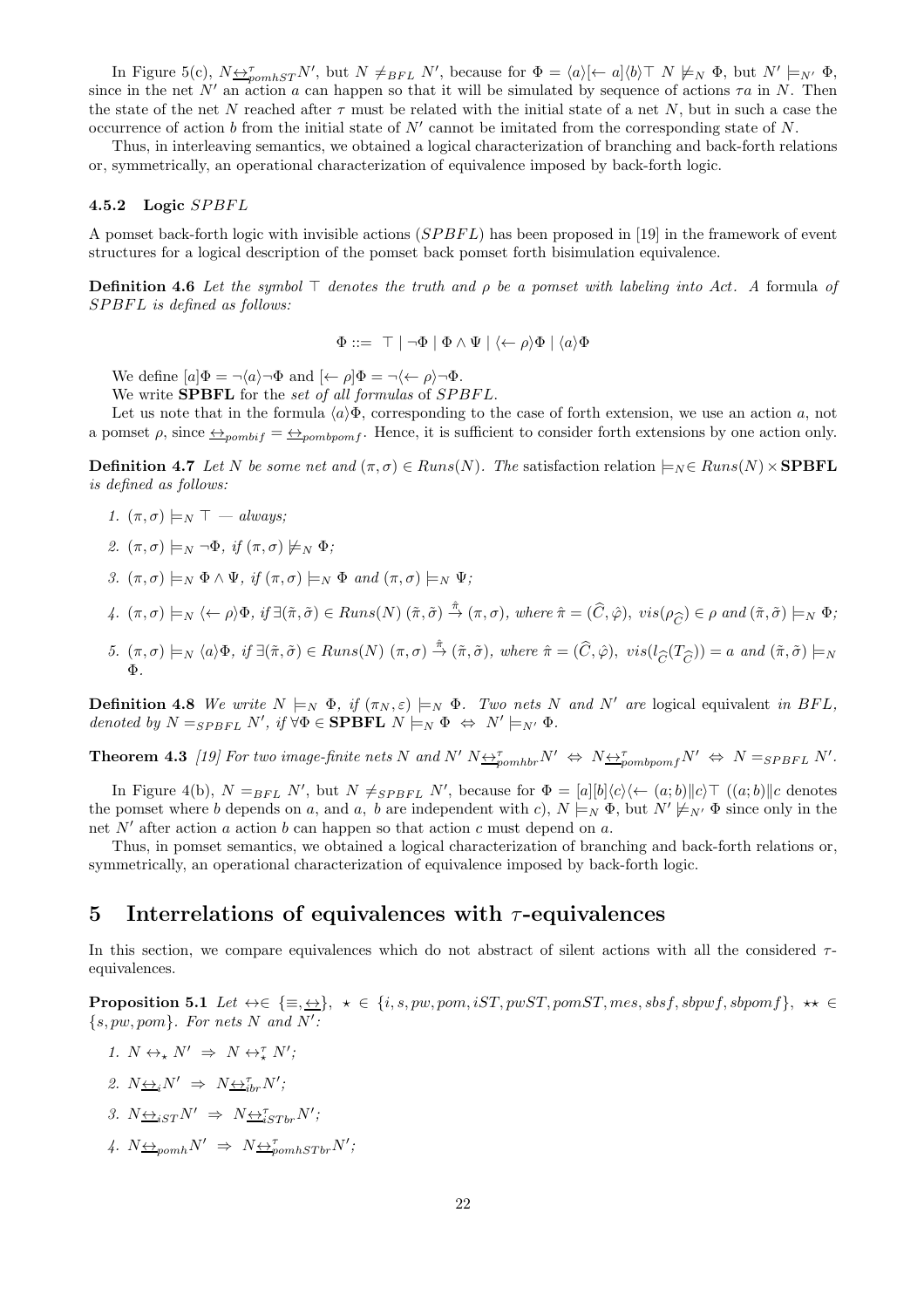

Figure 10: Example of interrelations of equivalences and  $\tau$ -equivalences

5.  $N_{\leftrightarrow\star}N' \Rightarrow N_{\leftrightarrow i}^{T}N'.$ 

and all the implications are strict.

#### Proof.

- 1. By definitions.
- 2. By definitions.
- 3. By definitions.
- 4. We prove with construction one the basis of the relation  $\mathcal{R}: N \leftrightarrow_{\text{p}omh} N'$  the new relation  $S: N \rightarrow \tau_{\text{p}omhSTbr}} N$ , defined as follows:  $S = \{((\pi_E, \pi_P), (\pi'_E, \pi'_P), \beta) \mid (\pi_E, \pi'_E, \beta) \in \mathcal{R}, (\pi_E, \pi_P) \in$  $ST^{\tau} - \Pi(N), \; (\pi'_{E}, \pi'_{P}) \in ST^{\tau} - \Pi(N'), \; \beta(T_{C_{P}}) = T_{C'_{P}}$ .
- 5. We prove with construction one the basis of the relation  $\mathcal{R}: N_{\frac{\leftrightarrow}{\pm}} N'$  the new relation  $\mathcal{S}: N_{\frac{\leftrightarrow}{\pm}} N'$ , defined as follows:  $S = \{((\pi, \sigma), (\pi', \sigma')) \mid (\pi, \sigma) \in Runs(N), (\pi', \sigma') \in Runs(N'), |\sigma| = |\sigma'|, \overline{l_C(\sigma)} =$  $l_{C'}(\sigma'), \ \forall i \ (0 \leq i \leq |\sigma|) \ (\pi(i), \pi'(i)) \in \mathcal{R} \}.$

The strictness of the implications is proved by the following examples.

- In Figure 10,  $N \leftrightarrow_{\text{pomhSTbr}}^{\tau} N'$ , but  $N \neq_{i} N'$ , since only in the net  $N'$  an action a can happen in the initial state.
- In Figure 5(a),  $N \equiv_{mes}^{\tau} N'$ , but  $N \not\equiv_i N'$ , since only in the net  $N'$  an action  $\tau$  can happen in the initial state. ⊓⊔

We obtained several interesting results.

It is clear that abstraction of silent actions results weaker equivalence notions. So, implication 1 from Proposition 5.1 is rather obvious. But the other implications are not so trivial.

Implications 2–4 show that the branching idea is applicable only if to respect silent actions.

Implication 5 shows that interleaving back simulation results new equivalences only in the case of respect of silent actions.

### 6 Preservation of the  $\tau$ -equivalences by refinements

In this section, we treat the considered τ-equivalences for preservation by transition refinements. We use SMrefinement, i.e. refinement by a special subclass of state-machine nets introduced in [5].

**Definition 6.1** An SM-net is a net  $D = \langle P_D, T_D, F_D, l_D, M_D \rangle$  s.t.:

1.  $\forall t \in T_D \mid \mathbf{t} \mid = |t^{\bullet}| = 1$ , i.e. each transition has exactly one input and one output place;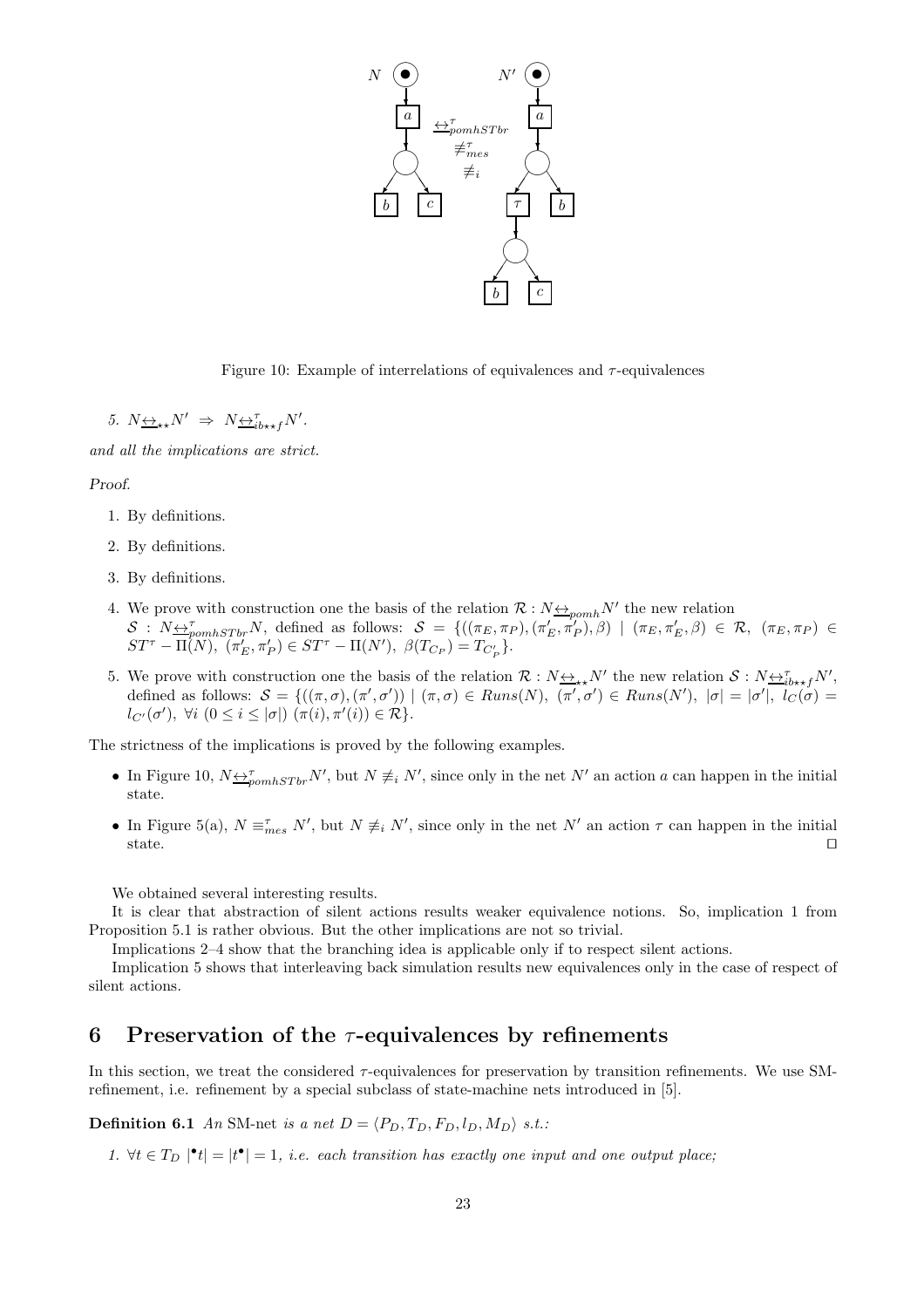- 2.  $\exists p_{in}$ ,  $p_{out} \in P_D$  s.t.  $p_{in} \neq p_{out}$  and  $\circ D = \{p_{in}\}, D^{\circ} = \{p_{out}\}, i.e.$  net D has unique input and unique output place.
- 3.  $M_D = \{p_{in}\}\$ , i.e. at the beginning there is unique token in  $p_{in}$ .

**Definition 6.2** Let  $N = \langle P_N, T_N, F_N, l_N, M_N \rangle$  be some net,  $a \in l_N(T_N)$  and  $D = \langle P_D, T_D, F_D, l_D, M_D \rangle$  be SM-net. An SM-refinement, denoted by  $ref(N, a, D)$ , is (up to isomorphism) a net  $N = \langle P_{\overline{N}}, T_{\overline{N}}, F_{\overline{N}}, I_{\overline{N}}, M_{\overline{N}} \rangle$ , where:

- $P_{\overline{N}} = P_N \cup \{ \langle p, u \rangle \mid p \in P_D \setminus \{p_{in}, p_{out}\}, u \in l_N^{-1}(a) \};$ •  $T_{\overline{N}} = (T_N \setminus l_{N}^{-1}(a)) \cup \{ \langle t, u \rangle \mid t \in T_D, u \in l_{N}^{-1}(a) \};$  $\bullet$   $F_{\overline{N}}(\bar{x},\bar{y}) =$  $\sqrt{ }$  $\Big\}$  $\overline{\mathcal{L}}$  $F_N(\bar{x}, \bar{y}), \quad \bar{x}, \bar{y} \in P_N \cup (T_N \setminus l_N^{-1}(a));$  $F_D(x, y), \quad \bar{x} = \langle x, u \rangle, \ \bar{y} = \langle y, u \rangle, \ u \in l_N^{-1}(a);$  $F_N(\bar{x}, u), \quad \bar{y} = \langle y, u \rangle, \ \ \bar{x} \in \bullet \ u, \ \ u \in l^{-1}_N(a), \ \ y \in p_{in}^\bullet;$  $F_N(u, \bar{y}), \quad \bar{x} = \langle x, u \rangle, \ \bar{y} \in \bullet u, \ u \in l_N^{-1}(a), \ x \in \bullet p_{out};$ 0, otherwise; •  $l_{\overline{N}}(\overline{u}) = \begin{cases} l_N(\overline{u}), & \overline{u} \in T_N \setminus l_N^{-1}(a); \\ l_D(t) & \overline{u} = \langle t, u \rangle, t \in T_k \end{cases}$
- $l_D(t)$ ,  $\bar{u} = \langle t, u \rangle$ ,  $t \in T_D$ ,  $u \in l_N^{-1}(a)$ ; •  $M_{\overline{N}}(p) = \begin{cases} M_N(p), & p \in P_N; \\ 0 & otherwise \end{cases}$ 0, otherwise.

An equivalence is preserved by refinements, if equivalent nets remain equivalent after applying any refinement operator to them accordingly.

The following proposition demonstrates that some considered in the paper equivalence notions are not preserved by SM-refinements.

**Proposition 6.1** Let  $\star \in \{i, s\}$ ,  $\star \star \in \{i, s, pw, pom, pomh, ibr, pomhbr, ibsf, ibpwf, ibpomf, sbsf, sbpwf,$ sbpomf}. Then the  $\tau$ -equivalences  $\equiv_{\star}^{\tau}$ ,  $\leftrightarrow_{\star\star}^{\tau}$  are not preserved by SM-refinements.

Proof.

- In Figure 11,  $N \leq S_N^{\tau} N'$ , but  $ref(N, c, D) \not\equiv_i^{\tau} ref(N', c, D)$ , since only in  $ref(N', c, D)$  the sequence of actions  $c_1abc_2$  can happen. Consequently, the  $\tau$ -equivalences between  $\equiv_i^{\tau}$  and  $\leftrightarrow_s^{\tau}$  are not preserved by SM-refinements.
- In Figure 12,  $N \leftrightarrow_{\text{pom}}^{\tau} N'$ , but  $ref(N, a, D) \leftrightarrow_{i}^{T} ref(N', a, D)$ , since only in  $ref(N', a, D)$  after occurrence of action  $a_1$  action b can not happen. Consequently, no equivalence between  $\leftrightarrow_i^{\tau}$  and  $\leftrightarrow_{\rho\text{om}}^{\tau}$  is preserved by SM-refinements.
- In Figure 13,  $N \leftrightarrow_{pcmhbr} N'$ , but  $ref(N, a, D) \leftrightarrow_{i} \text{ref}(N', a, D)$ , since only in  $ref(N', a, D)$  an action  $c_1$ may happen so that after the corresponding action  $c_1$  in the net N an action a may happen in such a way that the action b never occur. Consequently, no equivalence between  $\leftrightarrow_i^{\tau}$  and  $\leftrightarrow_{pcmhbr}^{\tau}$  is preserved by SM-refinements. Let us note that this figure is a translation of an example on event structures from [19] to the framework of Petri nets.

In Figure 14, lines embrace τ-equivalences which are not preserved by SM-refinements due to examples in Figures 11–13. ⊓⊔

Let us consider which  $\tau$ -equivalences are preserved by SM-refinements.

**Proposition 6.2** Let  $\star \in \{pw, pom\}$ . For nets N, N' s.t.  $a \in l_N(T_N) \cap l_{N'}(T_{N'}) \cap Act$  and SM-net D  $N \equiv \frac{1}{\star}$  $N' \Rightarrow \; ref(N, a, D) \equiv_{\star}^{\tau} ref(N', a, D).$ 

Proof. See Appendix B. □

**Proposition 6.3** Let  $\star \in \{i, pw, pom\}$ . For nets N, N' s.t.  $a \in l_N(T_N) \cap l_{N'}(T_{N'}) \cap Act$  and SM-net  $D N \underbrace{\leftrightarrow \tau}_{*ST} N' \Rightarrow \text{ref}(N, a, D) \underbrace{\leftrightarrow \tau}_{*ST} \text{ref}(N', a, D).$ 

Proof. See Appendix C. □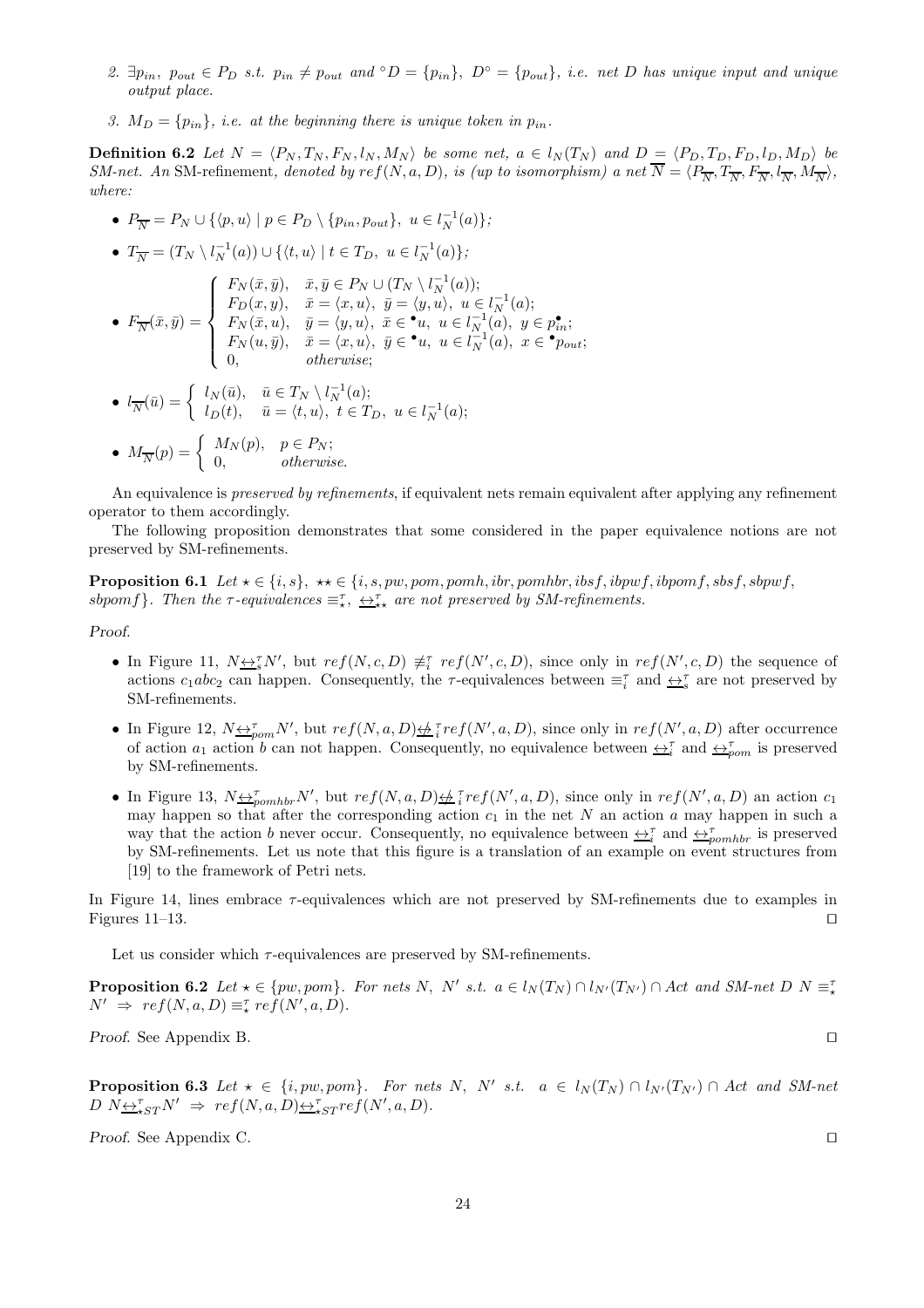

Figure 11: The  $\tau$ -equivalences between  $\equiv_i^{\tau}$  and  $\underline{\leftrightarrow}^{\tau}_s$  are not preserved by SM-refinements

**Proposition 6.4** [5, 10] For nets N, N' s.t.  $a \in l_N(T_N) \cap l_{N'}(T_{N'}) \cap Act$  and SM-net D  $N_{\frac{\leftrightarrow}{2}$ pomhs $T^{N'} \Rightarrow$  $ref(N, a, D) \triangleq_{pomhST}^{r} ref(N', a, D).$ 

**Proposition 6.5** For nets N, N' s.t.  $a \in l_N(T_N) \cap l_{N'}(T_{N'}) \cap Act$  and SM-net D  $N_{\frac{\leftrightarrow T}{\leftrightarrow S}Tbr}N' \Rightarrow$  $ref(N, a, D) \triangleq_{iSTbr}^{T} ref(N', a, D).$ 

Proof. Like proof of the case  $\star = i$  in Proposition 6.3, but with check of branching simulation. □

**Proposition 6.6** For nets N, N' s.t.  $a \in l_N(T_N) \cap l_{N'}(T_{N'}) \cap Act$  and SM-net D  $N_{\frac{\sum_{\text{p}}}{\sum_{\text{p}}}}N' \Rightarrow$  $ref(N, a, D) \triangleq_{pomhSTbr}^{T} ref(N', a, D).$ 

Proof. Like proof of Proposition 6.4, but with check of branching simulation. □

**Proposition 6.7** For nets N, N' s.t.  $a \in l_N(T_N) \cap l_{N'}(T_{N'}) \cap Act$  and SM-net D  $N \equiv_{mes}^{\tau} N' \Rightarrow$  $ref(N, a, D) \equiv_{mes}^{\tau} ref(N', a, D).$ 

Proof. See Appendix D. □

**Proposition 6.8** For nets N, N' s.t.  $a \in l_N(T_N) \cap l_{N'}(T_{N'})$  and SM-net  $D \mid N \simeq N' \Rightarrow ref(N, a, D) \simeq$  $ref(N', a, D).$ 

Proof. Obviously. □

**Theorem 6.1** Let  $\leftrightarrow \in \{\equiv^{\tau}, \underline{\leftrightarrow}^{\tau}, \simeq\}$  and  $\star \in \{., i, s, pw, pom, iST, pwST, pomST, pomh, pomhST, ibr, pomhbr, mmbr, comp.$  $isTbr, pomhSTbr, mes, ibsf, ibpomf, sbsf, sbpwf, sbpomf\}.$  For nets N, N' s.t.  $a \in l_N(T_N) \cap l_{N'}(T_{N'}) \cap l_{N'}(T_{N'})$ Act and SM-net D the following holds:  $N \leftrightarrow_{\star} N' \Rightarrow ref(N, a, D) \leftrightarrow_{\star} ref(N', a, D)$  iff the equivalence  $\leftrightarrow_{\star}$  is in oval in Figure 15.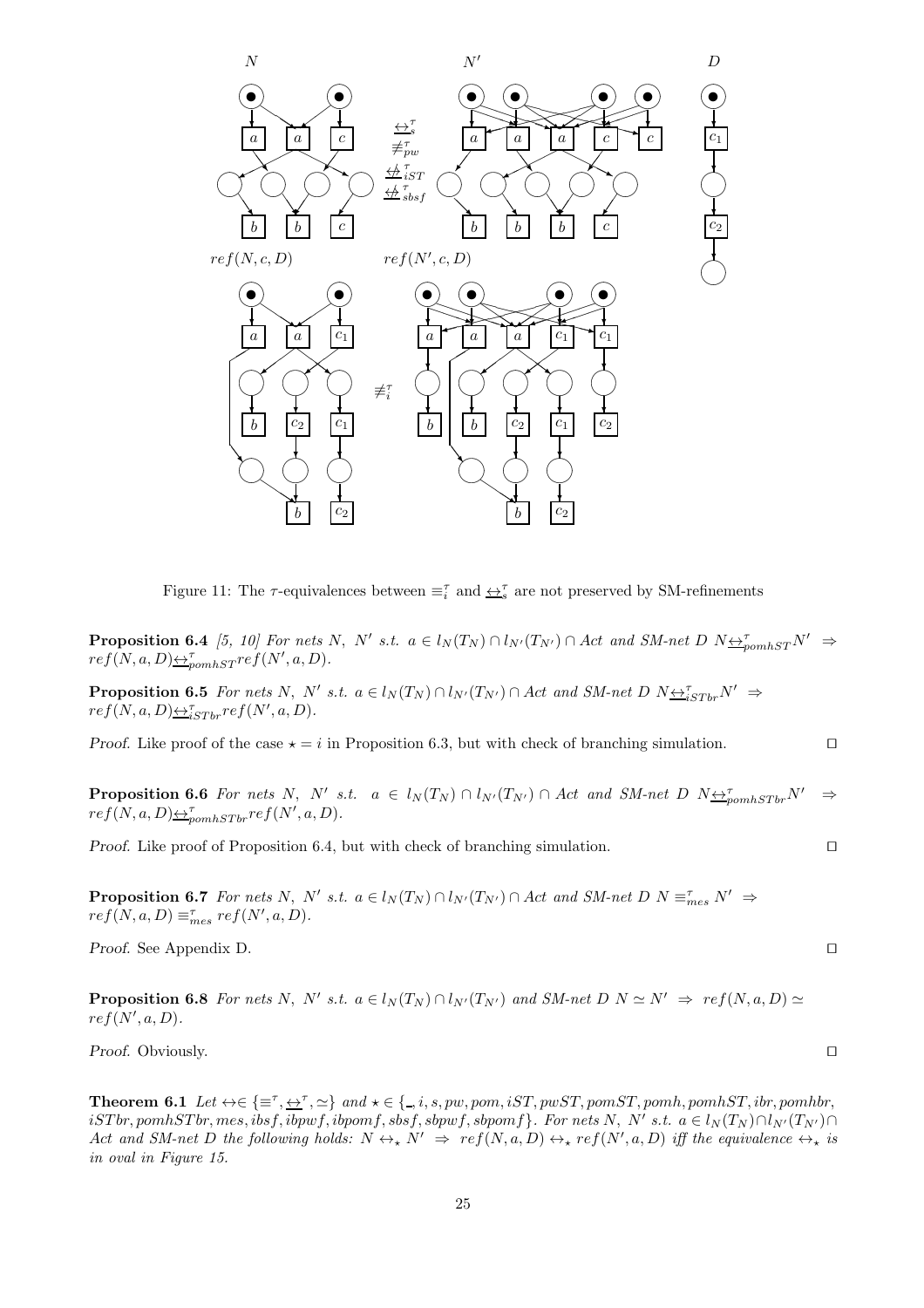

Figure 12: The  $\tau$ -equivalences between  $\leftrightarrow_{i}^{\tau}$  and  $\leftrightarrow_{pom}^{\tau}$  are not preserved by SM-refinements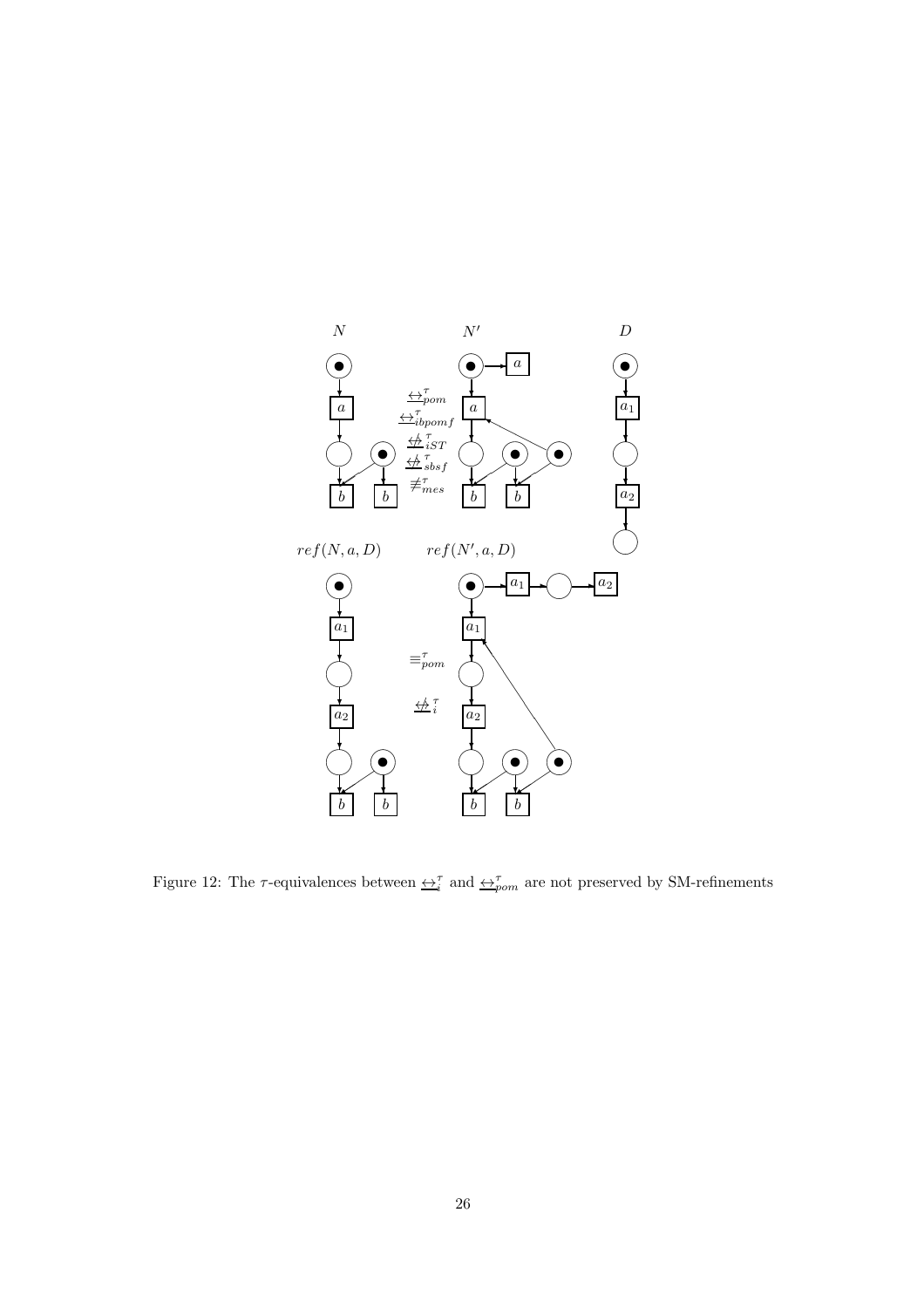

Figure 13: The  $\tau$ -equivalences between  $\underline{\leftrightarrow}^{\tau}_{i}$  and  $\underline{\leftrightarrow}^{\tau}_{pomhbr}$  are not preserved by SM-refinements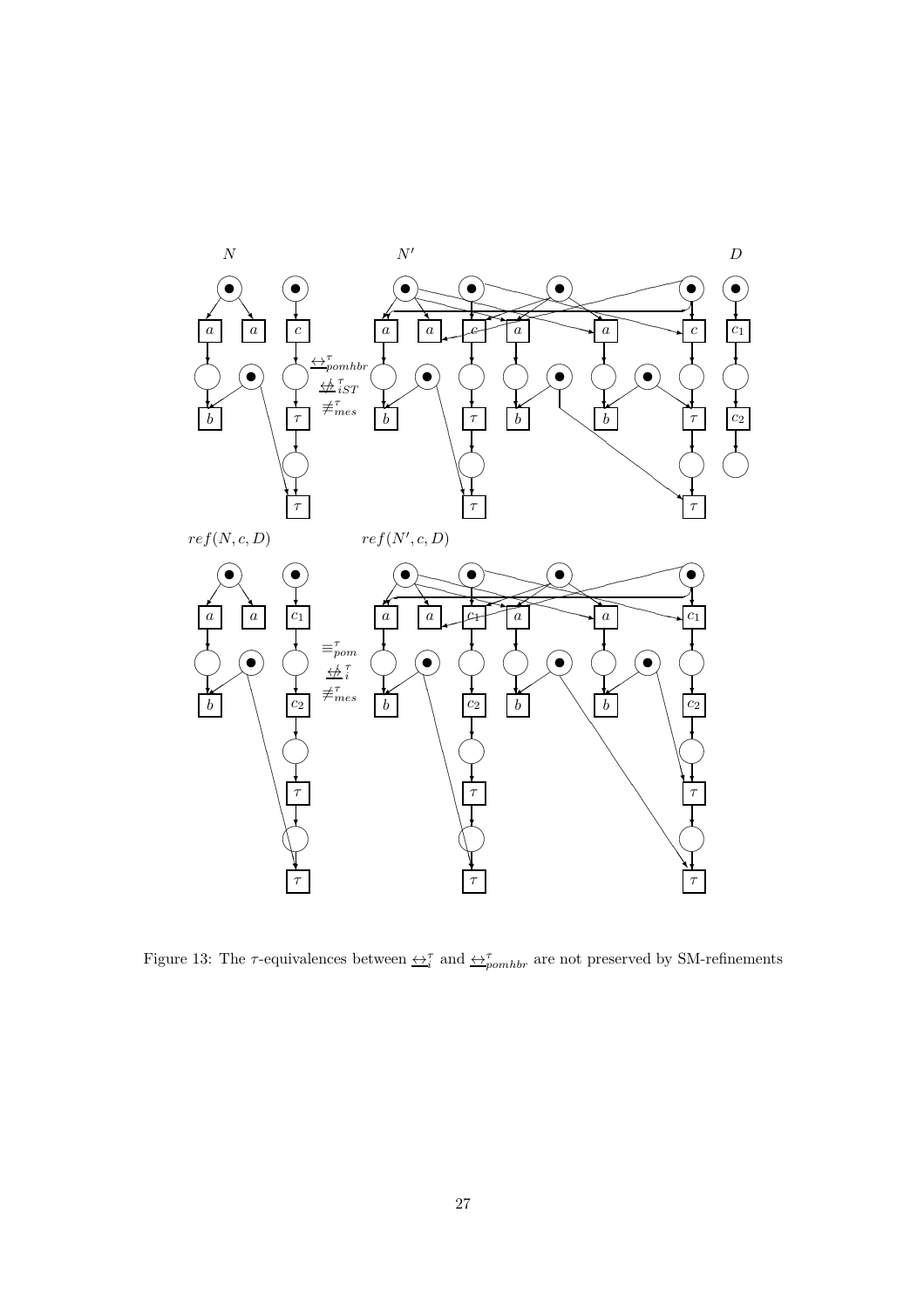

Figure 14: The  $\tau$ -equivalences which are not preserved by SM-refinements



Figure 15: Preservation of the  $\tau\text{-equivalences}$  by SM-refinements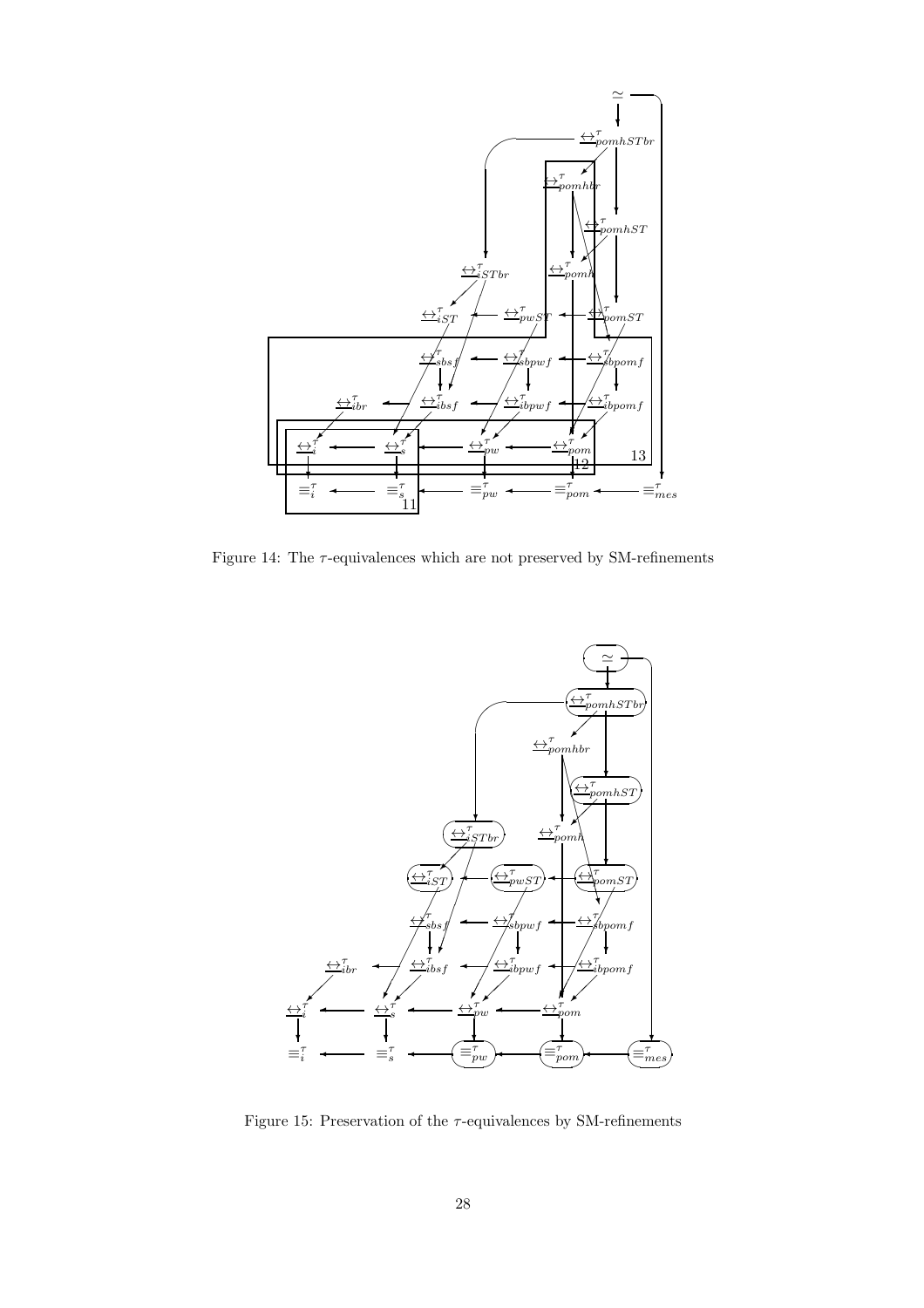Thus, we obtained several interesting results concerning preservation by refinements.

First,  $\equiv_{pw}^{\tau}$ ,  $\equiv_{pom}^{\tau}$  and  $\equiv_{mes}^{\tau}$  are preserved by this operation.

The second result is that all the ST-equivalences withstand this operation too. Our new ST-equivalences are proved to be helpful in top-down design. If one wants to have for multilevel design a notion of branching equivalence and needs only interleaving semantics, he takes  $\leftrightarrow_{iSTbr}^{\tau}$ . In pomset semantics,  $\leftrightarrow_{pomhSTbr}^{\tau}$  is appropriate.

## 7 The  $\tau$ -equivalences on some net subclasses

In this section, we consider the  $\tau$ -equivalences on nets without silent transitions and sequential nets.

#### 7.1 The  $\tau$ -equivalences on nets without silent transitions

Let us consider the  $\tau$ -equivalences on nets without silent transitions, where no transition is labeled by the action  $\tau.$ 

**Proposition 7.1** Let  $\leftrightarrow \in \{\equiv, \pm\}, \star \in \{i, s, pw, pom, iST, pwST, pomST, mes, sbsf, sbpwf, sbpomf\}, \star \in$  $\{s, pw, pom\}$ . For nets without silent transitions N and N':

1.  $N \leftrightarrow_{\star} N' \Leftrightarrow N \leftrightarrow_{\star}^{\tau} N'$ ; 2.  $N \underline{\leftrightarrow}_i N' \Leftrightarrow N \underline{\leftrightarrow}_{i}^{\tau} N'$ ; 3.  $N_{\underbrace{\leftrightarrow}_{iST} N'} \Leftrightarrow N_{\underbrace{\leftrightarrow}_{iSTbr}^T N'}$ 4.  $N \underline{\leftrightarrow}_{pomh} N' \Leftrightarrow N \underline{\leftrightarrow}_{pomhSTbr}^{\tau} N'$ ;

5. 
$$
N_{\leftrightarrow\star}N' \Leftrightarrow N_{\leftrightarrow i}^T N'.
$$

Proof.  $(\Leftarrow)$ 

- 1. By definitions.
- 2. By definitions.
- 3. By definitions.
- 4. We prove with construction one the basis of the relation  $\mathcal{R}$  :  $N_{\frac{\leftrightarrow p}{2}p o m h S T b r} N'$  the new relation  $\mathcal{S}$  :  $N_{\frac{\leftrightarrow}{2}$ pomh</sub>N, defined as follows:  $S = \{(\pi, \pi', \beta) \mid ((\pi, \pi), (\pi', \pi'), \beta) \in \mathcal{R}\}.$
- 5. We prove with construction one the basis of the relation  $\mathcal{R}: N \rightarrow_{i} N'$  the new relation  $\mathcal{S}: N \rightarrow_{\star \star} N'$ , defined as follows:  $S = \{(\pi, \pi') \mid \exists \sigma, \sigma'$  $((\pi,\sigma),(\pi',\sigma')) \in \mathcal{R}$ .

 $(\Rightarrow)$  By Proposition 5.1, because nets without silent transitions are a subclass of that of with silent transitions.

In Figure 16, dashed lines embrace the  $\tau$ -equivalences coinciding on nets without silent transitions.

**Theorem 7.1** Let  $\leftrightarrow$ ,  $\leftrightarrow \in \{\equiv, \leftrightarrow, \simeq\}, \star, \star\star \in \{\equiv, i, s, pw, pom, iST, pwST, pomST, pomh, ibr, mes, sbsf,$ sbpwf, sbpomf}. For nets without silent transitions N and N' N  $\leftrightarrow_{\star} N' \Rightarrow N \leftrightarrow_{\star\star} N'$  iff in the graph in Figure 17 there exists a directed path from  $\leftrightarrow_{\star}$  to  $\leftrightarrow_{\star\star}$ .

*Proof.* By Proposition 7.1 and Theorem 1 from [20]. □

Thus, we have several interesting results.

It is clear that abstraction of silent actions plays no role in Petri nets without silent transitions. Hence, we obtain coincidence of relations abstracting of silent actions with that of not abstracting, and equality 1 from Proposition 7.1 is obvious. But the other equalities are not so trivial.

Equalities 2–4 show that the branching idea is applicable only if to respect silent actions.

Equality 5 shows that interleaving back simulation results new equivalences only in the case of respect of silent actions.

⊓⊔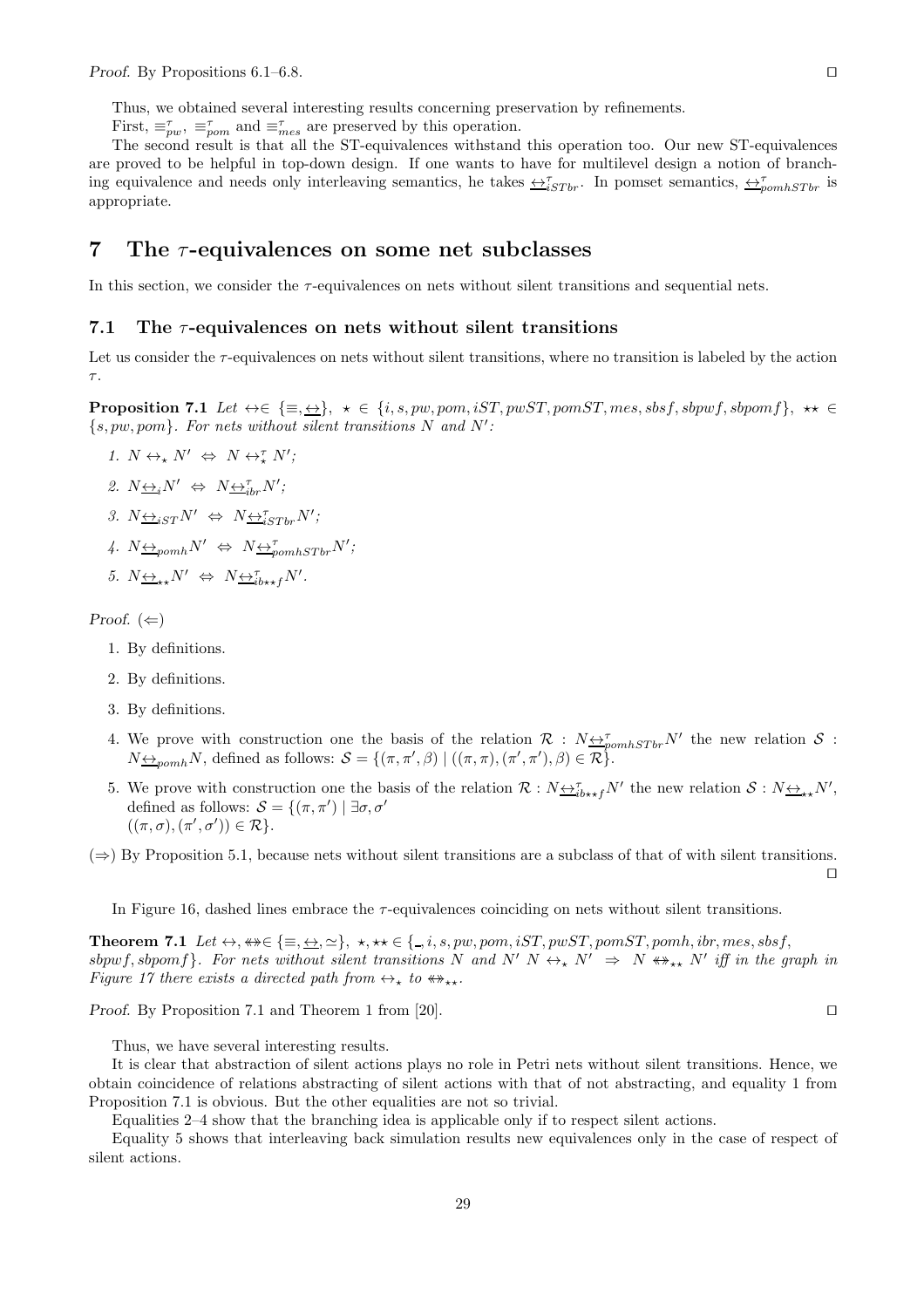

Figure 16: Merging of the  $\tau\text{-equivalence}$  on nets without silent transitions



Figure 17: Interrelations of the  $\tau$ -equivalences on nets without silent transitions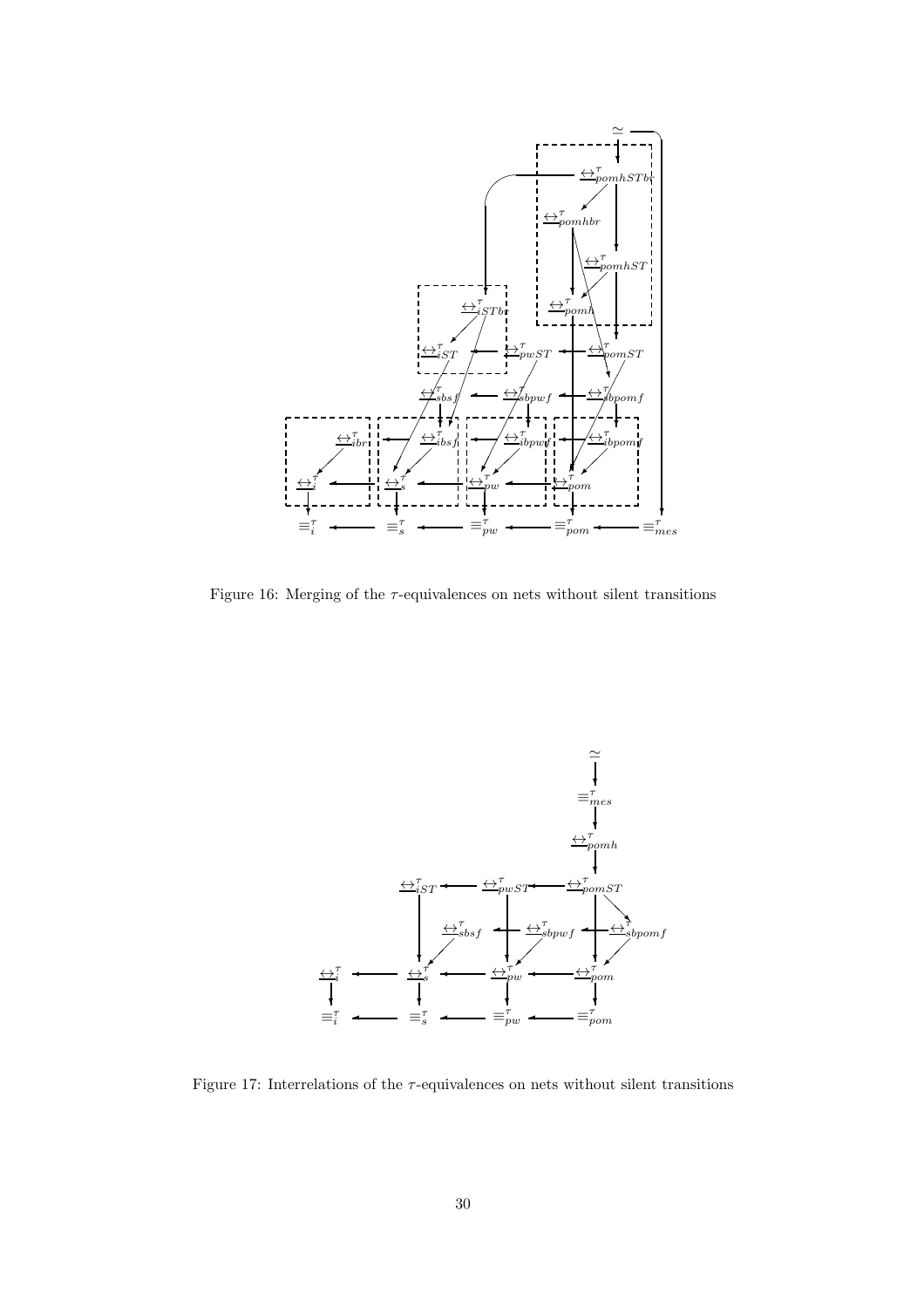#### 7.2 The  $\tau$ -equivalences on sequential nets

Let us consider the  $\tau$ -equivalences on sequential nets, where no two transitions can be fired concurrently.

**Definition 7.1** A net  $N = \langle P_N, T_N, F_N, l_N, M_N \rangle$  is sequential, if  $\forall M \in Mark(N) \neg \exists t, u \in T_N : \cdot^{\bullet} t + \cdot^{\bullet} u \subseteq M$ .

**Proposition 7.2** For sequential nets  $N$  and  $N'$ :

1.  $N \equiv_i^{\tau} N' \Leftrightarrow N \equiv_{\text{pom}}^{\tau} N';$ 2.  $N \leftrightarrow \tilde{i} N' \Leftrightarrow N \leftrightarrow \tilde{i}_{p o m h} N'$ ; 3.  $N \underbrace{\leftrightarrow}^{\tau}_{iST} N' \Leftrightarrow N \underbrace{\leftrightarrow}^{\tau}_{pomhST} N';$ 4.  $N \underbrace{\leftrightarrow}^{\tau}_{i b r} N' \Leftrightarrow N \underbrace{\leftrightarrow}^{\tau}_{p o m h b r} N';$ 5.  $N \underbrace{\leftrightarrow}_{iSTbr}^{T} N' \Leftrightarrow N \underbrace{\leftrightarrow}_{pomhSTbr}^{T} N'.$ 

Proof.

1.  $(\Leftarrow)$  By Theorem 3.1.

 $(\Rightarrow)$  Let  $N \equiv_i^r N'$ , then  $VisIntTraces(N) = VisIntTraces(N')$ . To prove  $N \equiv_{pom}^r N'$ , it is sufficient to establish the equality  $VisPomsets(N) = VisPomsets(N')$ . It follows immediately, since  $VisPomsets(N)$ and  $VisPomsets(N')$  are totally ordered multisets (chains), and there is on-to-one correspondence between  $VisIntTraces(N)$  and  $VisPomsets(N)$  ( $VisIntTraces(N')$  and  $VisPomsets(N')$  respectively).

- 2. By Proposition 5.4 from [5].
- 3. Similar to the item 2.
- 4. Similar to the item 2.
- 5. Similar to the item 2. ⊓⊔

In Figure 18, dashed lines embrace the  $\tau$ -equivalences coinciding on sequential nets.

**Theorem 7.2** Let  $\leftrightarrow$ ,  $\leftrightarrow \in \{\equiv \tau, \leftrightarrow \tau, \simeq\}$ ,  $\star$ ,  $\star \star \in \{\_, i, iST, ibr, iSTbr, mes\}$ . For sequential nets N and N'  $N \leftrightarrow_{\star} N' \Rightarrow N \leftrightarrow_{\star\star} N'$  iff in the graph in Figure 19 there exists a directed path from  $\leftrightarrow_{\star}$  to  $\leftrightarrow_{\star\star}$ .

*Proof.* ( $\Leftarrow$ ) By Proposition 7.2 and Theorem 4.1.

 $(\Rightarrow)$  An absence of additional nontrivial arrows in the graph in Figure 19 is proved by the following examples on sequential nets.

- In Figure 5(a),  $N \equiv_{mes}^{\tau} N'$ , but  $N \not\rightleftharpoons_i^{\tau} N'$ .
- In Figure 5(c),  $N \underline{\leftrightarrow_i^{\tau}} N'$ , but  $N \underline{\leftrightarrow_i^{\tau}}_{ibr} N'$ .
- In Figure 5(b),  $N \underline{\leftrightarrow_i^{\tau}} N'$ , but  $N \underline{\leftrightarrow_i^{\tau}}_{iST} N'$ .
- In Figure 4(c),  $N \underline{\leftrightarrow}^{\tau}_{iSTbr} N'$ , but  $N \not\equiv^{\tau}_{mes} N'$

Thus, we obtained several important results.

First, it is clear that on sequential nets all pomsets of processes are strictly ordered and they are simple chains. So, all interleaving and pomset equivalences coincide, and equality 1 from Proposition 7.2 is obvious. But the other equalities are not so trivial.

The basic is equality 2 showing coincidence of interleaving and pomset history preserving relations. Thus, history preservation idea on sequential nets provide no special equivalence notions.

Equalities 3–5 are sequences of 2. They additionally take into account ST-, branching ideas and both ideas together.

. ⊓⊔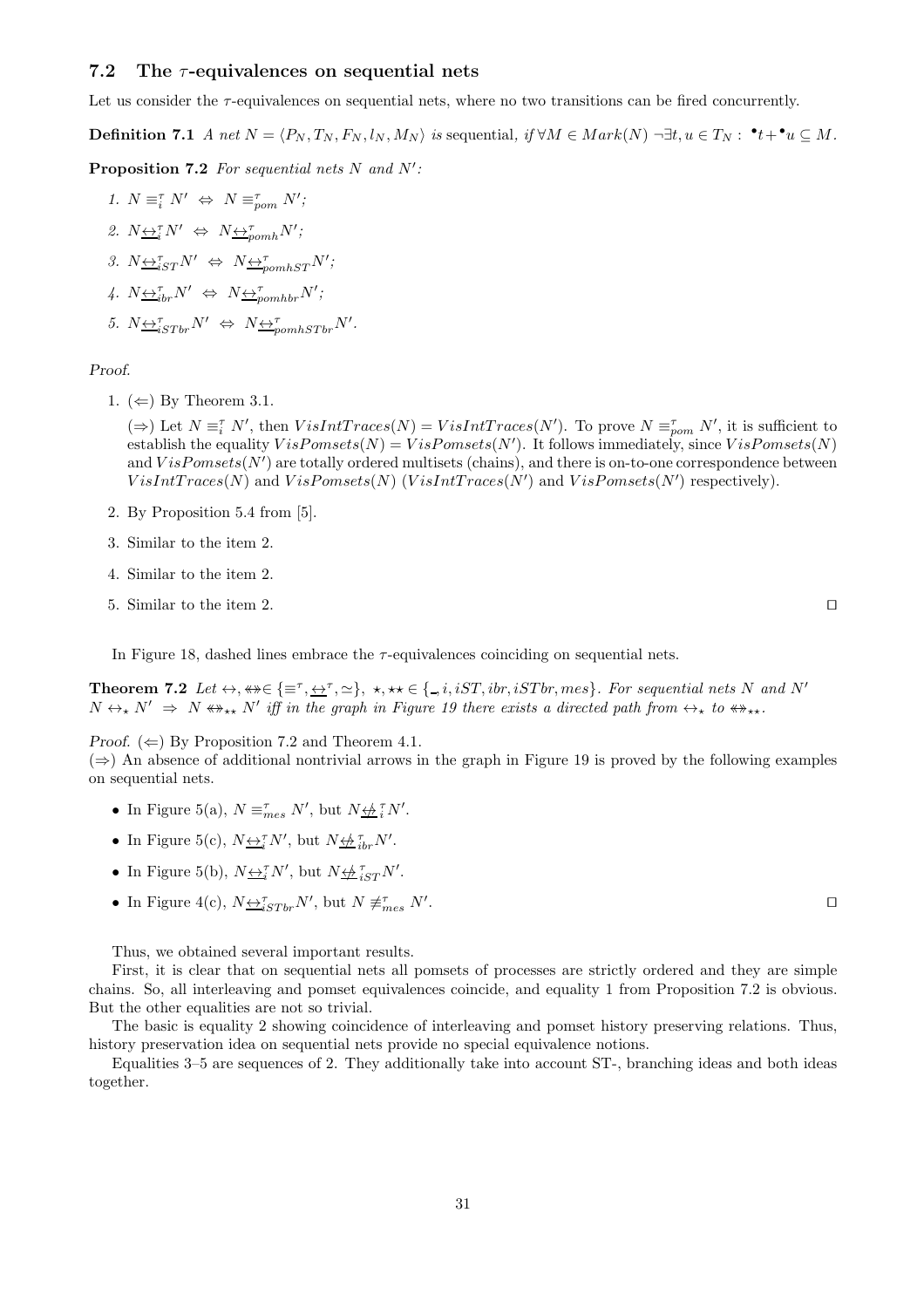

Figure 18: Merging of the  $\tau$ -equivalences on sequential nets



Figure 19: Interrelations of the  $\tau\text{-equivalences}$  on sequential nets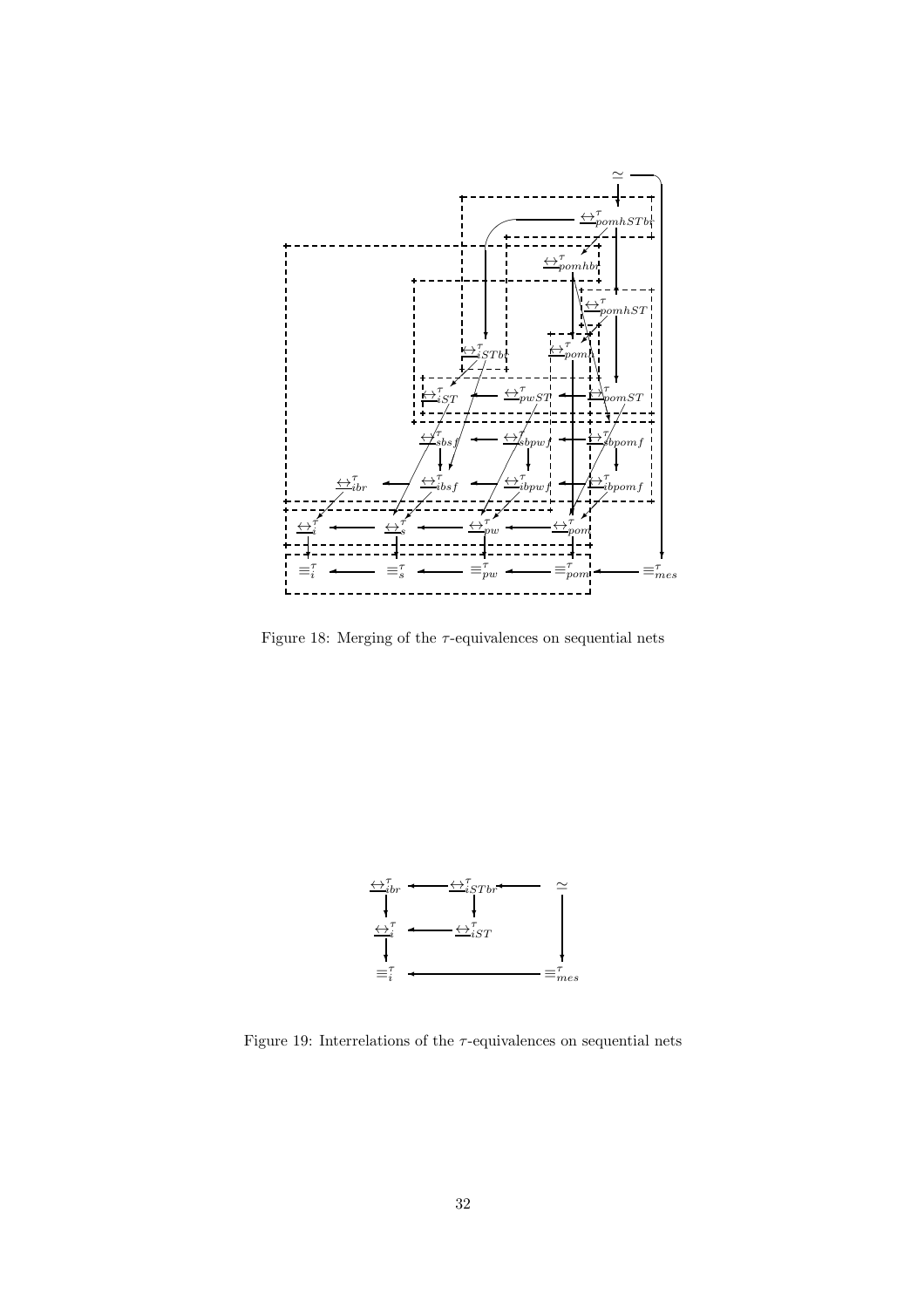

Figure 20: Interrelations of place  $\tau$ -bisimulation equivalences

## 8 Conclusion

In this paper, we supplemented by new ones and examined a group of basic  $\tau$ -equivalences and back-forth  $\tau$ -bisimulation equivalences. We compared them with relations which do not abstract of silent actions. We also compared them on the whole class of Petri nets as well as on their subclasses of nets without silent transitions and sequential nets. All the considered  $\tau$ -equivalences were checked for preservation by SM-refinements. So, we can use the  $\tau$ -equivalence notions that are preserved by SM-refinements, for top-down design of concurrent systems.

Further research may consist in the investigation of  $\tau$ -variants of place bisimulation equivalences [2] which are used for effective semantically correct reduction of nets. In [23], we have already investigated place equivalences for Petri nets without silent transitions. So, our aim is to extend these results to wider net class. In [3, 1], a notion of interleaving place  $\tau$ -bisimulation equivalence  $({\sim_i^{\tau}})$  was proposed, and its usefulness for behavior preserving simplification of Petri nets with silent transitions was demonstrated. It was mentioned that  $\tau$ variants of place bisimulations provide much more reductions than usual ones because of merging many silent transitions.

In interleaving semantics, it is possible to define branching place relation  $(\sim_{ibr}^{\tau})$  as well. It would be very interesting to treat also non-interleaving variants of place  $\tau$ -bisimulations ( $\sim_{s}^{\tau}, \sim_{pw}^{\tau}$  and  $\sim_{pop}^{\tau}$ ) in order to respect true concurrency aspects during reduction of nets. Thus, we obviously have the diagram of interrelations shown in Figure 20.

A hard question here is to find whether any of three relations  $\sim_i^{\tau}, \sim_s^{\tau}$  and  $\sim_{pw}^{\tau}$  coincide like it was for the corresponding notions not abstracting of silent actions (we had coincidence of all the three analogous relations in that case). At the present moment, we have only counterexamples showing that  $\sim_{ibr}^{\tau}$  and  $\sim_{pom}^{\tau}$  do not imply each other and do not merge with any of three mentioned  $\tau$ -equivalences. In addition, we should establish interrelations of the place notions with all τ-equivalences we proposed in this paper.

What is about preservation by SM-refinements, the results of [23] demonstrate that no place  $\tau$ -bisimulation relation is preserved by the transformation.

Obviously, on Petri nets without silent transitions place τ-equivalences coincide with the corresponding relations that do not abstract of silent actions. In particular,  $\sim_{ibr}^{\tau}$  merges with  $\sim_i$ . On sequential nets, all non-interleaving place relations coincide with interleaving ones. Hence, only  $\sim_i^{\tau}$  and  $\sim_{ibr}^{\tau}$  are remained.

Thus, we presented several ideas concerning place τ-bisimulations. We leave general research in this area for the future.

## References

- [1] C. AUTANT, W. PFISTER, PH. SCHNOEBELEN. Place bisimulations for the reduction of labeled Petri nets with silent moves. Proceedings of International Conference on Computing and Information, 1994.
- [2] C. Autant, Ph. Schnoebelen. Place bisimulations in Petri nets. Lecture Notes in Computer Science 616, pages 45–61, 1992.
- [3] C. AUTANT. Petri nets for the semantics and the implementation of parallel processes. Ph.D. Thesis, Institut National Polytechnique de Grenoble, May 1993 (in French).
- [4] E. Best, R. Devillers. Sequential and concurrent behavior in Petri net theory. Theoretical Computer Science 55, pages 87–136, 1987.
- [5] E. Best, R. Devillers, A. Kiehn, L. Pomello. Concurrent bisimulations in Petri nets. Acta Informatica 28, pages 231–264, 1991.
- [6] F. Cherief. Back and forth bisimulations on prime event structures. Lecture Notes in Computer Science 605, pages 843–858, 1992.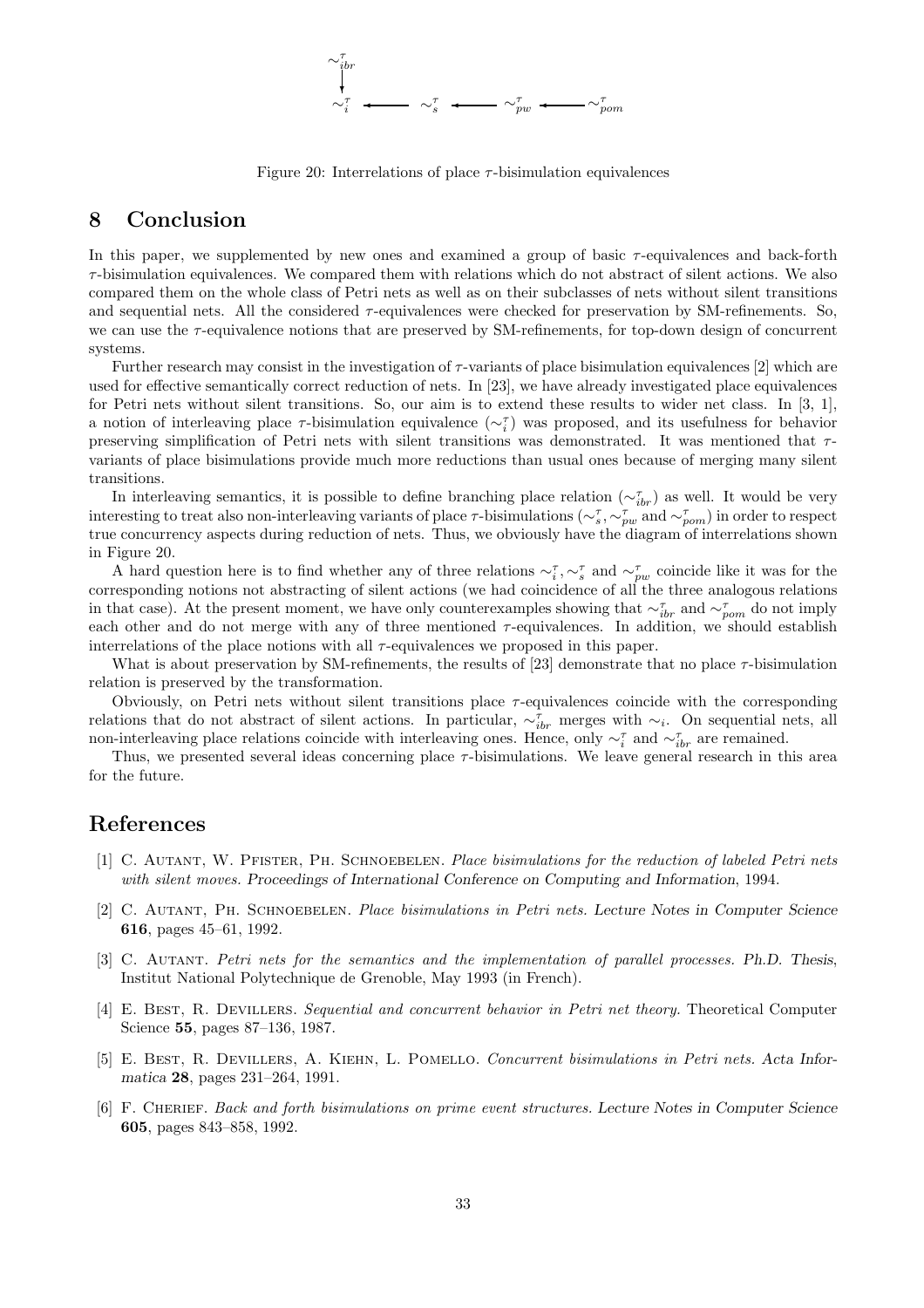- [7] F. CHERIEF. Contributions à la sémantique du parallélisme: bisimulations pour le raffinement et le vrai parallélisme. Ph.D. Thesis, Institut National Politechnique de Grenoble, France, October 1992 (in French).
- [8] F. CHERIEF. Investigations of back and forth bisimulations on prime event structures. Computers and Artificial Intelligence 11(5), pages 481–496, 1992.
- [9] R. Devillers. Maximality preserving bisimulation. Technical Report LIT-214, Lab. Informatique Theorique, Universite Libre de Bruxelles, March 1990.
- [10] R. DEVILLERS. Maximality preserving bisimulation. Theoretical Computer Science 102, pages 165–184, 1992.
- [11] J. Engelfriet. Branching processes of Petri nets. Acta Informatica 28(6), pages 575–591, 1991.
- [12] R.J. VAN GLABBEEK. Comparative concurrency semantics and refinement of actions. Ph.D. Thesis, Free University, Amsterdam, 1990.
- [13] R.J. VAN GLABBEEK. The linear time branching time spectrum II: the semantics of sequential systems with silent moves. Extended abstract. Lecture Notes in Computer Science 715, pages 66–81, 1993.
- [14] R.A.J. MILNER. A calculus of communicating systems. Lecture Notes in Computer Science 92, pages 172–180, 1980.
- [15] R. DE NICOLA, U. MONTANARI, F.W. VAANDRAGER. Back and forth bisimulations. Lecture Notes in Computer Science 458, pages 152–165, 1990.
- [16] C.A. PETRI. Kommunikation mit Automaten. Ph.D. Thesis, Universität Bonn, Schriften des Instituts für Instrumentelle Mathematik, 1962 (in German).
- [17] L. Pomello. Some equivalence notions for concurrent systems. An overview. Lecture Notes in Computer Science 222, pages 381–400, 1986.
- [18] L. POMELLO, G. ROZENBERG, C. SIMONE. A survey of equivalence notions for net based systems. Lecture Notes in Computer Science 609, pages 410–472, 1992.
- [19] S. Pinchinat. Bisimulations for the semantics of reactive systems. Ph.D. Thesis, Institut National Politechnique de Grenoble, January 1993 (in French).
- [20] I.V. Tarasyuk. Equivalence notions for design of concurrent systems using Petri nets. Hildesheimer Informatik-Berichte  $4/96$ , part 1, 19 pages, Institut für Informatik, Universität Hildesheim, Hildesheim, Germany, January 1996.
- [21] I.V. TARASYUK. An investigation of  $\tau$ -equivalences. Hildesheimer Informatik-Berichte 9/97, 28 pages, Institut für Informatik, Universität Hildesheim, Hildesheim, Germany, April 1997.
- [22] I.V. TARASYUK.  $\tau$ -equivalences and refinement. Jim Grundy, Martin Schwenke and Trevor Vickers, eds., Proceedings of International Refinement Workshop and Formal Methods Pacific - 98 (IRW/FMP'98), Workin-Progress Papers (Canberra, Australia, September 29 – October 2, 1998), Joint Computer Science Technical Report Series TR-CS-98-09, The Australian National University, , pages 110–128, 1998.
- [23] I.V. TARASYUK. Place bisimulation equivalences for design of concurrent and sequential systems. Proceedings of MFCS'98 Workshop on Concurrency (Brno, Czech Republic, August 27–29, 1998) Electronic Notes in Theoretical Computer Science 18, 16 pages, 1998.
- [24] W. VOGLER. Bisimulation and action refinement. Lecture Notes in Computer Science 480, pages 309–321, 1991.
- [25] W. Vogler. Failures semantics based on interval semiwords is a congruence for refinement. Distributed Computing 4, pages 139–162, 1991.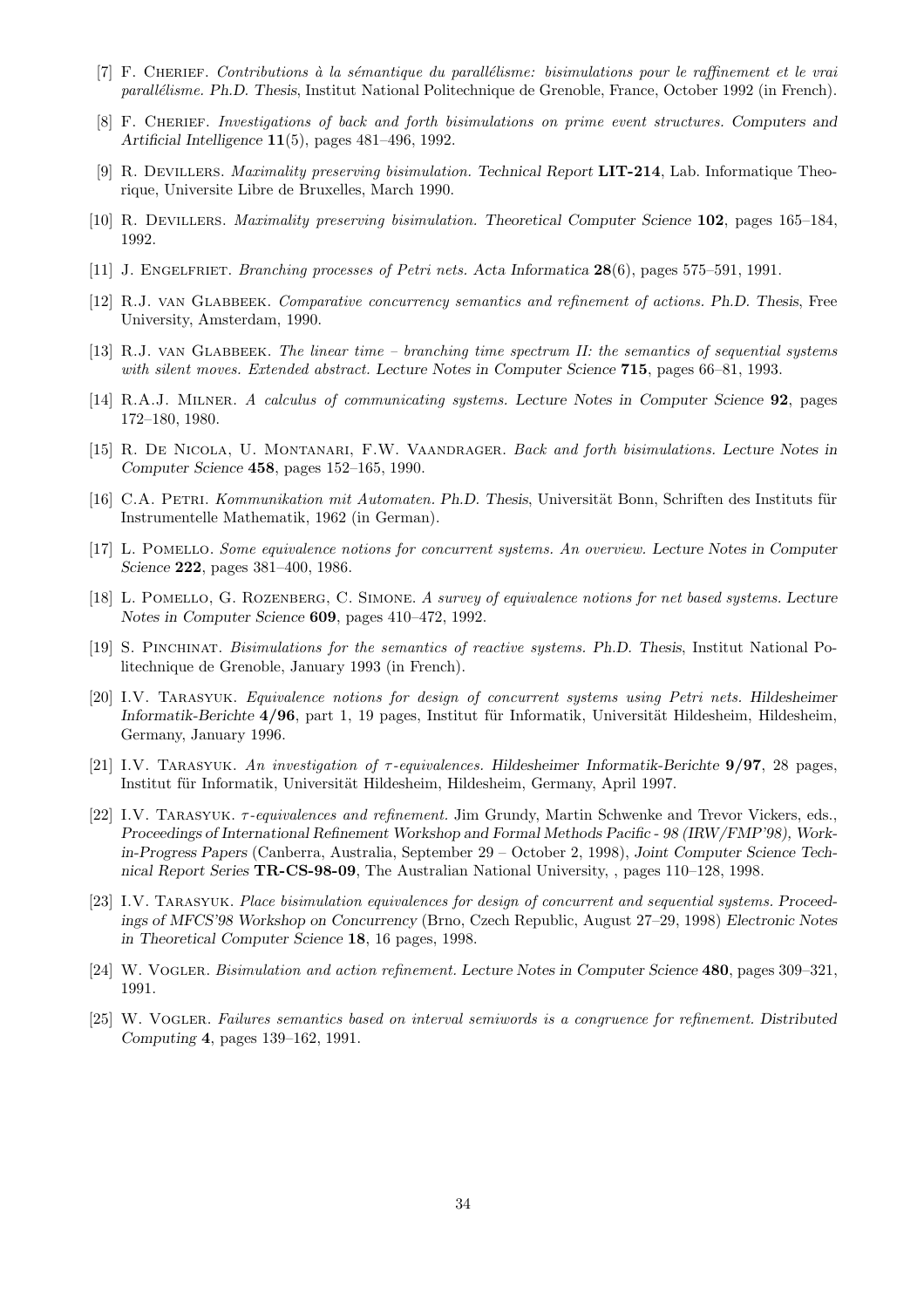## A Proof of Proposition 4.4

Let us note that the following proof is a translation of that for event structures from [19] to the framework of Petri nets.

For  $\pi \in \Pi(N)$  we denote  $[\pi] = {\{\overline{\pi} \mid \overline{\pi} \in \Pi(N), \pi \underline{\leftrightarrow}_{pomhbr}^{\tau}\}}$ . Let  $(\pi, \sigma) \in Runs(N)$  and  $\sigma = v_1 \cdots, v_n$ . A trace of  $(\pi, \sigma)$  is defined by  $trace(\pi, \sigma) = [\pi_N]_C(v_1)[\pi(1)] \cdots [\pi(n-1)]_C(v_n)[\pi(n)]$ . A trace modulo stuttering of  $(\pi, \sigma)$ , denoted by stutt $(\pi, \sigma)$ , is obtained from trace( $\pi, \sigma$ ) by replacing all triples of a kind  $R\tau R$  by R.

 $(\Leftarrow)$  Let  $N \Leftrightarrow_{\text{p}}^{\tau} N'$ ,  $(\pi, \sigma) \in \text{Runs}(N)$ ,  $(\pi', \sigma') \in \text{Runs}(N')$  and  $\text{stutt}(\pi, \sigma) = R_1 a_1 R_2 \cdots R_{n-1} a_n R_n$ ,  $stutt(\pi', \sigma') = R_1' a_1' R_2' \cdots R_{m-1}' a_m' R_m'$ . We say that  $stutt(\pi, \sigma)$  and  $stutt(\pi', \sigma')$  are *isomorphic*, denoted by  $stutt(\pi, \sigma) \simeq stutt(\pi', \sigma'),$  if:

- 1.  $n = m$ ;
- 2.  $\forall i \ (1 \leq i \leq n) \ a_i = a'_i;$
- 3.  $\forall i \ (1 \leq i \leq n) \text{ and } \pi_i \in R_i, \ \pi'_i \in R'_i : \ \pi_i \leftrightarrow_{\text{pomhbr}}^{\pi} \pi'_i.$

Let us define a relation S as follows:  $S = \{((\pi, \sigma), (\pi', \sigma')) \mid (\pi, \sigma) \in Runs(N), (\pi', \sigma') \in Runs(N'), \text{ } stuff(\pi, \sigma) \}$  $\simeq stutt(\pi', \sigma')\}$ . Let us prove  $S: N \underbrace{\leftrightarrow \tau}_{\text{pombpomf}} N'.$ 

- 1.  $((\pi_N, \varepsilon), (\pi_{N'}, \varepsilon)) \in \mathcal{S}$ , since  $\pi_N \underline{\leftrightarrow}_{pomhbr}^{\tau} \pi_{N'}$ .
- 2. Let  $((\pi,\sigma),(\pi',\sigma')) \in \mathcal{S}$ .
	- $\bullet$  (back)

We have  $\exists \beta : vis(\rho_C) \simeq vis(\rho_{C'})$ . Let  $(\tilde{\pi}, \tilde{\sigma}) \stackrel{\hat{\pi}}{\rightarrow} (\pi, \sigma)$ . Then  $\exists i \ (1 \leq i \leq n) \ (\tilde{\pi}, \tilde{\sigma}) \in R_i$  from  $trace(\pi,\sigma)$ . Since  $stutt(\pi,\sigma) \simeq stutt(\pi',\sigma')$ , then  $\exists k \ (1 \leq k \leq n)$  s.t.  $R_i$  corresponds to  $R'_k$  from  $trace(\pi', \sigma')$ . Then  $\tilde{\pi} \underline{\leftrightarrow}_{pomhbr}^{\tau} \pi'(k)$ . Consequently,

 $((\tilde{\pi}, \tilde{\sigma}), (\pi'(k), \sigma'(k))) \in S$  and  $\exists \beta : vis(\rho_{\tilde{C}}) \simeq vis(\rho_{C'(k)})$ . Let us consider the back extension  $(\pi'(k), \sigma'(k)) \stackrel{\hat{\pi}'}{\rightarrow} (\pi', \sigma')$ . Since  $\beta$  and  $\tilde{\beta}$  are isomorphisms, we have  $vis(\rho_{\widehat{C}}) \simeq vis(\rho_{\widehat{C}'})$ .

• (forth) Obviously.

3. As item 2, but the roles of N and  $N'$  are reversed.

( $\Rightarrow$ ) Let  $N \triangleq p_{\text{comp} \text{p} \text{om} f}^{\tau} N'$ . Let us define a relation S as follows:  $S = \{(\pi, \pi', \beta_{\sigma}^{\sigma'}\})$  $\sigma^{(\sigma')}$   $| (\pi, \sigma) \rightarrow_{pombpomf} (\pi', \sigma') \}.$ Let us prove  $S: N \leftrightarrow_{\text{pomhbr}}^{\text{pom}} N'$ .

- 1.  $(\pi_N, \pi_{N'}, \emptyset) \in S$  since  $\beta_{\varepsilon}^{\varepsilon} = \emptyset$  and  $(\pi_N, \varepsilon) \leftrightarrow_{pombpomf}^{\tau} (\pi_{N'}, \varepsilon)$ .
- 2. Let  $(\pi, \pi', \beta_{\sigma}^{\sigma'})$  $\sigma'$   $(\sigma) \in \mathcal{S}$ . Then by definition of  $\mathcal{S}$ ,  $(\pi, \sigma) \rightarrow_{pombpomf} (\pi', \sigma')$  and back extension  $(\pi_N, \varepsilon) \stackrel{\pi}{\rightarrow} (\pi, \sigma)$ is imitated by  $(\bar{\pi}', \varepsilon) \stackrel{\bar{\pi}'}{\rightarrow} (\pi', \sigma')$  for some  $\bar{\pi}'$  s.t.  $\pi_{N'} \Rightarrow \bar{\pi}'$ . If  $\pi = (C, \varphi)$  and  $\bar{\pi}' = (\overline{C}, \bar{\varphi})$ , we have  $\beta_{\sigma}^{\sigma'}$  $\sigma' : vis(\rho_C) \simeq vis(\rho_{\overline{C}})$ . Since  $vis(T'_C) = vis(T_{\overline{C}})$ , where  $\pi' = (C', \varphi')$ , we have  $\beta_{\sigma}^{\sigma'}$  $\sigma'$  :  $vis(\rho_C) \simeq vis(\rho_{C'})$ .
- 3. Let  $(\pi, \pi', \beta_{\sigma}^{\sigma'})$  $\sigma'(\sigma) \in S$  and  $\pi \stackrel{v}{\to} \tilde{\pi}$ . Then by definition of S,  $(\pi, \sigma) \rightarrow \pi$ <sub>pombpomf</sub> $(\pi', \sigma')$  and  $(\pi, \sigma) \rightarrow (\tilde{\pi}, \sigma v)$ . The following two cases are possible.
	- (a)  $l_{\widetilde{C}}(v) \neq \tau$ .

Since  $N_{\sum_{i=1}^{n} p_{i}} N'$ , we have  $\exists v'_{i}, w'_{j} \ (1 \leq i \leq n, 1 \leq j \leq m)$ ,  $v', \pi'_{1}, \pi'_{2}$  s.t.  $(\pi', \sigma') \stackrel{v'_{1}}{\rightarrow} \cdots \stackrel{v'_{n}}{\rightarrow}$  $(\pi'_1, \sigma' v'_1 \cdots v'_n) \stackrel{v'}{\rightarrow} (\pi'_2, \sigma' v'_1 \cdots v'_n v') \stackrel{w'_1}{\rightarrow} \cdots \stackrel{w'_m}{\rightarrow} (\tilde{\pi}', \sigma' v'_1 \cdots v'_n v' w'_1 \cdots w'_m), \ (\tilde{\pi}, \sigma v) \leftrightarrow_{\text{pombpomf}}^{\text{pombpomf}} (\tilde{\pi}', \sigma' v'_1 \cdots v'_n v' w'_1 \cdots w'_m) \text{ and } l_{\widetilde{C}}(v) = l_{\widetilde{C}'}(v'), \ \forall i, j \ (1 \leq i \leq n, \ 1 \leq j$  $\overline{C}$ Consequently,  $\pi' \stackrel{v'_1}{\rightarrow} \cdots \stackrel{v'_n}{\rightarrow} \pi'_1$  $\stackrel{v'}{\rightarrow} \pi'_2$  $\stackrel{w'_1}{\rightarrow} \cdots \stackrel{w'_m}{\rightarrow} \tilde{\pi}'$ .

The back extension  $(\pi'_2, \sigma'v'_1 \cdots v'_n v') \rightarrow (\tilde{\pi}', \sigma' v'_1 \cdots v'_n v' w'_1 \cdots w'_m)$  is imitated by empty back extension of  $(\tilde{\pi}, \sigma v)$ . Hence,  $(\tilde{\pi}, \sigma v) \leftrightarrow_{\mathcal{D}ombpomf}^{\mathcal{D}^{\sigma}} (\pi'_2, \sigma' v'_1 \cdots v'_n v')$ . Therefore  $(\tilde{\pi}, \pi'_2, \beta_{\sigma v}^{\sigma' v'_1 \cdots v'_n v'}) \in \mathcal{S}$ .

Let us consider the back extension  $(\pi'_1, \sigma' v'_1 \cdots v'_n) \to (\pi'_2, \sigma' v'_1 \cdots v'_n v')$ . It is imitated by some back extension  $(\bar{\pi}, \bar{\sigma}) \Rightarrow (\pi, \sigma) \rightarrow (\tilde{\pi}, \sigma v)$  s.t.  $(\bar{\pi}, \bar{\sigma}) \rightarrow_{\text{pombpom}f} (\pi'_1, \sigma' v'_1 \cdots v'_n)$ . Since  $(\pi', \sigma') \Rightarrow$  $(\pi'_1, \sigma'v'_1 \cdots v'_n)$  and  $(\pi, \sigma) \triangleq_{pombpomf}^{\tau} (\pi', \sigma')$ , by Lemma 4.2 we have  $(\pi, \sigma) \triangleq_{pombpomf}^{\tau} (\pi'_1, \sigma'v'_1 \cdots v'_n)$ . So, we obtain  $(\pi, \pi'_1, \beta_{\sigma}^{\sigma' v'_1 \cdots v'_n}) \in \mathcal{S}$ .

Hence, we have simulation, since  $\pi' \Rightarrow \pi'_1 \stackrel{a}{\rightarrow} \tilde{\pi}'_2$  and  $(\pi, \pi'_1, \beta_{\sigma}^{\sigma' v'_1 \cdots v'_n}) \in \mathcal{S}$ ,  $(\tilde{\pi}, \pi'_2, \beta_{\sigma}^{\sigma' v'_1 \cdots v'_n v'}) \in \mathcal{S}$ .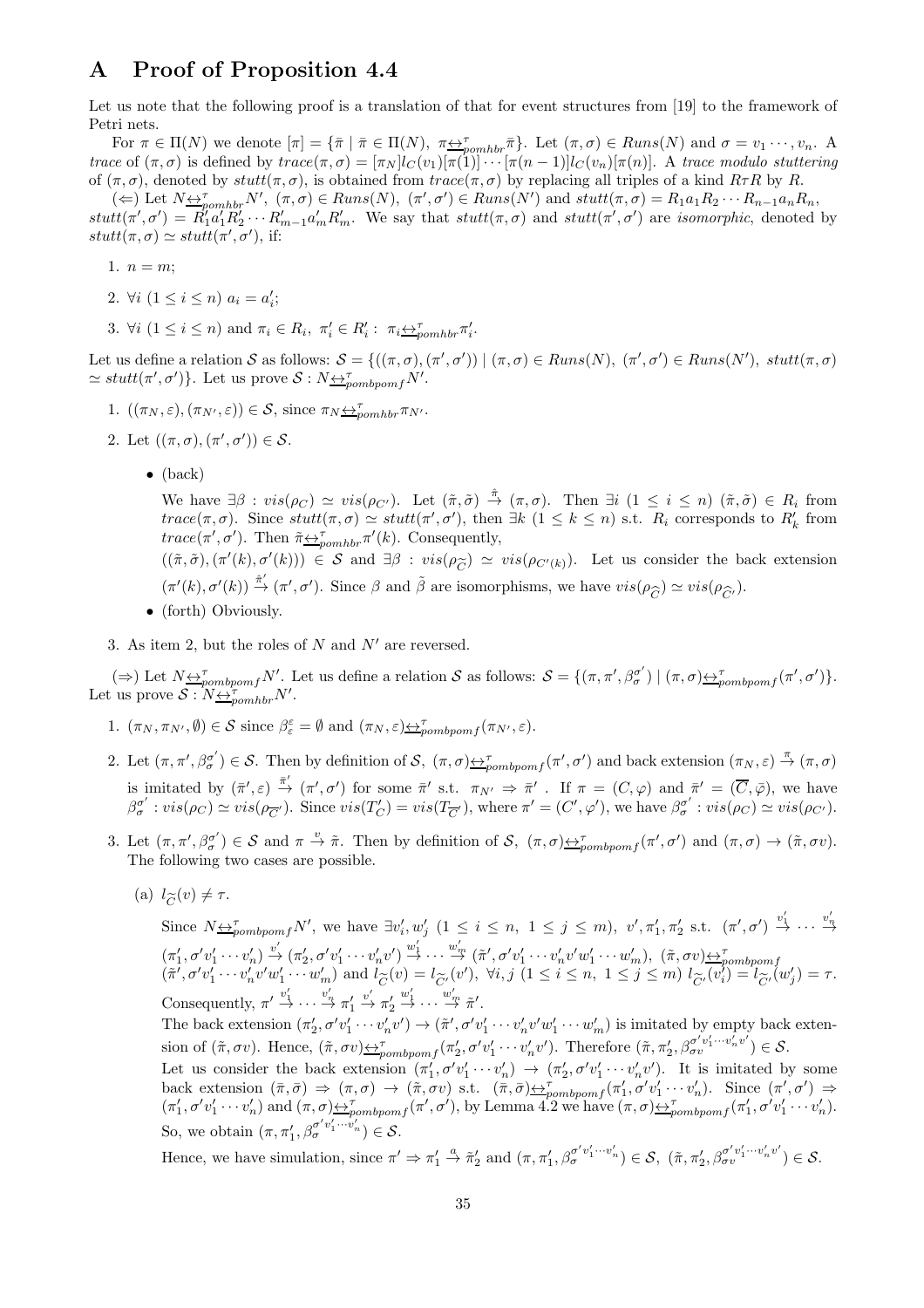(b)  $l_{\widetilde{C}}(v) = \tau$ .

Since  $N \underline{\leftrightarrow}_{pombpomf}^T N'$ , we have  $\exists \pi'_i \ (1 \leq i \leq n)$  s.t.  $(\pi', \sigma') \Rightarrow (\pi'_1, \sigma' v_1) \Rightarrow \cdots \Rightarrow (\pi'_n, \sigma' v'_1 \cdots v'_n) =$  $(\tilde{\pi}', \sigma'v'_1 \cdots v'_n)$  and  $(\tilde{\pi}, \sigma v) \rightarrow p_{\sigma mbpomf}(\tilde{\pi}', \sigma' v'_1 \cdots v'_n)$ .

- i. If  $n = 0$ , we have proved.
- ii. If  $n \geq 1$ , and the back extension  $(\pi'_{n-1}, \sigma' v'_1 \cdots v'_{n-1}) \Rightarrow (\pi'_n, \sigma' v'_1 \cdots v'_n)$  is simulated by the empty back extension of  $(\tilde{\pi}, \sigma v)$  we have proved for  $n = 1$ , and for  $n \geq 2$  we shall continue such a reasoning. Two cases are possible. In the first case, we shall obtain  $(\tilde{\pi}, \sigma v) \triangleq_{\text{pombpom}}^{\tau} f(\pi', \sigma')$  and  $(\tilde{\pi}, \pi', \beta_{\sigma v}^{\sigma'}) \in \mathcal{S}$ . In the second case, we shall obtain  $\exists m \ (1 \leq m \leq n-1) \text{ s.t. } (\pi, \sigma v) \leftrightarrow_{\text{pombpomf}}^{\pi} (\pi'_m, \sigma' v'_1 \dots v'_m)$ and  $(\tilde{\pi}, \pi'_m, \beta_{\sigma v}^{\sigma' v'_1 \dots v'_m}) \in \mathcal{S}$ . The back extension  $(\pi'_{m-1}, \sigma' v'_1 \cdots v'_{m-1}) \Rightarrow (\pi'_m, \sigma' v'_1 \cdots v'_m)$  is imitated by some back extension  $(\bar{\pi}, \bar{\sigma}) \Rightarrow (\pi, \sigma)$  s.t.  $(\bar{\pi}, \bar{\sigma}) \leftrightarrow_{\text{pombpom}}^{\tau} (\pi_{m-1}', \sigma' v'_1 \cdots v'_{m-1})$ . By Lemma 4.2, we have  $(\pi,\sigma) \leftrightarrow_{pombpomf}^{\tau} (\pi'_{m-1}, \sigma' v'_1 \cdots v'_{m-1}).$  So, we obtain  $(\pi, \pi'_{m-1}, \beta_{\sigma}^{\sigma' v'_1 \cdots v'_{m-1}}) \in \mathcal{S}.$ Hence, we have simulation, since  $\pi' \Rightarrow \pi'_{m-1} \stackrel{\tau}{\rightarrow} \tilde{\pi}'_m$  and  $(\pi, \pi'_{m-1}, \beta_{\sigma}^{\sigma' v'_1 \cdots v'_{m-1}}) \in \mathcal{S}$ ,  $(\tilde{\pi}, \pi'_m, \beta_{\sigma v}^{\sigma' v'_1 \dots v'_m}) \in \mathcal{S}.$
- 4. As item 3, but the roles of N and N' are reversed. □

## B Proof of Proposition 6.2

Let  $\overline{N} = ref(N, a, D), \overline{N}' = ref(N', a, D)$ . Let us note that causal nets of processes of SM-nets are simple chains, i.e. nets s.t. each element has exactly one predecessor (except for the unique input place) and one successor (except for the unique output place).

CONSTRUCTION  $(*)$ 

- 1. Let  $\bar{\pi} = (\overline{C}, \bar{\varphi}) \in \Pi(\overline{N})$ . Then any element of  $\overline{C}$ , which is not embedded into  $P_N \cup T_N$ , has the following properties:
	- has a form  $\langle e, f \rangle$   $(e \in P_{C_D} \cup T_{C_D}, \pi_D = (C_D, \varphi_D) \in \Pi(D)$  and  $f \in T_C, \pi = (C, \varphi) \in \Pi(N)$  and is embedded into  $\langle x, u \rangle, x \in T_D \cup (P_D \setminus \{p_{in}, p_{out}\}), u \in l_N^{-1}(a);$
	- has a unique predecessor  $\langle e_{min}, f \rangle$  which is embedded into  $\langle t_{min}, u \rangle$ ,  $t_{min} \in p_{in}^{\bullet}$ ;
	- belongs to the unique maximal chain  $\vartheta$  (corresponding to the net  $C_D$ ) originating from  $\langle e_{min}, f \rangle$ where all the elements are embedded into that of type  $\langle y, u \rangle$ ,  $y \in T_D \cup (P_D \setminus \{p_{in}, p_{out}\})$ , and the only connections of  $\vartheta$  with the rest of the process are:
		- through the input places of  $\langle e_{min}, f \rangle$  (always);
		- (a) through the output places of the maximal transition of the chain  $\langle e_{max}, f \rangle$  which is embedded in  $\langle t_{max}, u \rangle$ ,  $t_{max} \in \bullet_{\text{Pout}}$ ;
			- (b) unless the chain stops on a maximal place before.

Consequently, each such chain  $\vartheta$  containing in the net  $\overline{C}$ , may be replaced:

- (a) by transition f which is embedded into  $u$ , since they have the same inputs and outputs;
- (b) by transition f which is embedded into u, with new output places corresponding to u, since they have the same outputs, and there is nothing after  $f$  (in this case,  $f$  is a maximal transition).

The resulting object will be process  $\pi = (C, \varphi) \in \Pi(N)$ .

- 2. Since  $N \equiv_{\star} N', \star \in \{pw, pom\}$ , we can always find  $\pi' = (C', \varphi') \in \Pi(N')$  and  $\beta$  s.t.:
	- $\beta^{-1}$  :  $vis(\rho_{C'}) \sqsubseteq vis(\rho_C)$ , if  $\star = pw$ ;
	- $\beta$  :  $vis(\rho_C) \simeq vis(\rho_{C'})$ , if  $\star = pom$ .

We can suppose that all maximal transitions of C' are visible. Otherwise,  $\exists \pi'_1 = (C'_1, \varphi'_1) \in \Pi(N')$  with this property s.t.  $\pi'_1 \Rightarrow \pi'$ . Let us note that in this case  $vis(\rho_{C'}) \simeq vis(\rho_{C'_1})$ . Then take  $\pi'_1$  instead of  $\pi'$ .

3. For any  $\vartheta$ , constructed previously, let us replace in C' the transition  $\beta(f)$  which is embedded into u', by copy  $\vartheta'$  of the chain  $\vartheta$ , where names of elements  $\langle e, f \rangle$  are replaced by  $\langle e, \beta(f) \rangle$ . Two cases are possible: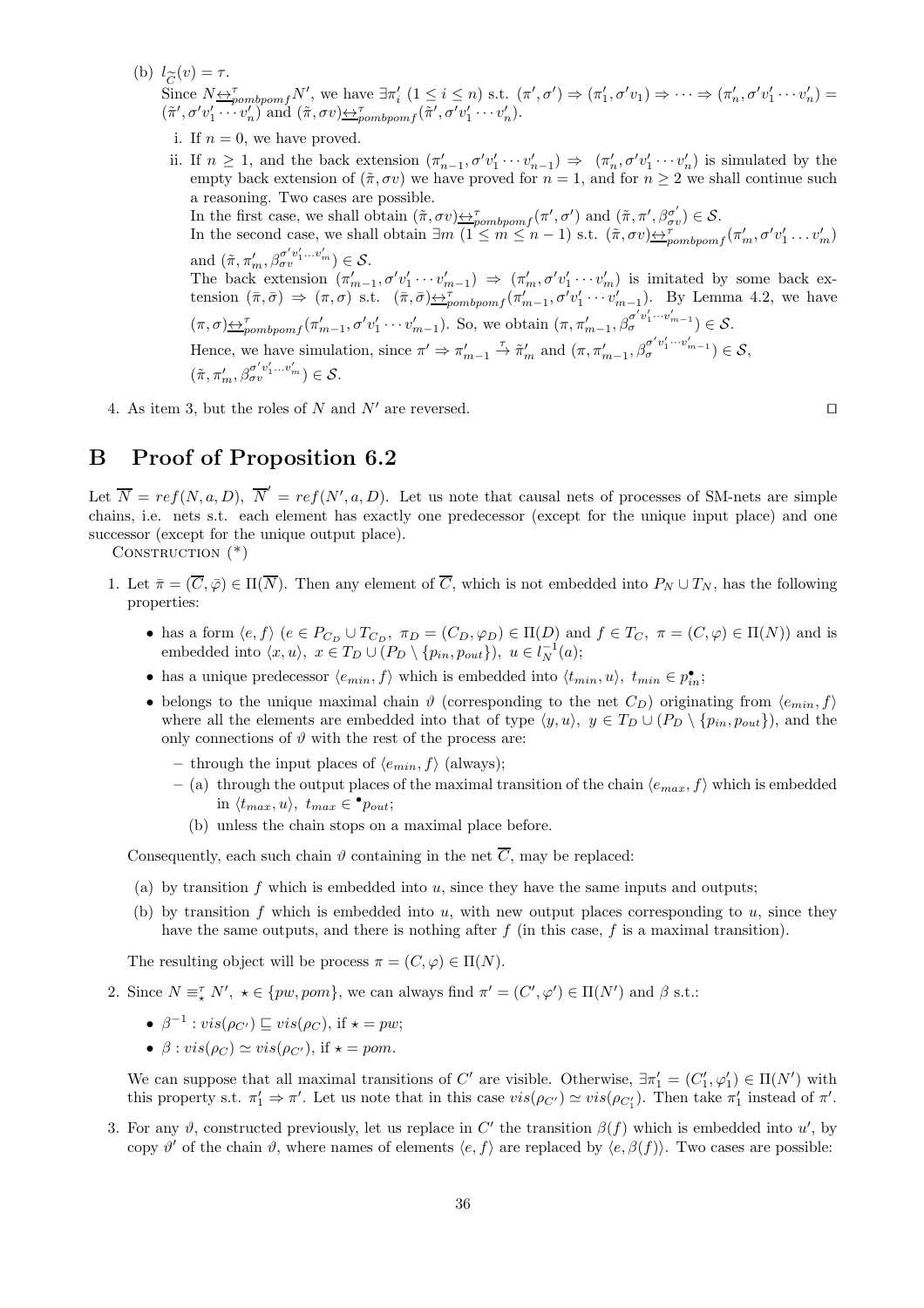- (a) if the chain is complete,  $\beta(f)$  and  $\vartheta'$  have the same outputs (from u');
- (b) if the chain is incomplete, i.e. it terminates by place, we drop all output places of  $\beta(f)$ . It is possible, since in this case f is maximal,  $\beta$  does not disregard maximal visible transitions in both the cases  $\star \in \{pw, pom\}$ , hence  $\beta(f)$  is also maximal among *visible* transitions. In addition, all the maximal transitions of  $C'$  are visible, hence no invisible transition can be after  $\beta(f)$ , and it is maximal among all transitions.

In both cases  $\beta(f)$  and  $\vartheta'$  have the same inputs (in u').

It is clear that the constructed object is a process  $\bar{\pi}' = (\overline{C}', \bar{\varphi}') \in \Pi(\overline{N}')$ .

4. Let  $g \in vis(T_{\overline{C}})$ . Let us define a mapping  $\overline{\beta}$  as follows.

$$
\bar{\beta}(g) = \begin{cases} \beta(g), & g \text{ does not belong to any chain;} \\ \langle e, \beta(f) \rangle, & g = \langle e, f \rangle \text{ belongs to some chain } \vartheta. \end{cases}
$$

(End of Construction (\*))

Let  $\bar{\pi} = (\overline{C}, \bar{\varphi}) \in \Pi(\overline{N})$ . Then  $\exists \bar{\pi}' = (\overline{C}', \bar{\varphi}') \in \Pi(\overline{N}')$  obtained from  $\bar{\pi}$  by Construction (\*). We have to prove the following statements.

- $\bar{\beta}^{-1}$ :  $vis(\rho_{\overline{C'}}) \sqsubseteq vis(\rho_{\overline{C}})$ , if  $\star = pw$ ;
- $\bar{\beta}$ :  $vis(\rho_{\overline{C}}) \simeq vis(\rho_{\overline{C}})$ , if  $\star = pom$ .

First, let us consider the case  $\star = pw$ . Let  $g, h \in vis(T_{\overline{C}})$ . Five cases are possible:

- 1.  $q$  and  $h$  do not belong to any chains;
- 2. g belongs to the chain  $\vartheta$ , h does not belong to any chain;
- 3. g does not belong to any chain, h belongs to the chain  $\vartheta$ ;
- 4. g and h belong to the same chain  $\vartheta$ ;
- 5. g belongs to the chain  $\vartheta_1$ , h belongs to the chain  $\vartheta_2$  and  $\vartheta_1 \neq \vartheta_2$ .

Let us consider the case 5, since the cases 1–4 are simpler. Then  $g = \langle e_1, f_1 \rangle$ ,  $h = \langle e_2, f_2 \rangle$ , where  $e_1 \in$  $vis(T_{C_{D1}}), e_2 \in vis(T_{C_{D2}})$  for  $\pi_{D1} = (C_{D1}, \varphi_{D1}), \pi_{D2} = (C_{D2}, \varphi_{D2}) \in \Pi(D), f_1, f_2 \in vis(T_C), f_1$  and  $f_2$  are refined in  $\overline{C}$  into  $\vartheta_1$  and  $\vartheta_2$  respectively. We have:  $\overline{\beta}(g) \prec_{\overline{C}'} \overline{\beta}(h) \Rightarrow \overline{\beta}((e_1, f_1)) \prec_{\overline{C}'} \overline{\beta}((e_2, f_2)) \Rightarrow$  (by definition of  $\bar{\beta}$ )  $\langle e_1, \beta(f_1) \rangle \prec_{\overline{C'}} \langle e_2, \beta(f_2) \rangle \Rightarrow$  (since the only connections of chains with the rest of the process are through their minimal and maximal transitions)  $\langle e_{max1}, \beta(f_1) \rangle \prec_{\overline{C'}} \langle e_{min2}, \beta(f_2) \rangle \Rightarrow$  (by Construction (\*))  $\beta(f_1) \prec_{C'} \beta(f_2) \Rightarrow (\text{since } \beta^{-1} : vis(\rho_{C'}) \sqsubseteq vis(\rho_C)) f_1 \prec_{C} f_2 \Rightarrow (\text{by Construction (*)}) \langle e_{max1}, f_1 \rangle \prec_{\overline{C}}$  $\langle e_{min2}, f_2 \rangle \Rightarrow \langle e_1, f_1 \rangle \prec_{\overline{C}} \langle e_2, f_2 \rangle \Rightarrow g \prec_{\overline{C}} h.$ 

The case  $\star = pom$  is considered analogously with the exception that all the implications are replaced by symbols "if and only if".

Thus,  $\forall \bar{\pi} \in \Pi(\overline{N}) \exists \bar{\pi}' \in \Pi(\overline{N}')$  s.t. it has desirable properties. In another direction the proof is symmetrical. ⊓⊔

## C Proof of Proposition 6.3

Let  $\overline{N} = ref(N, a, D), \overline{N}' = ref(N', a, D)$  and  $\mathcal{R} : N \underline{\leftrightarrow}^{\tau}_{\star ST} N', \star \in \{i, pw, pom\}.$ CONSTRUCTION  $(**)$ 

1. Let  $(\bar{\pi}_E, \bar{\pi}_P) \in ST - \Pi(\overline{N})$  and  $\pi_E, \pi_P \in \Pi(N)$  are constructed from  $\bar{\pi}_E$  and  $\bar{\pi}_P$  respectively by part 1 of Construction (\*) from Proposition 6.2.

Claim C.1  $(\pi_E, \pi_P) \in ST - \Pi(N)$ .

*Proof.* Let  $g, h \in vis(T_{C_E})$  and  $g \prec_{C_E} h$ . Four cases are possible:

⊓⊔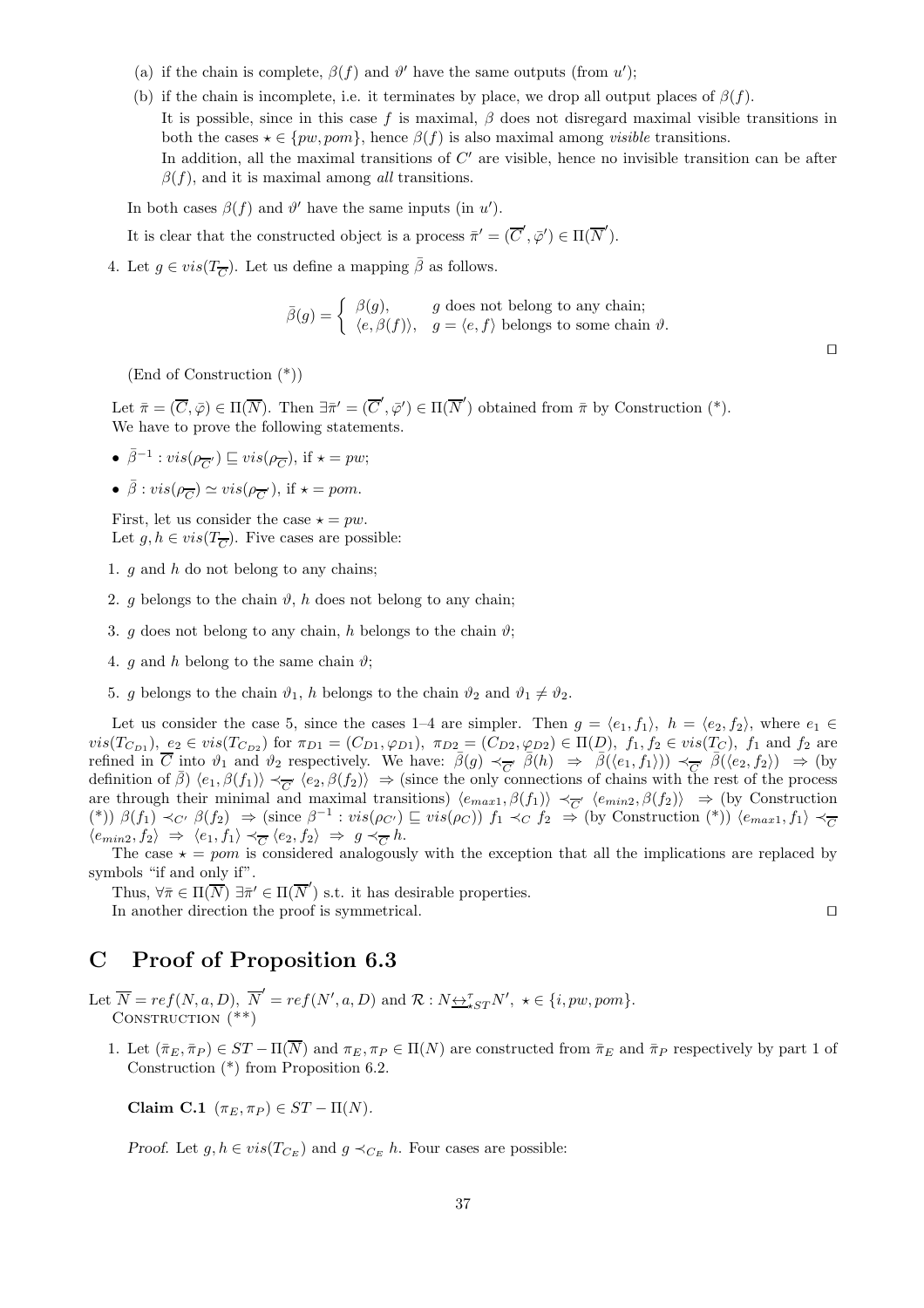- (a)  $l_{C_{F}}(q) \neq a \neq l_{C_{F}}(h);$
- (b)  $l_{C_E}(g) = a \neq l_{C_E}(h);$
- (c)  $l_{C_{E}}(q) \neq a = l_{C_{E}}(h);$
- (d)  $l_{C_F}(q) = a = l_{C_F}(h)$ .

Let us consider the case (d), since the cases (a)–(c) are simpler. Then g and h are refined in  $\overline{C}_E$  into different chains  $\vartheta_1$  and  $\vartheta_2$  with elements of the form  $\langle e_1, g \rangle$  and  $\langle e_2, h \rangle$  respectively, where  $e_1 \in vis(T_{CD_1})$ ,  $e_2 \in$  $vis(T_{C_{D2}})$  for  $\pi_{D1} = (C_{D1}, \varphi_{D1}), \pi_{D2} = (C_{D2}, \varphi_{D2}) \in \Pi(D)$ . We have:  $g \prec_{C_E} h \Rightarrow (by \text{ Construction } (*)$  $\langle e_{max1}, g \rangle \prec_{\overline{C}_E} \langle e_{min2}, h \rangle \Rightarrow (\text{since } (\overline{\pi}_E, \overline{\pi}_P) \in ST - \Pi(N) \text{ and } \langle e_{min2}, h \rangle \in T_{\overline{C}_E} \rangle \langle e_{max1}, g \rangle \in T_{\overline{C}_P} \Rightarrow$ (by Construction  $(*)$ )  $g \in T_{C_P}$ .

Let  $g \in T_{C_E}$  and  $l_{C_E}(g) = \tau \Rightarrow (\text{since } g \text{ is not refined in } C_E) l_{\overline{C}_E}(g) = \tau \Rightarrow (\text{since } (\overline{\pi}_E, \overline{\pi}_P) \in ST-\Pi(N))$  $g \in T_{\overline{C}_P} \Rightarrow$  (since g is not refined in  $\overline{C}_E$ )  $g \in T_{C_P}$ . . ⊓⊔

- 2. Let us find  $(\pi'_E, \pi'_P) \in ST \Pi(N')$  and  $\beta$  s.t.  $((\pi_E, \pi_P), (\pi'_E, \pi'_P), \beta) \in \mathcal{R}$ .
- 3. We obtain  $\bar{\pi}'_E$ ,  $\bar{\pi}'_P \in \Pi(\overline{N})$  from  $\pi'_E$  and  $\pi'_P$  respectively by part 3 of Construction (\*) from Proposition 6.2.

It is possible to apply this construction, since  $\beta$  does not disregard maximal visible transitions in all the cases  $\star \in \{i, pw, pom\}$ , and all the maximal transitions of ST-processes are visible.

Claim C.2  $(\bar{\pi}'_E, \bar{\pi}'_P) \in ST - \Pi(\overline{N}').$ 

*Proof.* Let  $g', h' \in vis(T_{\overline{C}'_E})$  and  $g' \prec_{\overline{C}'_E} h'$ . Five cases are possible:

- (a)  $g'$  and  $h'$  do not belong to any chains;
- (b)  $g'$  belongs to the chain  $\vartheta'$ , h' does not belong to any chain;
- (c)  $g'$  does not belong to any chain, h' belongs to the chain  $\vartheta'$ ;
- (d)  $g'$  and  $h'$  belong to the same chain  $\vartheta'$ ;
- (e)  $g'$  belongs to the chain  $\vartheta'_1$ ,  $h'$  belongs to the chain  $\vartheta_2$  and  $\vartheta_1 \neq \vartheta'_2$ .

Let us consider the case (e), since the cases (a)–(d) are simpler. Then  $g' = \langle e_1, f'_1 \rangle$ ,  $h' = \langle e_2, f'_2 \rangle$ , where  $e_1 \in vis(T_{C_{D1}}), e_2 \in vis(T_{C_{D2}})$  for  $\pi_{D1} = (C_{D1}, \varphi_{D1}), \pi_{D2} = (C_{D2}, \varphi_{D2}) \in \Pi(D), f'_1, f'_2 \in vis(T_{C'_E}), f'_1$ and  $f'_2$  are refined in  $\overline{C}'_E$  into different chains  $\vartheta'_1$  and  $\vartheta'_2$  respectively. We have:  $g' \prec_{\overline{C}'_E} h' \Rightarrow \langle e_1, f'_1 \rangle \prec_{\overline{C}'_E}$  $\langle e_2, f'_2 \rangle \Rightarrow$  (since the only connections of chains with the rest of the process are through their minimal and maximal transitions)  $\langle e_{max1}, f'_1 \rangle \prec_{\overline{C}'_E} \langle e_{min2}, f'_2 \rangle \Rightarrow$  (by Construction (\*))  $f'_1 \prec_{C'_E} f'_2 \Rightarrow$  (since  $(\pi'_E, \pi'_P) \in ST - \Pi(N')$   $f'_1 \in T_{C'_P} \Rightarrow (\text{by}^{\sim} \text{Construction } (*)$   $g' = \langle e_1, f'_1 \rangle \in T_{\overline{C'_P}}$ .

Let  $g' \in T_{C'_E}$  and  $l_{\overline{C}'_E}(g') = \tau \Rightarrow$  (since g' is not refined in  $\overline{C}'_E$ )  $l_{C'_E}(g') = \tau \Rightarrow$  (since  $(\pi'_E, \pi'_P) \in$  $ST - \Pi(N')\overset{\sim}{g} \in T_{C'_P} \Rightarrow (\text{since } g' \text{ is not refined in } \overline{C}'_E) g' \in T_{\overline{C}'_P}$ . ⊓⊔

4. Let  $g \in vis(T_{\overline{C}_E})$ . Let us define a mapping  $\overline{\beta}$  as follows.

$$
\bar{\beta}(g) = \begin{cases} \beta(g), & g \text{ does not belong to any chain;} \\ \langle e, \beta(f) \rangle, & g = \langle e, f \rangle \text{ belongs to some chain } \vartheta. \end{cases}
$$

⊓⊔

(End of Construction (\*\*))

Let S consists of elements of the form  $((\bar{\pi}_E, \bar{\pi}_P),(\bar{\pi}'_E, \bar{\pi}'_P), \bar{\beta})$  which are obtained by Construction (\*\*) from elements  $((\pi_E, \pi_P), (\pi'_E, \pi'_P), \beta) \in \mathcal{R}$ . Let us prove  $S: \overline{N_{\leftrightarrow} \simeq_{\star} ST} \overline{N}'$ .

- 1. Obviously,  $((\pi_{\overline{N}}, \pi_{\overline{N}}), (\pi_{\overline{N}}, \pi_{\overline{N}}), \emptyset) \in \mathcal{S}$ .
- 2. Let  $((\bar{\pi}_E, \bar{\pi}_P), (\bar{\pi}'_E, \bar{\pi}'_P), \bar{\beta}) \in \mathcal{S}$ . Obviously, by Construction  $(**)$  we have  $\bar{\beta} : vis(\rho_{\overline{C}_E}) \approx vis(\rho_{\overline{C}'_E})$  and  $\bar{\beta}(vis(T_{\overline{C}_P})) = vis(T_{\overline{C}'_P}),$  since  $\beta(vis(T_{C_P})) = vis(T_{C'_P}).$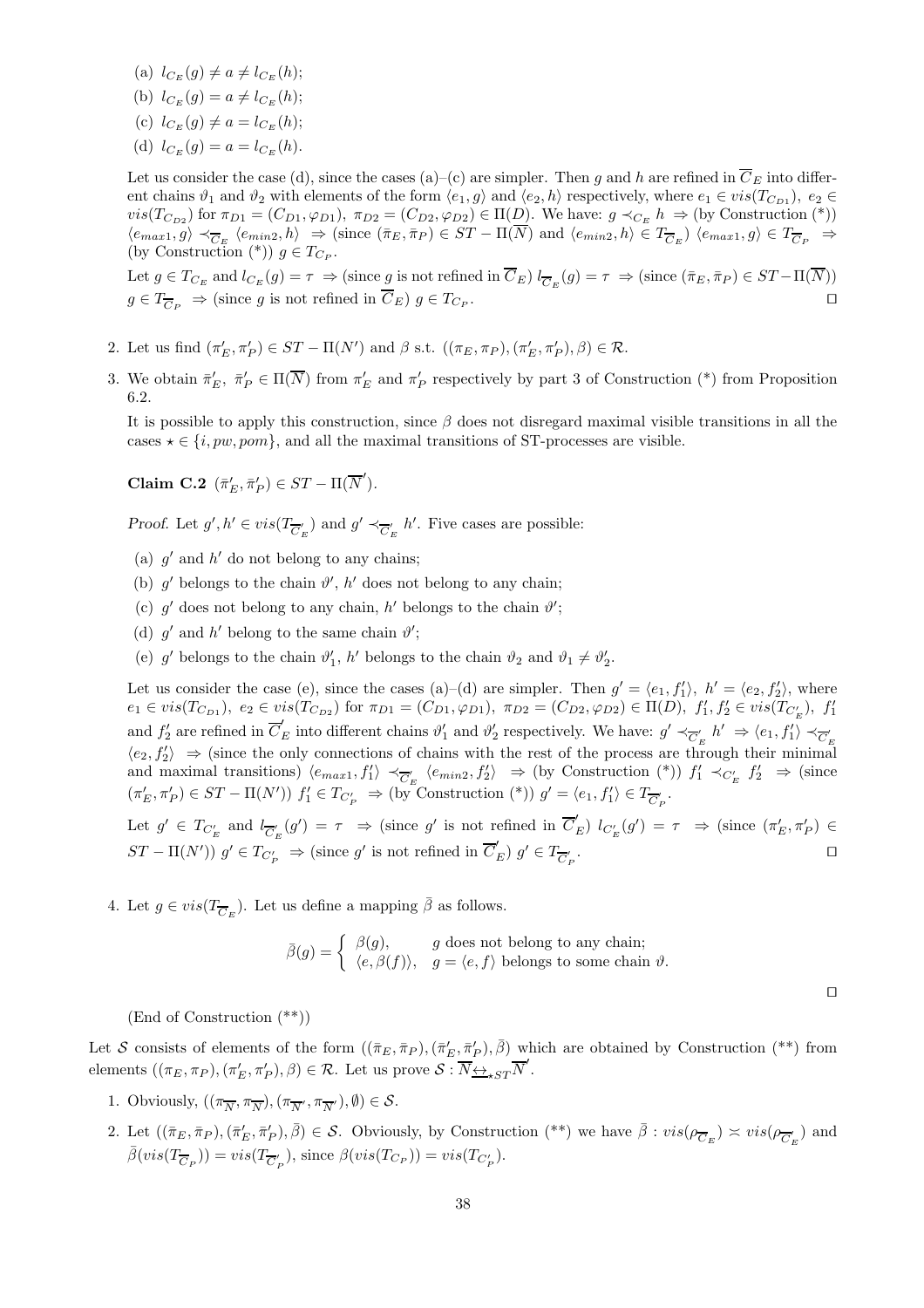3. Let  $((\bar{\pi}_E, \bar{\pi}_P), (\bar{\pi}'_E, \bar{\pi}'_P), \bar{\beta}) \in \mathcal{S}$  and  $(\bar{\pi}_E, \bar{\pi}_P) \rightarrow (\tilde{\bar{\pi}}_E, \tilde{\bar{\pi}}_P)$ .

The element  $((\bar{\pi}_E, \bar{\pi}_P), (\bar{\pi}'_E, \bar{\pi}'_P), \bar{\beta})$  is obtained from some element  $((\pi_E, \pi_P), (\pi'_E, \pi'_P), \beta) \in \mathcal{R}$  by Construction (\*\*).

By part 1 of Construction (\*\*) we obtain  $(\tilde{\pi}_E, \tilde{\pi}_P) \in ST - \Pi(N)$  from  $(\tilde{\bar{\pi}}_E, \tilde{\bar{\pi}}_P)$ .

Obviously,  $(\pi_E, \pi_P) \rightarrow (\tilde{\pi}_E, \tilde{\pi}_P)$ .

Since  $\mathcal{R}: N \rightarrow_{\star}^{\tau} N', \star \in \{i, pw, pom\}$ , we have:  $\exists \tilde{\beta}, (\tilde{\pi}'_E, \tilde{\pi}'_P) \text{ s.t.: } (\pi'_E, \pi'_P) \rightarrow (\tilde{\pi}'_E, \tilde{\pi}'_P), \tilde{\beta}|_{vis(T_{C_E})} = \beta$ and  $((\tilde{\pi}_E, \tilde{\pi}_P), (\tilde{\pi}'_E, \tilde{\pi}'_P), \tilde{\beta}) \in \mathcal{R}$ .

By part 3 of Construction (\*\*) we obtain  $(\tilde{\pi}'_E, \tilde{\pi}'_P) \in ST - \Pi(\overline{N})$  from  $(\tilde{\pi}'_E, \tilde{\pi}'_P)$ .

It is possible to apply this construction, since  $\tilde{\beta}$  does not disregard maximal visible transitions in all the cases  $\star \in \{i, pw, pom\}$ , and all the maximal transitions of ST-processes are visible.

By part 4 of Construction (\*\*) we obtain  $\tilde{\bar{\beta}}$  from  $\tilde{\beta}$ .

 $\textbf{Claim C.3} \; (\bar{\pi}'_E, \bar{\pi}'_P) \rightarrow (\tilde{\bar{\pi}}'_E, \tilde{\bar{\pi}}'_P).$ 

*Proof.* It is enough to prove that  $T_{\overline{C}'_E} \subseteq T_{\tilde{\overline{C}}}'$  $\frac{d}{dE'}$ , since the proof of the fact  $T_{\overline{C}'_P} \subseteq T_{\widetilde{C}'_P}$  $\sum_{P}$  is analogous. Let  $g' \in T_{\overline{C}'_E}$ . Two cases are possible:

- (a)  $g'$  does not belong to any chain;
- (b)  $g'$  belongs to some chain  $\vartheta'$ .

Let us consider the case (b), since the case (a) is trivial. Then  $g' = \langle e, f' \rangle$ , where  $e \in T_{C_D}$  for  $\pi_D =$  $(C_D, \varphi_D) \in \Pi(D)$ ,  $f' \in T_{C_E}$ ,  $f'$  is refined in  $\overline{C}_E'$  into  $\vartheta'$ . We have:  $g' = \langle e, f' \rangle = (\exists f \in T_{C_E}, \beta(f) = f')$  $\langle e, \beta(f) \rangle = (\text{since } (\pi_E, \pi_P) \to (\tilde{\pi}_E, \tilde{\pi}_P) \text{ implies } f \in T_{\tilde{C}_E}$   $\langle e, \tilde{\beta}(f) \rangle \in (\text{by definition of } \tilde{\pi}'_E)$   $T_{\tilde{\overline{C}}_f}$ E  $□$ 

Claim C.4  $\tilde{\bar{\beta}}|_{vis(T_{\overline{C}_E})} = \bar{\beta}$ .

*Proof.* Let  $g \in vis(T_{\overline{C}_E})$ . Two cases are possible:

- (a)  $q$  does not belong to any chain;
- (b) g belongs to some chain  $\vartheta$ .

Let us consider the case (b), since the case (a) is trivial. Then  $g = \langle e, f \rangle$ , where  $e \in vis(T_{C_D})$  for  $\pi_D = (C_D, \varphi_D) \in \Pi(D), \ f \in vis(T_{C_E}), \ f \text{ is refined in } \overline{C}_E \text{ into } \vartheta.$  We have:  $\tilde{\bar{\beta}}(\langle e, f \rangle) = \langle e, \tilde{\beta}(f) \rangle = (\text{since } \vartheta$  $f \in vis(T_{C_E})$  and  $\tilde{\beta}|_{vis(T_{C_E})} = \beta$   $\langle e, \beta(f) \rangle =$  (by definition of  $\overline{\beta}$ )  $\overline{\beta}(\langle e, f \rangle)$ .

Claim C.5  $((\tilde{\pi}_E, \tilde{\pi}_P),(\tilde{\pi}'_E, \tilde{\pi}'_P), \tilde{\bar{\beta}}) \in \mathcal{S}$ .

Proof. Obviously, by Construction (\*\*). □

Let  $\bar{\pi}_P \stackrel{\bar{\pi}}{\rightarrow} \tilde{\bar{\pi}}_E$ ,  $\bar{\pi}'_P$  $\overline{\pi}' \tilde{\pi}'_E$ , where  $\overline{\pi} = (\overline{C}, \overline{\varphi})$ ,  $\overline{\pi}' = (\overline{C}', \overline{\varphi}')$  and  $\gamma = \overline{\tilde{\beta}}|_{vis(T_{\overline{C}})}.$ We have to prove the following statements.

- $\gamma^{-1}$ :  $vis(\rho_{\overline{C'}}) \sqsubseteq vis(\rho_{\overline{C}})$ , if  $\star = pw$ ;
- $\gamma : vis(\rho_{\overline{C}}) \simeq vis(\rho_{\overline{C}}')$ , if  $\star \in \{i, pom\}$ .

The following two claims are helpful.

**Remark C.1** Since by Claim  $C.\{4}$   $\tilde{\bar{\beta}}|_{vis(T_{\overline{C}_E})} = \bar{\beta}$  and from  $(\bar{\pi}_E, \bar{\pi}_P) \in ST - \Pi(\overline{N})$  follows  $\bar{\beta}(vis(T_{\overline{C}_P})) =$  $vis(T_{\overline{C}_P}$ ), we have  $\tilde{\bar{\beta}}(vis(T_{\overline{\overline{C}}_E} \setminus T_{\overline{C}_P})) = vis(T_{\overline{\overline{C}}_E}$  $\frac{1}{E}\setminus T_{\overline{C}_P'}).$ Hence,  $\tilde{\bar{\beta}}(vis(T_{\overline{C}})) = vis(T_{\overline{C}})$ .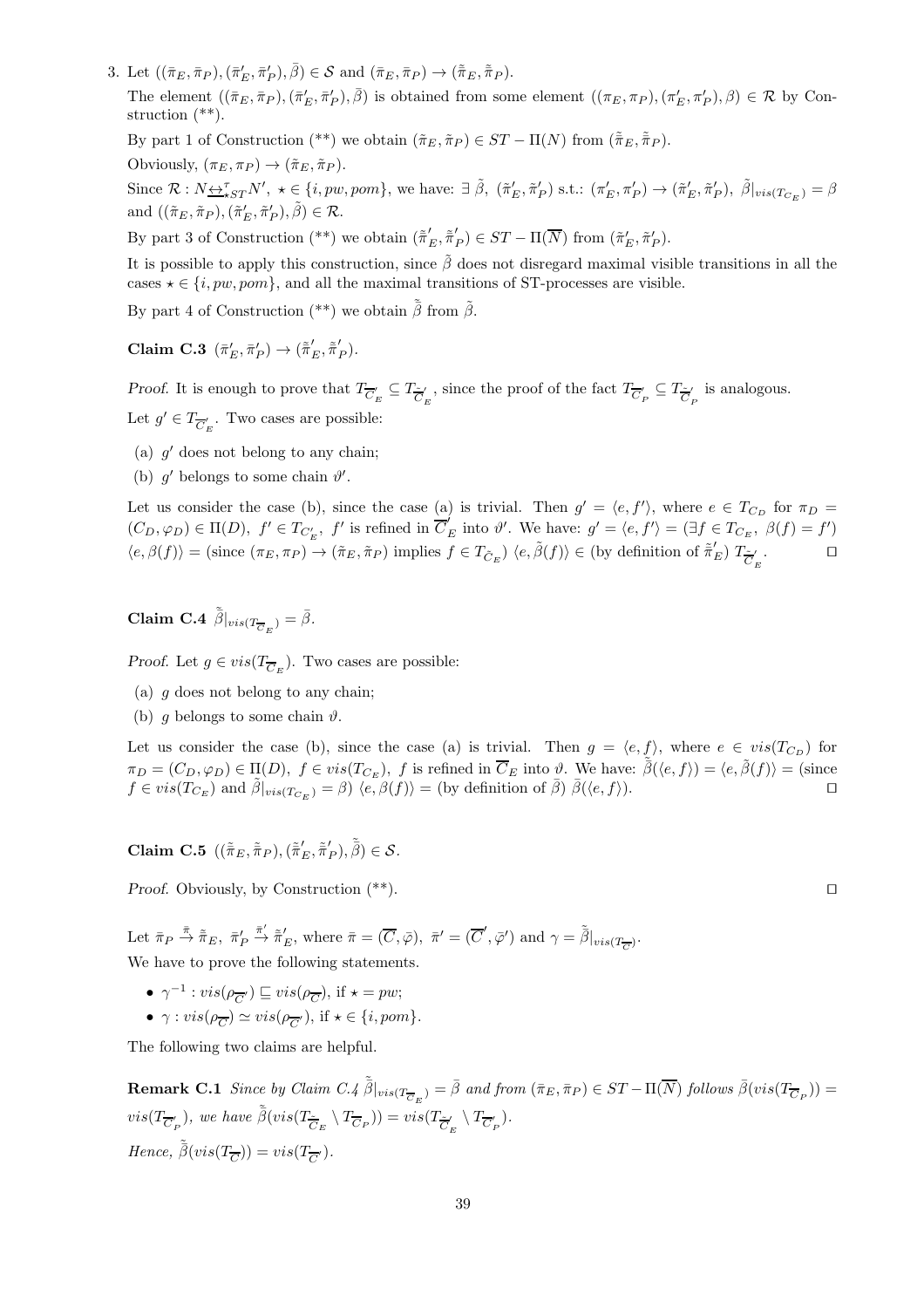**Remark C.2** Since  $f \in vis(T_{C_P})$  implies  $\langle e, f \rangle \in vis(T_{\overline{C}_P})$ , then  $\langle e, f \rangle \notin vis(T_{\overline{C}_P})$  implies  $f \notin vis(T_{C_P})$ . Hence,  $\langle e, f \rangle \in vis(T_{\overline{C}_E} \setminus T_{\overline{C}_P} = T_{\overline{C}})$  implies  $f \in vis(T_{\widetilde{C}_E} \setminus T_{C_P}) = vis(T_C)$ .

The rest of the proof is analogous to that of from Proposition 6.2.

4. As item 3, but the roles of  $\overline{N}$  and  $\overline{N}'$  are reversed. □

## D Proof of Proposition 6.7

Let  $\overline{N} = ref(N, a, D), \overline{N}' = ref(N', a, D)$ . Let us note that occurrence nets of branching processes of SM-net are trees, i.e. nets with exactly one predecessor of each element (with exception of the unique input place). CONSTRUCTION  $(***)$ 

- 1. Let  $\bar{\varpi} = (\overline{O}, \bar{\psi}) \in \wp_{max}(\overline{N})$ . Then each element of  $\overline{O}$  which is not embedded into  $P_N \cup T_N$ , has the following properties:
	- has a form  $\langle e, f \rangle$   $(e \in P_{O_D} \cup T_{O_D}, \varpi_D = (O_D, \psi_D) \in \wp_{max}(D)$  and  $f \in T_O, \varpi = (O, \psi) \in \wp_{max}(N)$ ) and is embedded into  $\langle x, u \rangle, x \in T_D \cup (P_D \setminus \{p_{in}, p_{out}\}), u \in l_N^{-1}(a);$
	- has a unique predecessor  $\langle e_{min}^i, f \rangle$   $(1 \leq i \leq n)$  which is embedded into  $\langle t_{min}^i, u \rangle$ ,  $t_{min}^i \in p_{in}^{\bullet}$ ;
	- belongs to the unique maximal tree  $\vartheta^i$  (belonging to the set of trees  $\vartheta = \cup_{i=1}^n \vartheta^i$ , which corresponds to the net  $O_D$ ), originating from  $\langle e_{min}^i, f \rangle$ , where all elements are embedded into elements of the form  $\langle y, u \rangle, y \in T_D \cup (P_D \setminus \{p_{in}, p_{out}\})$  and the only connections of  $\vartheta^i$  with the rest of the process are:
		- through the input places of  $\langle e_{min}^i, f \rangle$  (always);
		- through the output places of maximal elements of tree  $\langle e_{max}^{ij}, f \rangle$   $(1 \leq j \leq m)$ , which are transitions embedded into  $\langle t_{max}^{ij}, u \rangle, t_{max}^{ij} \in \bullet_{\text{pout}}.$

Let us note that all  $e_{min}^i$   $(1 \le i \le n)$  have the same connections with the rest of the process (as well as all  $e_{max}^{ij}$   $(1 \le i \le n, 1 \le j \le m)$ ). Consequently, each such set of trees  $\vartheta$  containing in  $\overline{O}$ , may be replaced by transition  $f$  which is embedded into  $u$ , since they have the same inputs and outputs. The resulting object will be branching process  $\varpi = (O, \psi) \in \wp_{max}(N)$ .

- 2. Since  $N \equiv_{mes}^{\tau} N'$ , we can always find  $\omega' = (O', \psi') \in \wp_{max}(N')$  and  $\beta$  s.t.  $\beta : vis(\xi_O) \simeq vis(\xi_{O'})$ .
- 3. For  $\vartheta$ , constructed previously, let us replace in O' the transition  $\beta(f)$ , which is embedded into u', by a copy  $\vartheta'$  of  $\vartheta$ , where all names of elements  $\langle e, f \rangle$  are replaced by  $\langle e, \beta(f) \rangle$ . Then  $\beta(f)$  and  $\vartheta'$  have the same outputs (from  $u'$ ) and the same inputs (in  $u'$ ).

It is clear that the constructed object is branching process  $\bar{\varpi}' = (\overline{O}', \bar{\psi}') \in \wp_{max}(\overline{N}')$ .

4. Let  $g \in vis(T_{\overline{O}})$ . Let us define a mapping  $\overline{\beta}$  as follows.

$$
\bar{\beta}(g) = \begin{cases} \beta(g), & g \text{ does not belong to any set of trees;} \\ \langle e, \beta(f) \rangle, & g = \langle e, f \rangle \text{ belongs to some set of trees } \vartheta. \end{cases}
$$

(End of Construction (\*\*\*))

Let  $\bar{\varpi} = (\overline{O}, \bar{\psi}) \in \wp(\overline{N})$ . Then  $\exists \bar{\varpi}' = (\overline{O}', \bar{\psi}') \in \wp(\overline{N}')$  obtained from  $\bar{\varpi}$  by Construction (\*\*\*). We have to prove the following statement:  $\overline{\beta}$  :  $vis(\xi_{\overline{O}}) \simeq vis(\xi_{\overline{O'}})$ . Let  $g, h \in vis(T_{\overline{O}})$ . Five cases are possible:

- 1.  $q$  and  $h$  do not belong to any sets of trees;
- 2. g belongs to the set of trees  $\vartheta$ , h does not belong to any set of trees;
- 3. g does not belong to any set of trees, h belongs to the set of trees  $\vartheta$ ;
- 4. q and h belong to the same set f trees  $\vartheta$ ;
- 5. g belongs to the set of trees  $\vartheta_1$ , h belongs to the set of trees  $\vartheta_2$  and  $\vartheta_1 \neq \vartheta_2$ .

⊓⊔